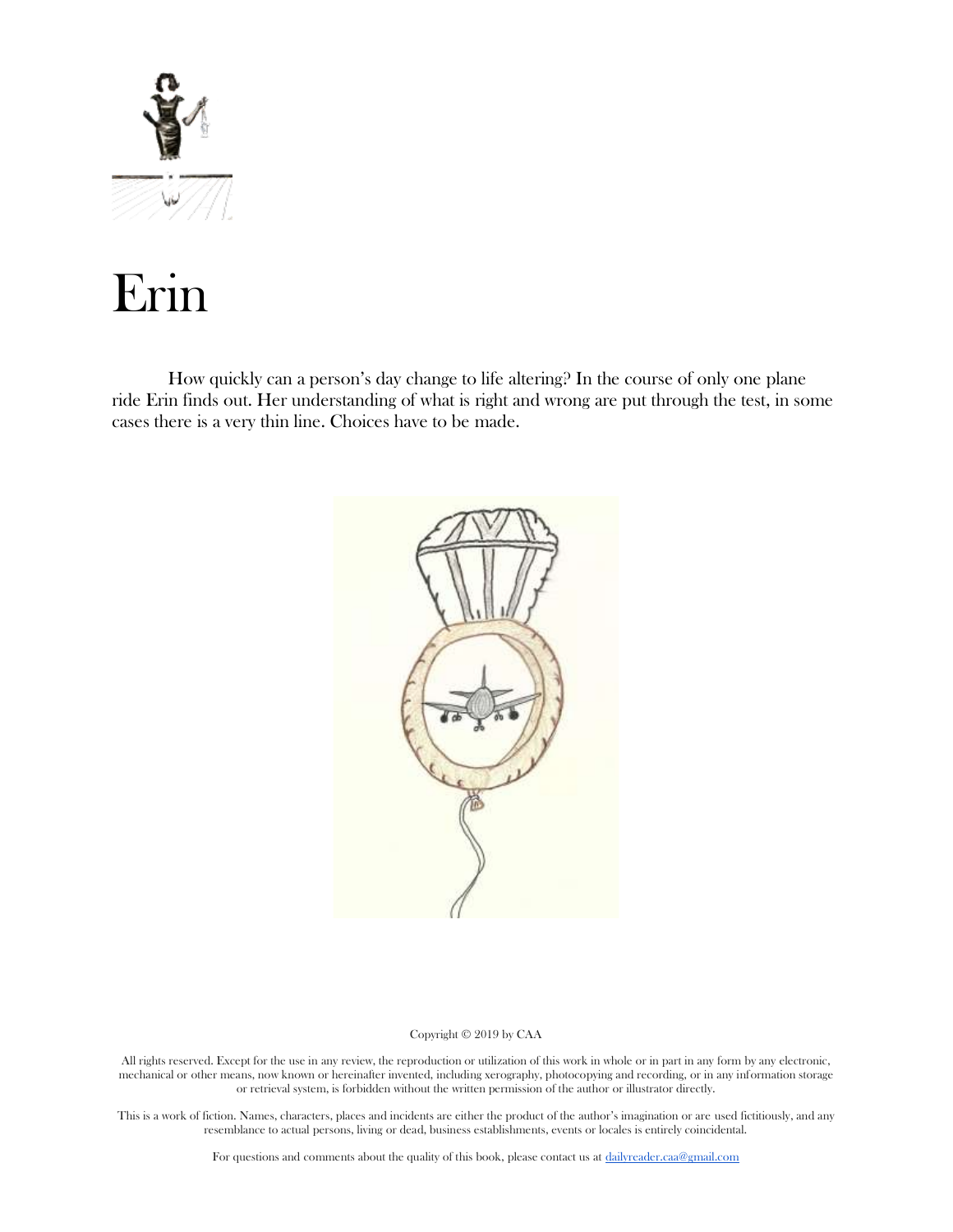

Erin's trip to Europe is coming to an end; she settles into a seat at gate twenty-five and waits to board her flight home, taking this time to mull over the successes and even failures of her trip. The biggest failure came right at the beginning as she first signed in to her hotel; this is when her business associate thought he was there with her for more than meetings with clients, he had the nerve to order adjoining rooms for easy access, he told her. Setting him straight may have hurt her chances of advancement when she gets home, but she is hoping not. His assumption was quite uncalled for, she never gave him any clue that she was interested, they weren't even sitting next to each other on the plane. Thankfully, he seemed to understand her opinion without too much ado. Outside of the main presentation meeting, he has barely spoken to her. Erin hopes that is a good thing and he isn't angry.

Her first success however came on day one when she had her chance to do her own presentation. Everyone in the room was excited about what her company has to offer. The president of their client's company closed his folder and said, "Where do we sign?" That was all she needed to hear. She remained on cloud nine throughout the rest of the presentations.

The activities that were planned however, Erin decided, would go under the column of failure. Who plans a cake decorating class for a business outing? Then there was the day they were all dressed in business attire and were taken straight to a picnic in a muddy park without having time to change or any warning. They should have made a back-up plan on that day. Yes, the activities at this industry meeting were all failures. She makes sure to write all of these ideas down so that if anyone wants to know what activities to plan for when her office hosts the meeting next quarter, she will know what *not* to do.

Erin takes a deep breath and puts down her tablet, work is over. She is heading home and will be enjoying her day off tomorrow. Her boss insists all employees be required to take one personal day before coming back to work after a long business trip, this one has been five days long. Tomorrow she has plans to spend time with her niece and nephew to give her sister a day off as well. Her sister is a single mom whose ex-husband was more interested in playing house than taking on responsibilities. Marriage was not what he had pictured. He gave her a large sum of money to put away for the kids' college fund and said good riddance. Her sister seemed fine with that decision because she has a good job of her own, she didn't want to be tied to him anymore in any way. She never wanted to be disappointed when the money didn't come like a few of her friends have had to deal with.

Erin, personally, is not interested in getting involved with anyone right now, let alone being married. She has yet to see a successful marriage or one without the drama. However, she still holds out that somewhere out there is a person who can be both a friend and a lover. Her sister, Tracy, is currently dating someone who has enveloped her sister, as well as the kids into his life. Hence, when Tracy asked Erin to take the kids for a 'couple's day', she jumped in to help her sister.

Erin has the whole day planned for tomorrow, first, she will take the kids out for a pancake breakfast, then on to the zoo, and if the weather is right, they will have a good old fashion water fight in the back yard. For lunch she will make her special meatballs with a salad and by then it will be naptime. While the kids nap Erin will catch up on all her e-mails from work and clean up the

#### Copyright © 2019 by (CAA

All rights reserved. Except for the use in any review, the reproduction or utilization of this work in whole or in part in any form by any electronic, mechanical or other means, now known or hereinafter invented, including xerography, photocopying and recording, or in any information storage or retrieval system, is forbidden without the written permission of the author or illustrator directly.

This is a work of fiction. Names, characters, places and incidents are either the product of the author's imagination or are used fictitiously, and any resemblance to actual persons, living or dead, business establishments, events or locales is entirely coincidental.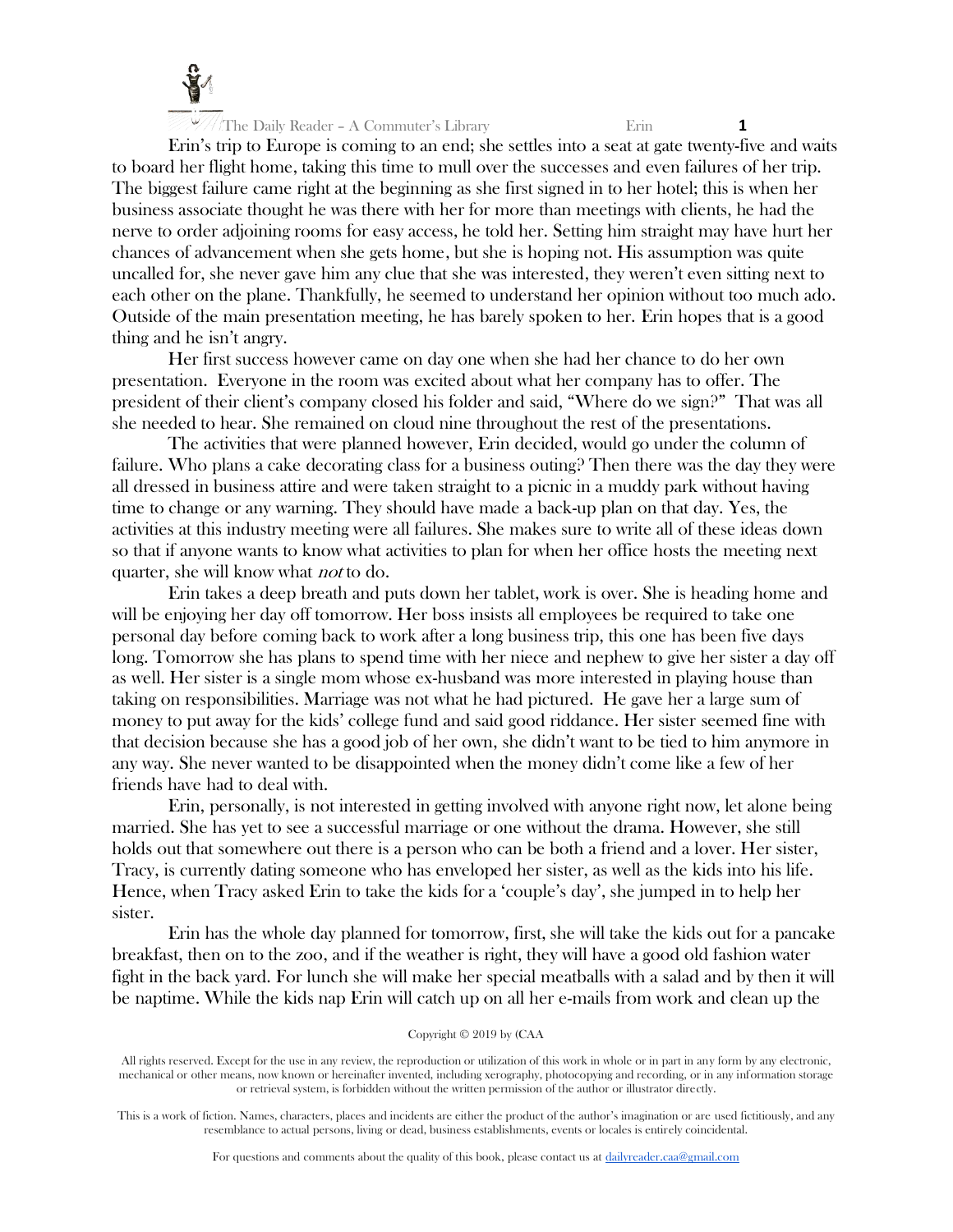

The Daily Reader – A Commuter's Library Erin **2** house for Tracy. Tracy is scheduled to get back shortly thereafter; the kids will hopefully be up and playing in the den. Tracy said there will be a surprise for dinner so she doesn't have to worry about preparing that. While most people would not think this is the best use of a day off, Erin finds it the most rewarding.

Erin puts all of her work back into her briefcase, work is over, and she decides that she will start her day off now. She likes to watch people so she looks around to see who is going to be on the flight with her. Immediately, she is drawn to the young man in the designer suit standing in front of a group of obviously like-minded people. They are talking loud enough for everyone around them to hear because they want everyone to know who they are and how important they think they are. God, she hates arrogance. To the left of them is a young woman sitting with what looks like a two or three-year-old boy. She does not seem to be overly concern with the young man as much as she is with the one bragging about his \$10,000 watch he recently bought. Erin sees that he glances over at the girl with the boy and grins. 'Hmmmm, that's a weird pair', she thinks.

Near the window, she sees an elderly couple sitting and holding each other's hands like newlyweds. Yes, that is her ultimate dream – to find someone that she can grow old with and still love each other as much as the day they met. She watches as the wife leans her head onto her husband's shoulder and how he pulls her into him and kisses the top of her head. He is sitting tall and proud, you can tell he is still in love with her. Now THAT is what marriage is supposed to be about. If she was a nosey person, she would go talk to them, but she is not and she stays right where she is looking around some more.

There is a couple of teenagers completely zoned out because they have plugged in to their current electronic device and are ignoring the world around them. What a shame. As a teenager, Erin and Tracy spent their days at the miniature golf center; it was the best hang out ever. They used to challenge everyone around to a round of bumper cars too. These kids sitting around plugging in don't know what they're missing. Face time, real face time, gave her the best memories.

There is an announcement at her gate and she thinks that she hears her own name. But how can that be? She has everything she needs, quickly she checks her ticket – yes, it's here. There it is again. This time Erin takes herself over to the counter and introduces herself

"Yes maám, we did call you. I noticed that you are sitting in the area of the plane that has more leg room and you appear to be traveling alone, that is without any children or any obvious need for the extra room." The airline representative says.

"I am, I paid extra for that luxury, as if extra leg room is a luxury. Is there a problem?" Erin asks.

"No, not a real problem, you see that man over there with the crutches?" She points to a place behind Erin. She shakes her head, "Well, seems he had a bit of a mishap on his vacation and has asked if it is possible to get a seat with more leg room because the way they set his leg it's not completely bent or straight. I saw that you are on the same aisle side so I called you first. We will be refunding the extra money you paid along with giving you a free voucher for your next flight with our airline as a thank you."

Erin looks behind her again and sees that the man they are asking about is a full head, if not more, taller than her and that indeed the doctors set his leg in a position that doesn't look too

#### Copyright © 2019 by (CAA

All rights reserved. Except for the use in any review, the reproduction or utilization of this work in whole or in part in any form by any electronic, mechanical or other means, now known or hereinafter invented, including xerography, photocopying and recording, or in any information storage or retrieval system, is forbidden without the written permission of the author or illustrator directly.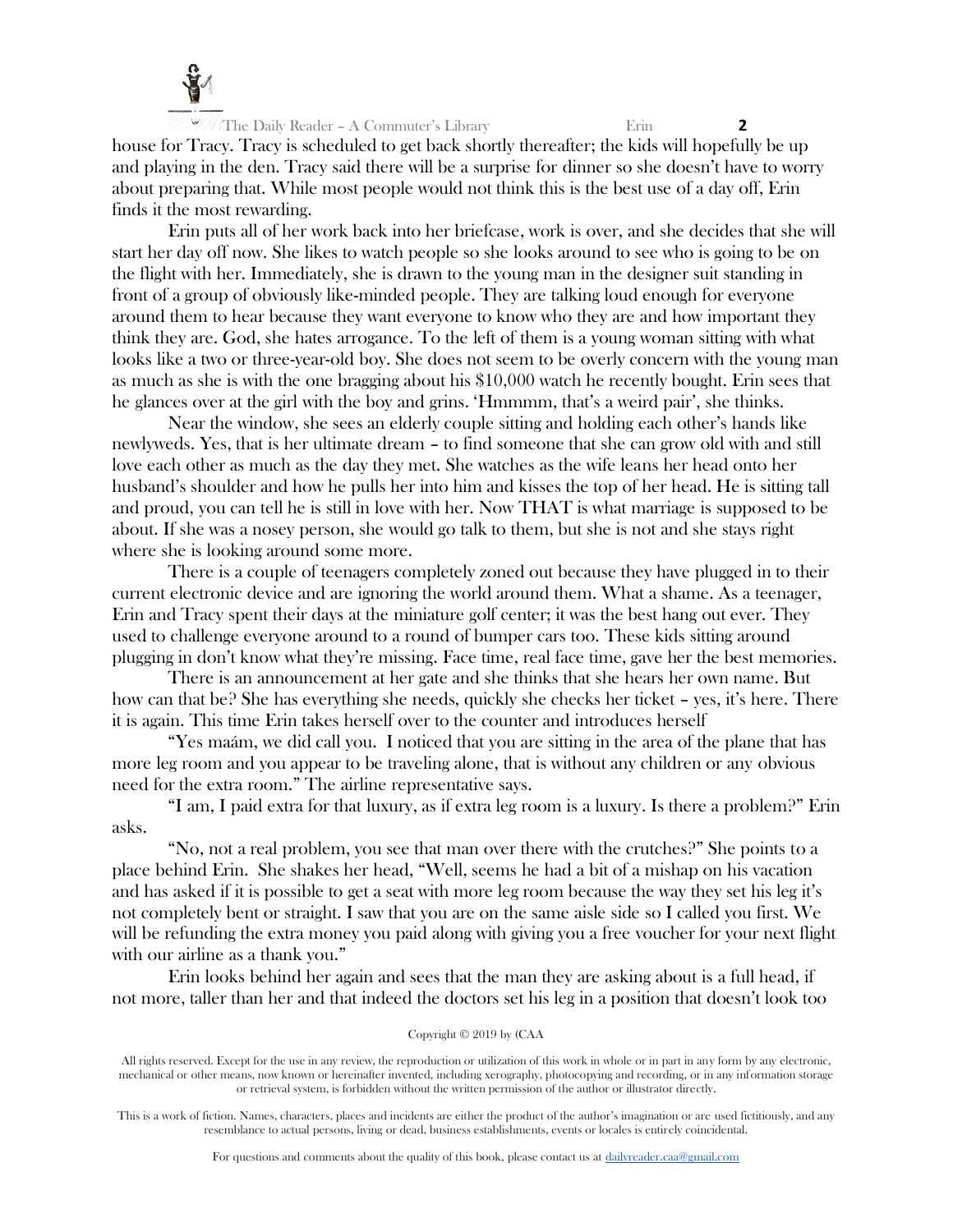

comfortable. She turns back to the representative and says, "Where is he supposed to be?" The woman from the airline shows her on the seating map where the seat is. Erin looks and decides that she will still be on an aisle seat and that it is only four rows back from where she originally had her seat. "Ok, I think I can make that work. Do you need my ID or something to know where to send the voucher?" The representative looks up at her and smiles, "I guess you've flown a lot to ask that. Yes, that would be best. Here is a form you can fill out; you will receive both the refund and the voucher within a week to ten days." The representative answers.

Erin leaves to go back to her seat in the waiting area. How hard can it be to move back a few seats, and now she has her next vacation partly paid for. Not a bad thing. Before she gets to her seat she notices that the woman she saw before, the one who has the boy with her, is now flirting with another man. Something weird is definitely going on with some of these people.

Another perk to her acceptance to this last-minute seat change is that they called her to board at the same time as the first-class patrons. She quickly finds her seat and puts her carry-on above her. Systematically the passengers load the plane, each finding their spots with ease and settling in. The passengers look to be finished boarding when Erin realizes that the two seats next to her have not been occupied yet. She is beginning to think she has been rewarded for her good deed.

The flight attendants are quickly going up and down the aisles making sure everyone's carry-ons are secure and that they have what they need. Then Erin hears a thunderous noise coming down on the other side of the plane. Everyone on the plane around her is watching as two of the largest people Erin has ever seen begin to find their seat. "Found it!!" One says to the other, "We are right here next to this little lady." Erin realizes that they are pointing to her. Their voices are thundering throughout the cabin as they look for a spot that is left to put their backpacks opening each overhead compartment and slamming it closed when it's full.

Very quickly, there are four different flight attendants scampering around trying to help them and also trying to calm down the other passengers as their items are being rustled around. Finally, they settle in their seats. For a couple of minutes, they still stand in their seats getting themselves organized. The one sitting next to Erin pulls up the shared armrest before sitting down. Now she feels claustrophobic. She tries to pull herself over in her seat to give him maximum room. 'The man must play for some kind of football or wrestling team' she thinks to herself. She smiles and adjusts herself to find a comfortable spot for the third time in five minutes. 'Only seven more hours of this' she thinks and laughs out loud, quickly she regains her composure so that no one figures out what she is laughing about, or who.

Erin takes some deep cleansing breaths and settles in for the long haul. The pilot announces they are leaving a few minutes late but that they will make up the time in the air. He thanks them for flying this airline and tells everyone to enjoy their trip. As the plane begins to pull away from the gate, "Mr. Big" adjusts again and now has left Erin no more than a fraction of her own seat. Erin sighs out loud in hopes that he hears her, but he does not. She counts the minutes until she can pull out her tablet and at least have something to read.

Erin almost feels sorry for her seat mates, they must be even more uncomfortable than she is, being squeezed into something so small. However, she notices that there are other seats open

#### Copyright © 2019 by (CAA

All rights reserved. Except for the use in any review, the reproduction or utilization of this work in whole or in part in any form by any electronic, mechanical or other means, now known or hereinafter invented, including xerography, photocopying and recording, or in any information storage or retrieval system, is forbidden without the written permission of the author or illustrator directly.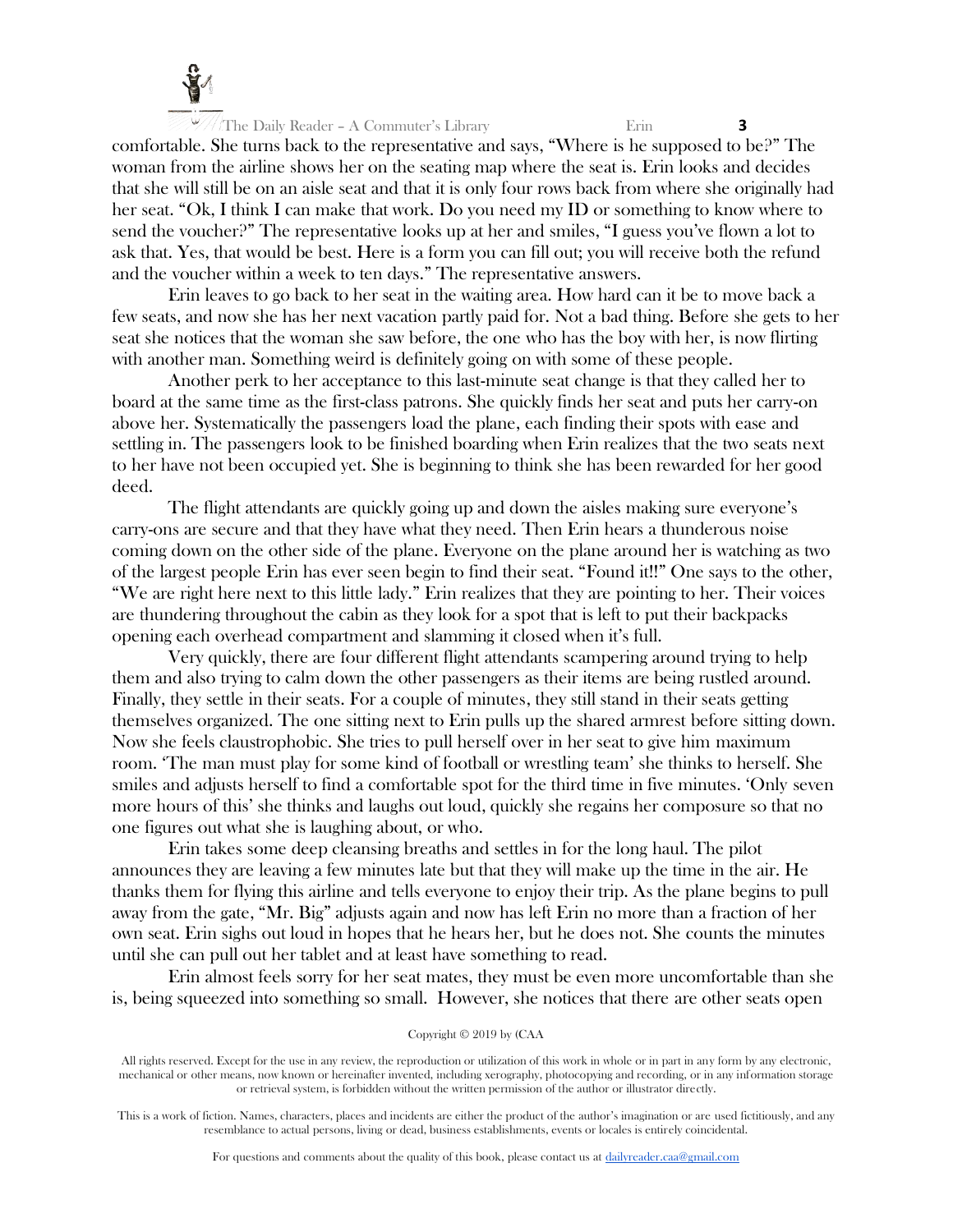

The Daily Reader – A Commuter's Library Erin **4** and that maybe once the plane is at full altitude that one of them will see an opportunity to move to a place more comfortable because she has already moved once.

After the first hour passes, Erin feels that her arm is tingling from the pressure on her left side, the man is made up of solid muscle. This is not going to work. He is snoring louder than the plane's engine, no way he will hear her if she asks him to move. One of the flight attendants approaches Erin, "Excuse me miss, are you the one who gave up their seat for another passenger?"

"Yes, I am." Erin answers exasperated. 'Now what?' she thinks.

"The gentleman that is in your original seat has asked me if you would please come by because he would like to thank you personally, and obviously he can't come to you." She smiles at her.

Erin considers this for about thirty seconds. A chance to get up doesn't sound like a bad thing right now. "I'd love to meet him, thank you." Erin wriggles out of her seat, takes her purse and heads up the few rows to introduce herself to "Mr. Crutches". It is not until she turns and faces him that she sees how incredibly good looking he is and those eyes could knock you off your feet. She swallows before she reaches out her hand, "Hi, I'm Erin." She says quietly.

Mr. Crutches smiles easily and shakes her hand. "Marcus. I can't thank you enough for your generosity. As you can see, I don't think I could have been able to fit into a regular seat." He smiles again.

"What happen?" she asks as she points to his leg. Her eyes following her hand and she sees two legs that probably keep moving a lot, not an ounce of fat on them. Pure muscle, she can tell even through his pants. 'oh god look up you idiot' she admonishes herself. Their eyes meet again. He is still smiling. 'Whew he didn't notice…… I hope.'

"Truth? I was carrying three bags of tourist shopping up the stairs to my hotel room when someone came flying into the stairwell and plowed into me – I went down like a lead brick. Not sure who was more scared, but I can tell you that young lady never heard many of the words that I said at that time. She was running from someone who was not exactly behaving properly to a woman, if you know what I mean. The hotel took care of me as well as her. They had to call the police and everything. I guess I can consider myself lucky because I only received a broken leg but that guy received a jail sentence big time."

"Wow, that's some story to tell. How did your family take the news?" 'Yeah like he doesn't know you're inquiring about his marital status dingbat' Erin always opens her mouth before she thinks. Well, not always, only when it comes to social situations, in business she rocks the room.

"My mom went nuts, even after I sent her pictures and she saw I am not so bad. The rest of the family laughed and said – oh that's typical or they asked why I can't go on a vacation without drama. I seem to attract such events according to them." He replies.

'Still no mention of wife or kids, but that's ok – guess I'm not supposed to know.' Erin smiles and looks up down the aisle for a second to tear her eyes away from his. "Shit!!! Are you kidding me?!" she exclaims.

Marcus sits up and turns around trying to see what she sees, but he doesn't. "Is everything ok? Should I press the call button?"

#### Copyright © 2019 by (CAA

All rights reserved. Except for the use in any review, the reproduction or utilization of this work in whole or in part in any form by any electronic, mechanical or other means, now known or hereinafter invented, including xerography, photocopying and recording, or in any information storage or retrieval system, is forbidden without the written permission of the author or illustrator directly.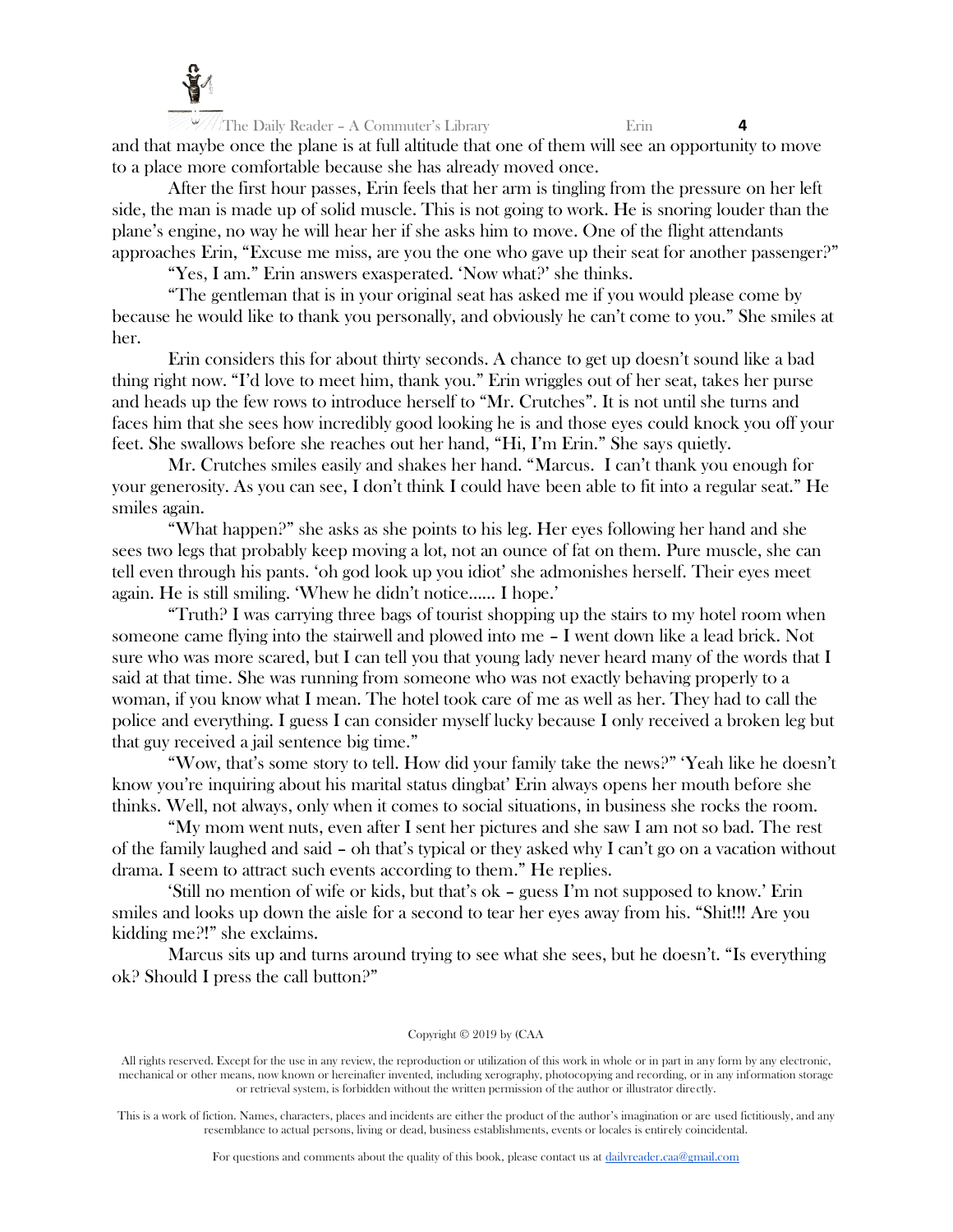

"No, and Yes!" Erin feels the smoke leaving her ears as her anger begins to boil and the steam is rising right out of her ears. She is practically pacing by the time the flight attendant gets to her. Before she gets a chance to speak, Erin yells, "Do you see this? He has slumped down and is now completely taken over my seat! How much more do you expect me to endure on this flight? We have many more hours to go. Am I to stand the whole time?" She is fuming, her rational brain completely losing the fight to her emotional brain.

Marcus puts his hand out and takes her hand, she is momentarily distracted. "I'm sorry this happened, but I see a seat over near that little boy is open. Can she sit there?" He offers an option that doesn't look that much better but it is better than being squished she supposes. The flight attendant looks at Erin to find out if that would be acceptable. She is still so angry and her hands are clenched but after a couple of deep breaths she nods. The flight attendant goes over to verify if the seat is taken – it is not.

"Excuse me, I don't think I will be very good company right now. I'm going to sit down. It really is nice meeting you Marcus, I hope you recover quickly." She pulls her hand from his, he is still holding on for a second and then he releases her with a smile. As she walks over to the other seat, she can still feel the heat from his hand.

'Don't look over Erin, settle in and forget him.' She tells herself. Little Mr. toddler looks to have his own seat so she can at least resume sitting comfortably in her seat and not have to worry about being pushed on.

She reaches into her purse to find her tablet and then realizes that it's over on the other side of the plane inside her carry-on. She flags down the next flight attendant to request that they get her bags from the other side and bring them to her. By this time, every flight attendant knows what she has been through today so this one is very happy to help her out. "Here you go Miss and I do believe that this will fit under the chair in front of you so you won't have to get up to put it away later." He smiles at her for approval. Erin nods.

With a deep breath Erin takes out her tablet and starts to look for something good to read. The little man next to her is full of questions about all the colors he sees. The woman next to him seems completely without care. 'It's going to be a long flight' she says to herself again.

"Could you sit still for two minutes? Geez, you can sure be frustrating." The woman sitting next to the young boy says.

Shocked, Erin turns to her and says, "How old is he?" trying to deflect the woman's anger.

"Somewhere between 1 and 2 – not sure, maybe even 3. What difference does it make?" she says still annoyed.

Erin couldn't believe what she heard, 'is she kidding?' Trying very hard to keep her cool, she asks, "You don't know how old your own child is?"

"My child!!! Ha!! That will be the day! I was hired to watch him for the flight home. His father had to come pick him up in Europe from the mother and getting him home the court said he had to have a 'nanny' with him." She used her fingers to indicate quotation marks when saying the word nanny.

"I take it this is the first time he met his son." Erin says coolly.

# Copyright © 2019 by (CAA

All rights reserved. Except for the use in any review, the reproduction or utilization of this work in whole or in part in any form by any electronic, mechanical or other means, now known or hereinafter invented, including xerography, photocopying and recording, or in any information storage or retrieval system, is forbidden without the written permission of the author or illustrator directly.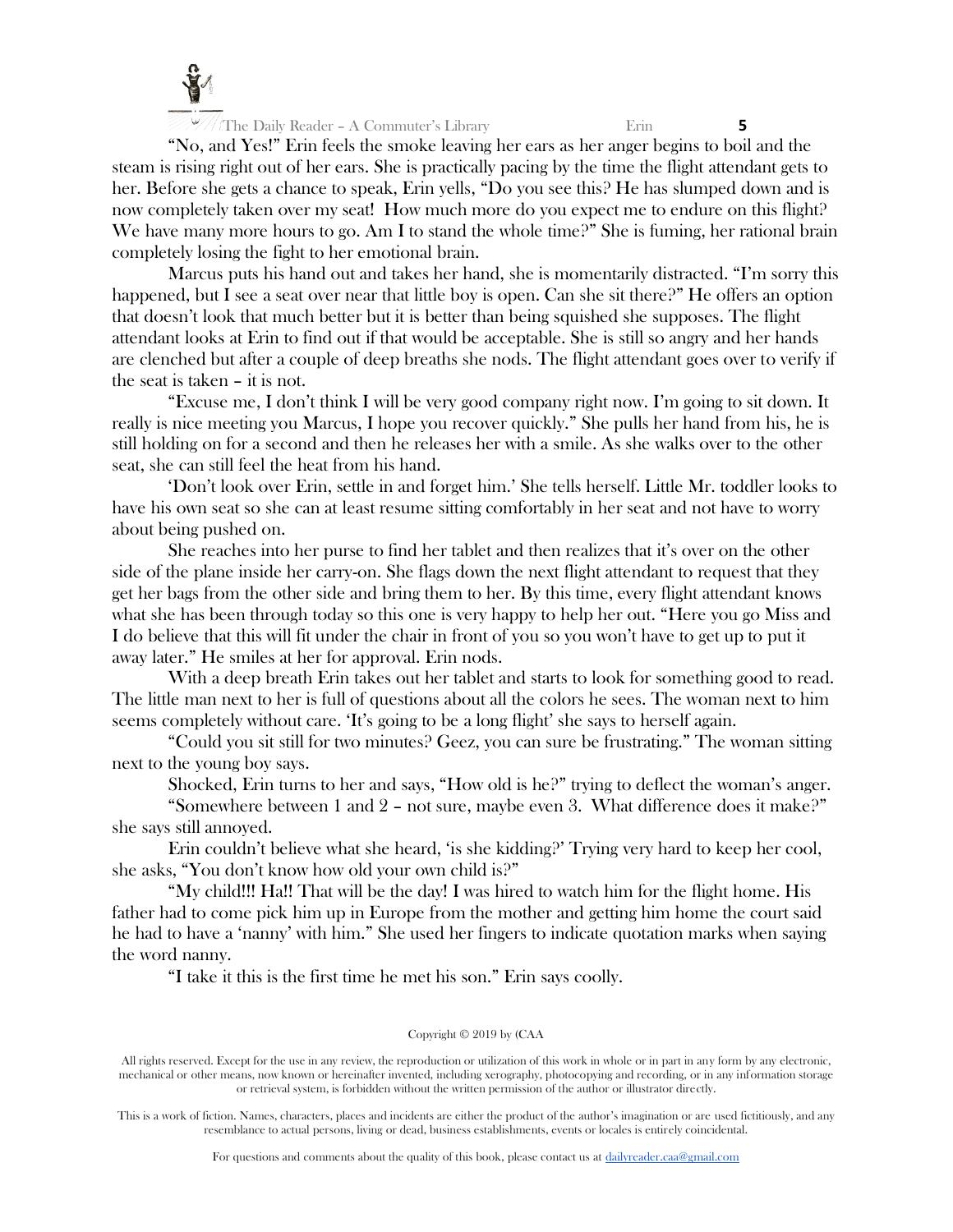

"How did you figure that out? But yes, seems some young thing had a one-nighter with him and produced a son. Now that she is having second thoughts about being a single mom, she contacted him. Naturally, his lawyers got involved. She got some money from him, he got the kid because he is better equipped to give him what he needs. That's what the judge said any way. I had to be in the courtroom to show I am legit his nanny. And would you believe that ungrateful woman cried!!! The man hands her over a million dollars and she cries that he is taking her son. God, what I would do with that kind of money." She sits back exasperated by having to tell that story.

Erin cannot hold back her shock, "So you think you can buy someone's child and they won't be upset? What do you really do for a living?" Her temper is getting harder and harder to control today.

"Me? Well, I am a secretary before this trip – and now? Who knows what I will be." She sits back proud of herself.

"Most likely *still* a secretary. Where does the boy go next? To a real nanny or some relative?" Erin can't believe the conversation she is having right now. Her breath is irregular and her muscles are tight trying to keep her cool. She tries to remind herself that this is not her problem, but every time she looks down at those baby blue eyes staring up at her, she sees they are smiling. She is going to try and make this right. Poor thing probably has already been through DNA testing and who knows what else the shark lawyers put him through; but for a boy who is traveling with strangers, he seems to be doing fairly well.

"Are you kidding me?!" the woman exclaims. "After all I have done for him?! I've watched this kid every day for the past week and watched his father each night. (she says smiling) No way am I still staying a secretary."

"Tell me," Erin begins, "how were you chosen? Drew the short straw or did his father address you by name and ask you to join him on this journey? Or are you the only one who is single and therefore the easiest one to convince to leave with him? Oh wait, there could be one more scenario – you volunteered because you thought he would be more than a friend at the end of this trip." Erin knows this type so well. The single rich boy who always gets what he wants by manipulating the people around him to make them think they matter but in reality, to him, they don't.

With that last statement, Erin knew she hit the target. Poor soul, she has no idea that the man in first class doesn't even know her name. Nor does he know the name of the mother of this boy, she is sure of that. Still, Erin has a soft spot for the blue-eyed boy with big smiles. She will try and get to the end of this story. Not for her, but for him, he deserves to be with his mother, this is not what she bargained for, nor what she wants, most likely. Erin has to forget this, why can't she stay out of everyone else's issues?

How dare he march in like that and claim to want his son. He can't even be bothered to sit with him or get to know him. This boy is something special; most others would be really crabby without their moms, especially if they get hungry or tired.

The secretary stares at Erin in disgust. Surely this woman who sat down because she is being moved around is simply angry and taking her frustration out on her, she can't possibly think

# Copyright © 2019 by (CAA

All rights reserved. Except for the use in any review, the reproduction or utilization of this work in whole or in part in any form by any electronic, mechanical or other means, now known or hereinafter invented, including xerography, photocopying and recording, or in any information storage or retrieval system, is forbidden without the written permission of the author or illustrator directly.

This is a work of fiction. Names, characters, places and incidents are either the product of the author's imagination or are used fictitiously, and any resemblance to actual persons, living or dead, business establishments, events or locales is entirely coincidental.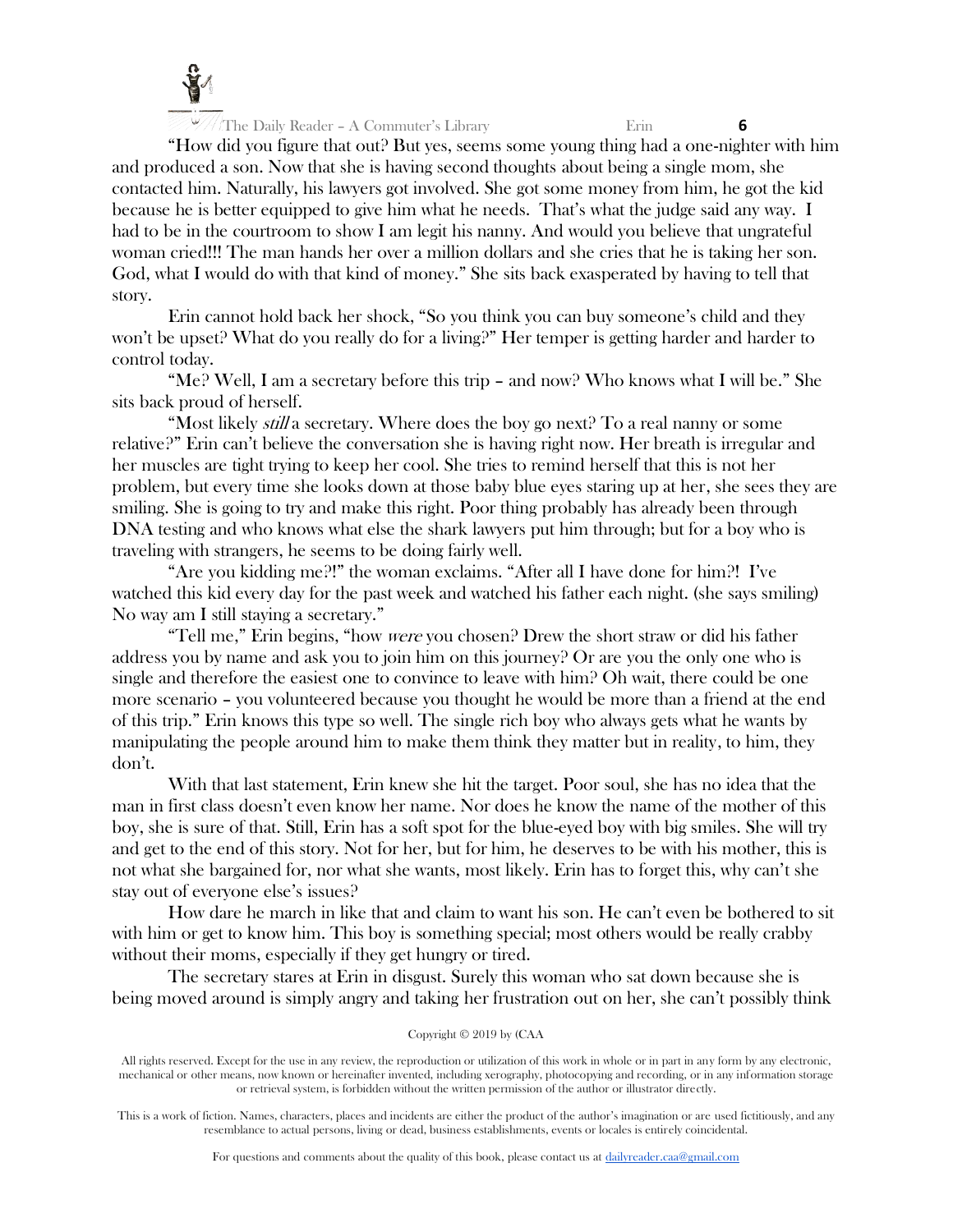

that she is some two-bit street walker, she has a legitimate job at his company and will most likely get promoted because of how much help she has given the boy's father. Hmph, she will show Miss newcomer, "Do you mind watching him for a couple of minutes? I'm going to ask his father if it's ok to give him something to eat in case he is allergic to anything, I see they are serving food now." She asks Erin innocently.

Erin shrugs her shoulders, some nanny she is, doesn't she even know what the kid can eat? She said she has been with him for this past week, or is she using it as a ruse to go get to speak with the father. Whatever, she will feed the boy when the food comes by. Surely, he will know what he likes and what he can eat. She is hoping there are no allergies. Erin is pretty confident there is not, otherwise this girl would be in serious trouble if she fed him wrong and with her job on the line, she most likely knows the truth already. She stands to let the woman out of their seats.

"What is your name?" Erin asks the boy

"Mommy calls me 'little man' but the father calls me Danny." He says happily.

"Oh, which one do you like?" she asks him curiously.

"I like little man!!" he jumps around on his seat a while before Erin could get him to calm down.

"How about we get ready to eat? You see those people bringing food?" Erin is really hoping that there are no allergies, she is getting a bit nervous about the situation. As the next flight attendant passes her she asks if she can find out from the father in first class. She nods and tries to hide her smile.

"Oh, you've got to be kidding me, right?" Erin asks in disgust. "In the morning? With all the lights on in the plane?" she shakes her head.

"I'm not at liberty to say what goes on with other passengers; all I can tell you is that this young man is not allergic to any food. I heard the question asked and answered before I came back to this section. Shall I give him a sandwich? Or the lasagna?" She responds, still trying to keep the smirk off her face.

"How about you give us one of each and I will feed him whatever he is willing to eat." Erin responds in kind.

The attendant comes to their row and hands them each a tray of food. Erin is able to get the little boy to sit long enough to open both trays, she watches as he picks out the foods he wants to eat, the salad and fruit are his first requests. She opens them happily. 'He eats rather well.' she thinks.

Erin begins to eat the lasagna while her little friend is occupied. He looks at her puzzled, "Eat vegies first." He says to her innocently. Erin smiles and opens her salad and joins him in eating their salad and fruit first. Then the two of them split the lasagna. He has a good appetite for such a little one. For dessert, he asks for his juice. This is not a child who has been mistreated in any way, those damn lawyers broke a woman's heart all because she wants him to have a father and most likely has less money too. UGH!!!!! She will have to make some inquiries when she gets home. She has plenty of connections in that area of law, maybe she can get his mother the lawyer she deserves to fix this.

# Copyright © 2019 by (CAA

All rights reserved. Except for the use in any review, the reproduction or utilization of this work in whole or in part in any form by any electronic, mechanical or other means, now known or hereinafter invented, including xerography, photocopying and recording, or in any information storage or retrieval system, is forbidden without the written permission of the author or illustrator directly.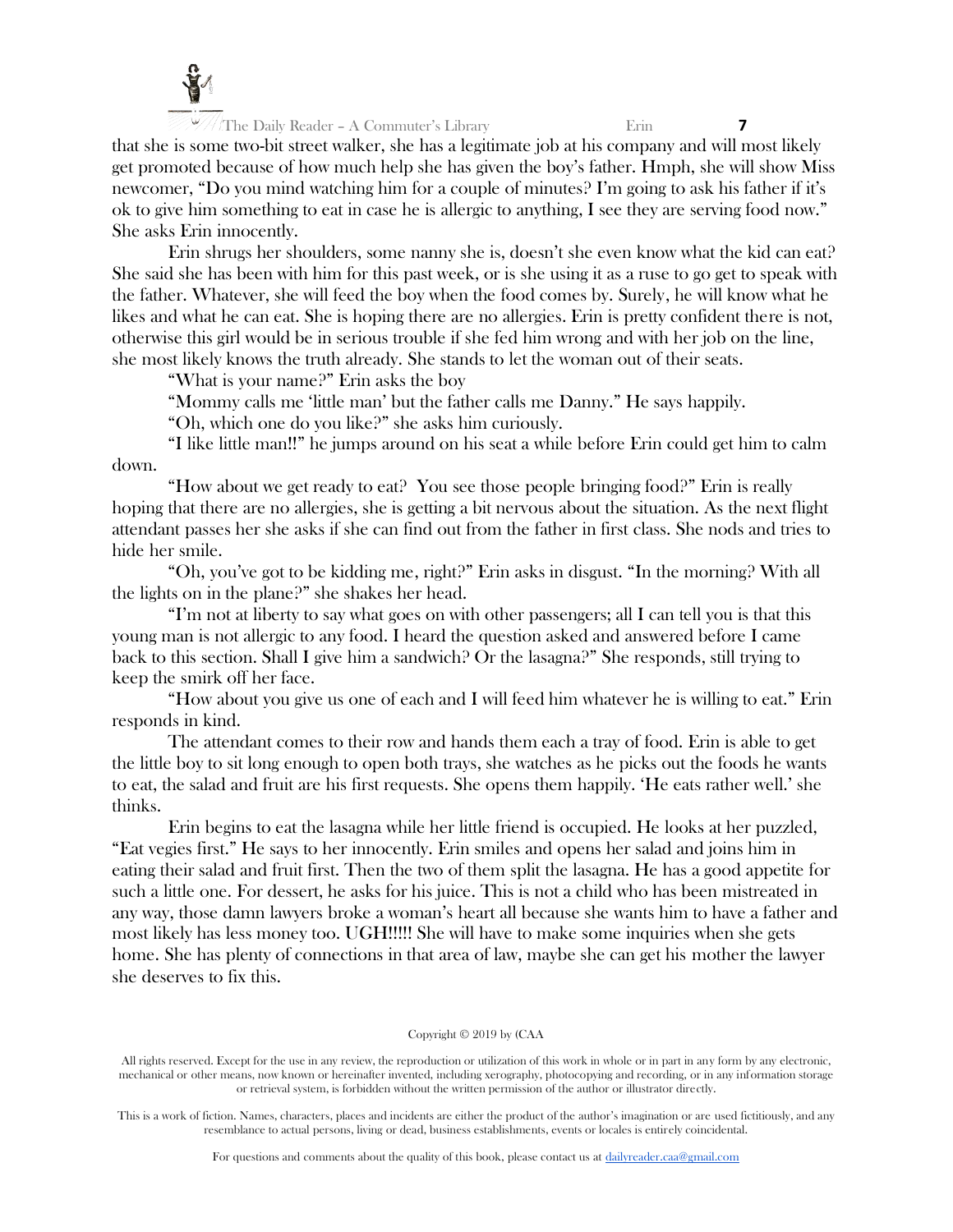

Conversation with this young man has been fun, the flight attendant comes by to pick up their trays and Erin brings him to the bathroom. He follows her easily enough, however, it takes him a few minutes to believe that it is a bathroom. They get back to their seats and Erin starts wondering how long it takes to *ask a question*, but she would never say that out loud.

The lights are dimmed now so that people can sleep if they want to. The young man pulls out his bag from the floor and finds his blanket and his doll. A piece of paper falls from the bag, Erin reaches down and pics it up; it's a picture of him and his mom. Her heart breaks a little bit more. They are in a park, and by the looks on their faces, they are having a great time.

He takes the picture and kisses it, puts it back into his bag. Then he pushes himself onto Erin's lap, holding his doll in one hand and his blanket in the other. He nuzzles his head into Erin's shoulder with his face into her neck, he has curled up into a ball and within a minute, he puts himself to sleep. "Don't worry little man, I'll get you home." She whispers.

It has been over an hour since the 'nanny' left to go speak with the father. She finally meanders back with a grin on her face a mile long. She looks down and sees the boy sleeping on Erin's lap and Erin is reading on her tablet. "Um excuse me, I need to get back to my seat." She blurts out rudely.

Erin responds with, "Go ahead, I'm not stopping you." She does not budge except to put her feet down on the floor to make it somewhat passable. The woman stands there tapping her feet and holding her arms across her chest. Erin is engrossed in her story and remains still. Everyone else around her is sleeping so there is no one for this woman to complain to. She loses her battle in about two minutes and shimmies into her seat. She sits down feeling triumphant though.

She looks to Erin and says, "You think you're so smug don't you. You think I don't know what I'm doing do you? Well, you are so wrong, I have that man wrapped around my little finger now. All I had to do is spread some sunshine in his life and he wrote me this check to cover my expenses and then some for this trip."

Erin looks at the piece of paper that she is waving in her face and does some quick calculations in her head. She collects her thoughts before responding. "Based on that number, I'd say he is giving you severance pay."

"What is that supposed to mean?" she pipes up angrily.

"Based on what the secretaries make at my company, I figure he gave you about four month's pay and that means one of two things to me. The first would be that he is laying you off your job and has given you this payment to help you out so you can easily look for a new job. The second scenario is that it's a random number to make you think he cares, when in actuality he probably already contacted his bank on his phone saying he lost that check number and that it shouldn't be cashed. Going with the second scenario – you have received nothing." Erin looks back at her tablet with a completely calm face so that the poor woman can't tell how much she loathes her.

The woman next to her is now completely perplexed. Erin can tell she is trying to mull over everything she heard Erin say and trying to make sense of her life. Her little seat mate moves a bit and she rubs his back to keep him sleeping.

#### Copyright © 2019 by (CAA

All rights reserved. Except for the use in any review, the reproduction or utilization of this work in whole or in part in any form by any electronic, mechanical or other means, now known or hereinafter invented, including xerography, photocopying and recording, or in any information storage or retrieval system, is forbidden without the written permission of the author or illustrator directly.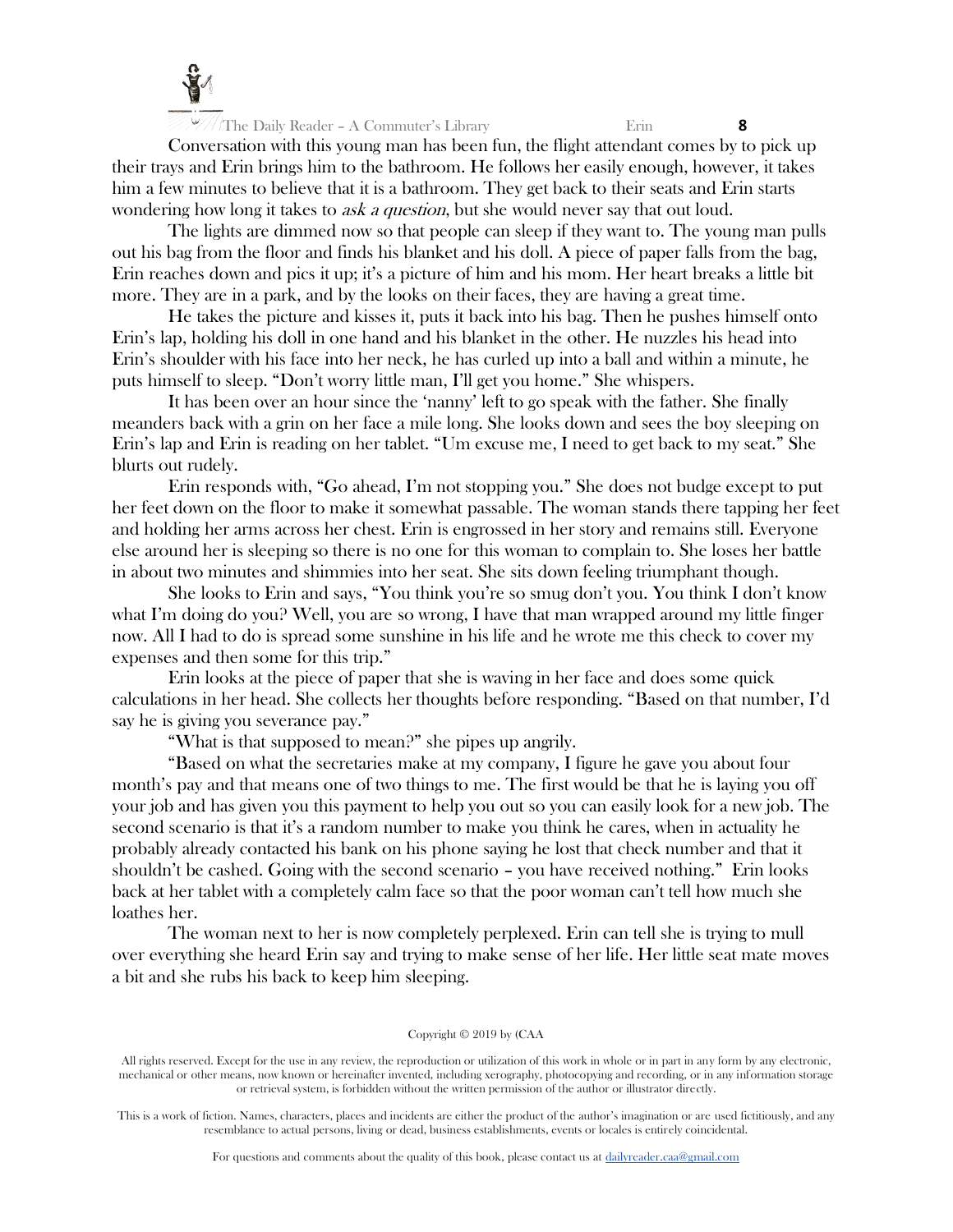

The 'nanny' is watching this woman next to her do what she could never do. Not once in the past ten days did that kid fall asleep on her or even near her, he usually cried himself to sleep, alone, in his own bed each night. The look on his face is even more content than she has seen him. This no name woman has the nerve to tell her she is nothing but a paid slut?!! How dare her – again. She must be one of those self- righteous big shots who has no social life and probably envies her for landing such a successful man. She smirks at Erin and is about to speak but Erin beats her.

"Do the math, he paid for you to come on this trip, but never sits with you. He carried out his business and allowed you to go sight-seeing until he needed you to play your part. Whether that was in the bedroom or the courtroom, it was only a part in his orchestrated play, every step of the way. After the quick trial where they proved that the mother is unfit, he stuck you in a hotel room with the boy and there you stayed until today. Yet somehow you think you will be rewarded for this?

All you've done is completely ruin your reputation up there (Erin points to the first-class curtain) and you care so little about what people think of you, that it makes me sad for you. The whole plane knows what the two of you were doing up there under that blanket. He is probably bragging about it as we speak. What happens when you find yourself with child too? Huh? You think he is going to pay up then? No, he will do the same as he did with this boy. He will prove that you are unworthy of being a mother. Think of how much fun the lawyers will have when they know it was conceived on an airplane? What kind of mother does that make you? No, honey you don't have anything except a piece of paper in front of you and a lost reputation. So, don't look so smug at me, you will come away with nothing. This is not a romance novel, it's the real world, like it or not."

Erin finishes her lecture and somehow feels better. She shouldn't because she totally embarrassed this woman and made an awful lot of assumptions about this boy's father, but she has seen it too many times in her industry. People go away for a business meeting and figure no one will ever be seen again – until nine months later. Lives have been ruined and the ones who really lose are always the children. She exhales and returns to her tablet, although she can no longer concentrate on her story.

In a whispered voice she hears a very shaky voice, "You can cancel a check over the internet? But he told me that I deserved it for all my troubles; than he smiled and winked at me." Erin looks up to see that the same woman who, only moments ago, was full of venom for her is now looking at her for sympathy. Erin watches her for a moment but before she can speak the woman stands up and pushes herself out of the seat, tears in her eyes she runs towards the firstclass curtain. Only this time, they are not allowing her in. Erin bows her head – she didn't want to be right this time; her gut tells her she is.

A moment later a tearful woman stands before her, Erin moves her legs this time to make entry easier. She bends over her and grabs her purse. "There is a seat in the back of the plane, the flight attendant said I can take. They told me that unless the boy is in distress, I am no longer allowed up there." She sniffles then continues, "If you are right, then I may not have a job, this whole trip is for nothing, no advancement, not relationship, just…..well……sniff, sniff….." she runs

#### Copyright © 2019 by (CAA

All rights reserved. Except for the use in any review, the reproduction or utilization of this work in whole or in part in any form by any electronic, mechanical or other means, now known or hereinafter invented, including xerography, photocopying and recording, or in any information storage or retrieval system, is forbidden without the written permission of the author or illustrator directly.

This is a work of fiction. Names, characters, places and incidents are either the product of the author's imagination or are used fictitiously, and any resemblance to actual persons, living or dead, business establishments, events or locales is entirely coincidental.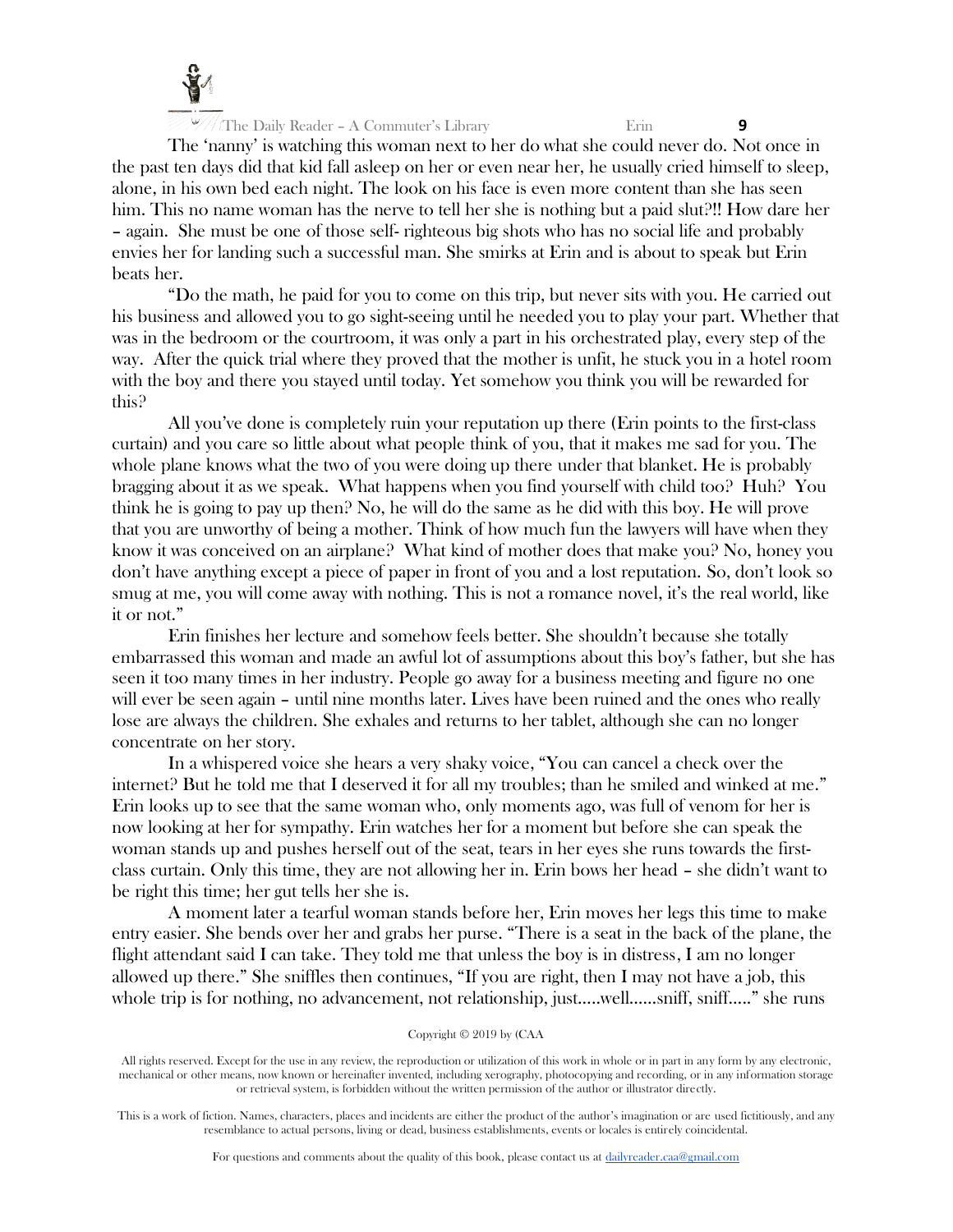

The Daily Reader – A Commuter's Library Erin **10** down the aisle towards where a flight attendant helps her to her new seat. Erin takes a deep breath and sighs. "I wish you well." she says to no one.

Erin finds herself falling asleep, so she allows this to happen. Holding onto her new friend, she closes her eyes. Someone is tapping her on the shoulder. Erin takes a moment to shake her head awake, she sees the lights are on and there is a flight attendant next to her. "We have a snack to serve, would you like two again as before?" she asks.

Erin pushes herself to sit up. "Yes, that will be great, thank you." As she stirs so does her little friend. He rubs his eyes, "potty" is the only word he says and Erin jumps up before the bathroom is occupied. Made it in time, she is thankful. She washes her face to help herself wake up and then brings him back to their seats where their breakfast/snack awaits them.

Speaking a mile a minute, he tells her how much he likes fruit and Erin finds herself being highly entertained by this young man. Too bad he has a jerk for a father. She shares her granola bar from her purse with him too and he eagerly eats. After their trays are taken away the two new friends begin to color on a pad of paper Erin has in her briefcase. The next couple hours pass with ease.

"Excuse me, where is Irene?" an angry male voice says.

Erin slowly looks up and sees the boy's father. Erin couldn't help herself at this point so she looks up at him and simply says, "Oh so you do know her name. Now, here is the bigger question – what is his?"

The man is not amused, but she cares not. He looks over at his son and asks, "What have you got there, Bobby?" The boy does not answer. He looks down at the woman sitting with his son perplexed. Erin tries to save him a little embarrassment although she is not sure why she whispers to him, "Danny, your father asked you a question." The boy looks up and sees the man next to them, he looks at Erin then back at the man with the stern face. He says to Erin, "I like you. Color with me?" and he continues to color.

Erin looks up again and shrugs her shoulders before she says, "It may take him some time to adjust to having you around." She says as if she is the authority on the subject.

"What did she tell you?" he says angrily.

"Enough to know that you are the sperm donor of this fine young man, that you had her play a part in your orchestration of taking this boy from his deserving mother whose only misjudgment was sleeping with you in the first place." Erin is holding herself quite confidently now.

The man looks at her and is red in the face. "You know nothing of me or this situation. She contacted me and said her son needs a father and I'm that person. I went to get him. What can she give him? She lives in a basement of someone else's flat? I don't owe you an explanation but since you've taken over as guardian during this flight the least I can say is thank you." His voice a little softer at the end.

"What happens now? He goes home with you and is brought up by an army of nannies and servants because you can't be bothered to be the father he deserves? When does the playtime end for you? What will it take? Getting a disease? Do you know for sure that all the women you've slept with are clean? In this day and age and you still go unprotected with people you hardly know. Shame on you!! I don't need your thanks. But know this, I will be watching you and if I'm

# Copyright © 2019 by (CAA

All rights reserved. Except for the use in any review, the reproduction or utilization of this work in whole or in part in any form by any electronic, mechanical or other means, now known or hereinafter invented, including xerography, photocopying and recording, or in any information storage or retrieval system, is forbidden without the written permission of the author or illustrator directly.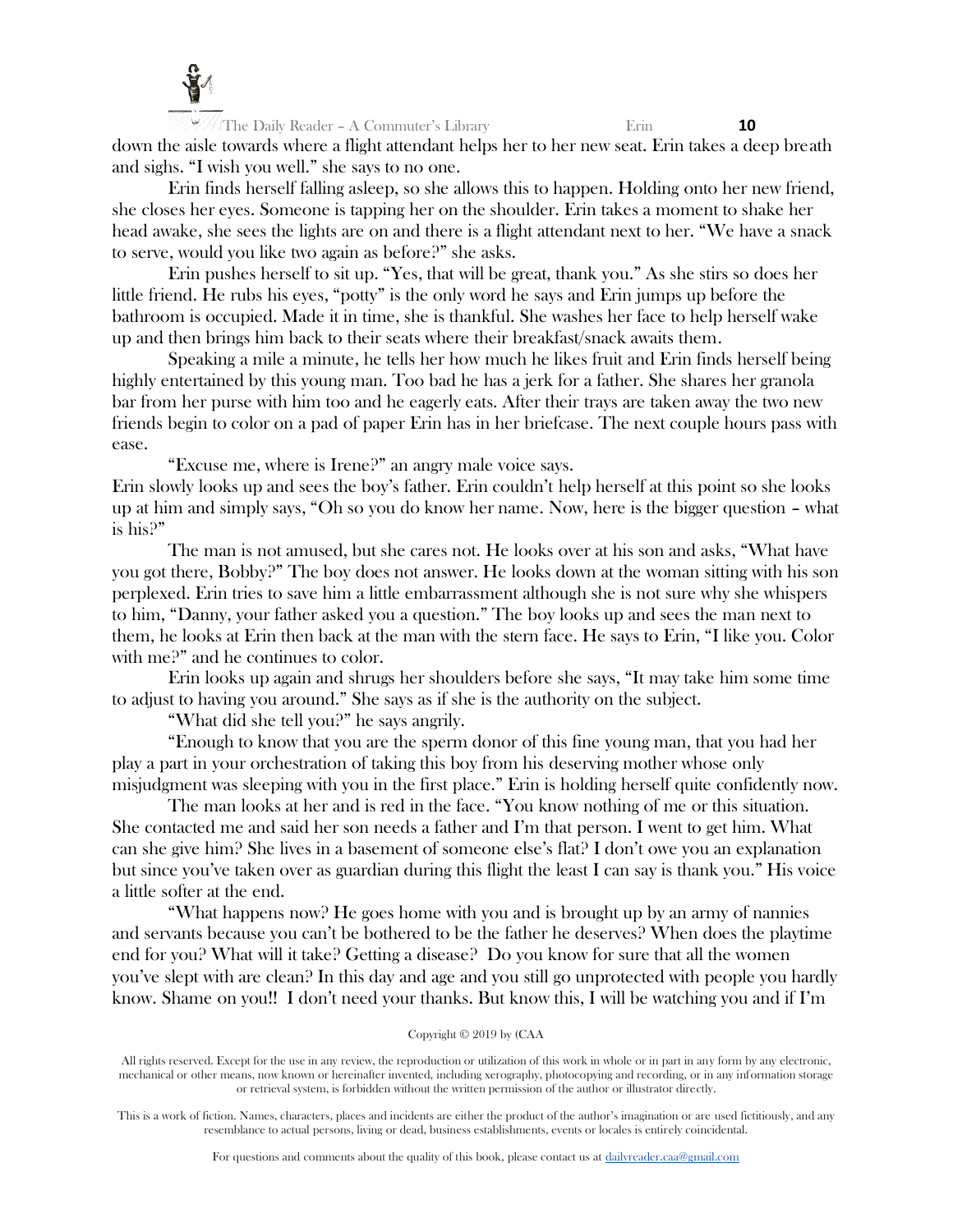

The Daily Reader – A Commuter's Library Erin **11** not convinced he is with the right parent. I promise you I will see to it he ends up with the parent who will love him and nurture him into the man you aren't." Her words are spoken under her breath so as not to disturb anyone else or her little friend.

He stands there for a moment not knowing what to do. No one has ever talked to him so straight out like that. He always commands respect in every room he is in. He watches his son and realizes that he looks like his own brother did when they were little. It has been mentioned to him to let his sister raise his son because she already has a family and he will mesh right in. Vaguely he remembers a time when he used to take time out to play around for fun and not for personal fulfillment.

Now he looks at this woman who could cut diamonds with the laser sharp look she is giving him. He probably deserves this, maybe she is right, and he needs to wake up. But who the hell is she to tell him so? He will have to find out.

He takes a breath before speaking, "Nonetheless, I will be meeting people at the gate who want to meet him. His family (he says with emphasis) If you're playing guardian anyway, do be a good woman and bring him out promptly."

Erin cuts him off, "What!! Take your own child out – he doesn't belong to me. I have my own things to take and I can't exactly carry him too. You have brass ones mister, and I'm so looking forward to tearing them right off of you so you don't make any more mistakes where he is concerned or you'll be hearing from more than my lawyer." She has so much anger in herself right now she feels her blood has actually turned to venom, she doesn't quite know what to do.

This time, instead of looking down at her, he kneels down to speak to her face to face. Quietly, he says, "He won't go to me. Apparently, he doesn't like men with dark hair, he and his momma are both light colored hair and he thinks there is something wrong with me. I guess your red hair is safe to him. Please, I don't want him going out crying in my arms and afraid." He stands up and walks quickly back up to his spot.

Erin has no choice; she will have to look after him for the duration. There is a shadow over her and she sees Marcus standing up on his crutches next to her. "I see you have had one hell of a flight tonight. Would it be too forward if I asked for your number so that I can thank you, say over a game of scrabble down at Luigi's?" he asks innocently enough.

Erin is not sure this is something she wants to pursue; she reaches in her bag and pulls out one of her business cards because it doesn't have her personal number on it. She hands it to him, "Give me a call next week, I'm pretty booked this week though." She said confidently. Confident in that he will forget by then, that is.

Marcus takes the card and smiles, "Until then he says." and walks away and Erin thinks to herself, 'now you can get up?'

Irene has been watching this exchange. She sees that woman playing with Danny in a way she could not do this whole week. 'What is wrong with her?' she thinks. Whoa, who is the hunk on the crutches? This woman must be a magnet to men, mystery woman has had four of them come up to her so far since she left that seat. 'Were they all waiting for her to leave?' she ponders. She is still watching them both play with each other when she is interrupted by someone standing near her and clearing his throat. She looks up.

#### Copyright © 2019 by (CAA

All rights reserved. Except for the use in any review, the reproduction or utilization of this work in whole or in part in any form by any electronic, mechanical or other means, now known or hereinafter invented, including xerography, photocopying and recording, or in any information storage or retrieval system, is forbidden without the written permission of the author or illustrator directly.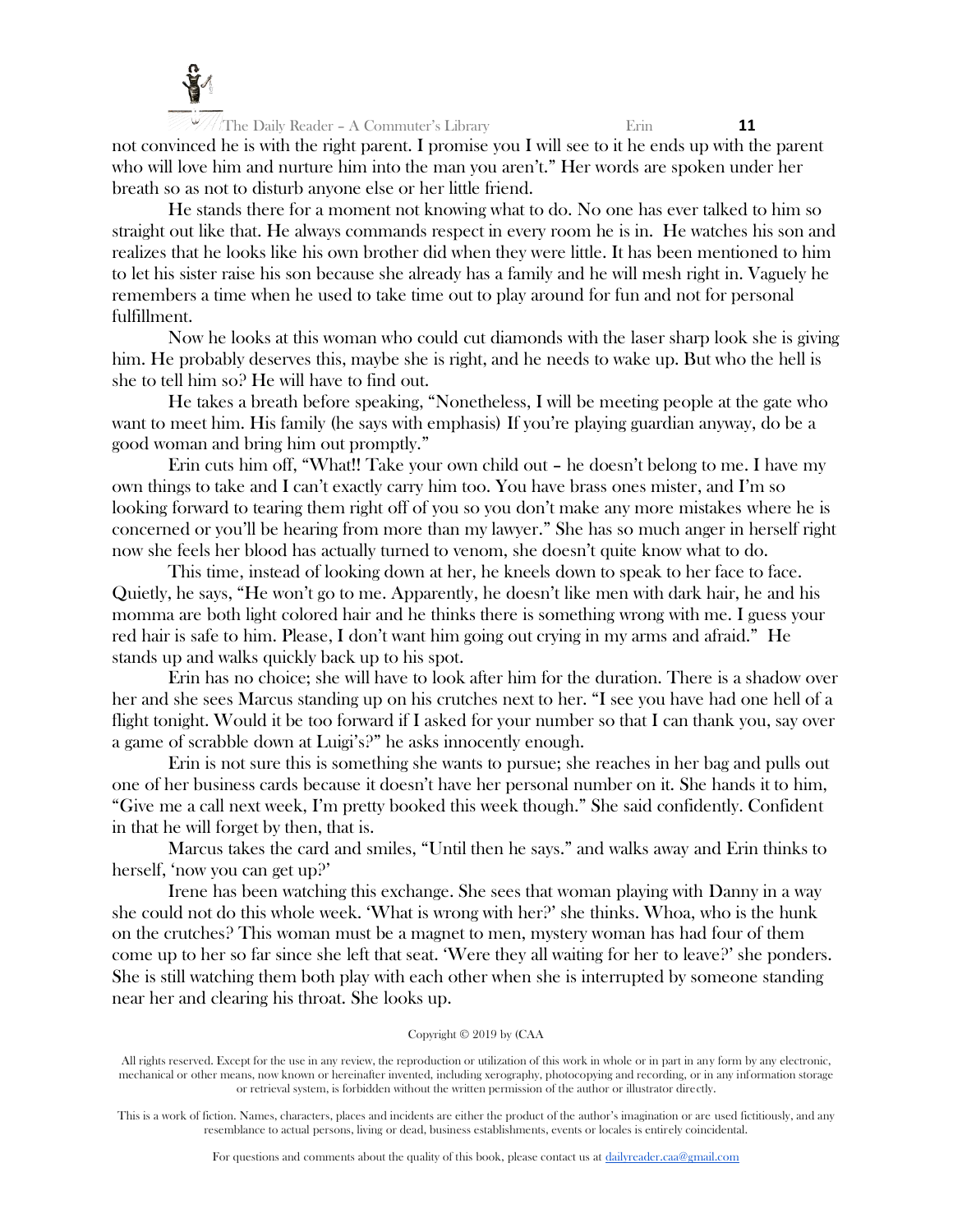

The Daily Reader – A Commuter's Library Erin **12**

"Excuse me Ms. are you Irene?" Irene looks at him with a watchful eye. She does not recognize him at all. Nice clothes, well- kept hair and he is looking at her a bit sheepishly. "Do I know you?" she asks.

"Have you ever been to Cancun?" he simply asks.

Puzzled, Irene answers, "No, why would you ask?" She looks into his eyes and realizes what he is implying. 'Oh god!!! How many people has he told?' She sits up in her chair and immediately looks down the aisle to see the other woman sitting with Danny. Her heart begins to pound out of her chest, her breathing is becoming increasing fast, faster than she can contain. 'Oh man, is this what a panic attack feels like? Is this a real heart attack?' She puts her hand on her chest to make sure her heart has is not jumping through her skin. All those men who came to her must have had similar questions because every time one of them walked away, the woman had turned around to face her with a sympathetic smile – now she knows why.

All those men, each and every one of them came up to her and made a proposition. They think she is the one who was in first class giving the boy's father some "attention". Not once did this mystery woman refer the questioner to her. She has withheld these propositions from her. Most people she knows would have sold her under the bus, but this woman is perfectly fine with shielding her from those hurtful words. First, she admonishes her for her stupid actions, which, in reality, were stupid. But it is her decision as to who and when she sleeps with someone. There is another clearing of someone's throat. Irene shakes her head and realizes the man is still standing there.

With a little more confidence than she actually has Irene responds with, "Are you taking a survey with all the passengers or is there a real reason you are asking this question?"

The man smirks at her and gives her a look that says he will go along and play her game if she would like. Then he puts his hand on her shoulder and gives it a squeeze. "Is next week good for you?" Irene could not get out of her seat fast enough. She scrambles out of her seat and pushes him aside into the gentleman across the aisle, she is in an enclosed area with no place to run, she looks from side to side and heads for the bathroom. In the process she slams right into the flight attendant who had helped her into this new seat before. The attendant steadies Irene and holds her at arm's length and looks into her eyes. She sees panic and pulls her in to hold her. Looking over her shoulder she sees a man from first class and put two and two together. She whispers into Irene's ear, "I hope you don't ever have to see these people again." Irene shakes her head no into the woman's shoulder.

Meanwhile, in first class, there is one man who is feeling pretty down in the dumps himself. The words that new woman had said to him are sinking in. He has spent too much of his adult life playing around. He has made major triumphs in his businesses, he has climbed to the top with plenty of his own blood, sweat and tears but he has also crushed many hearts for no reason except that he was using them as an arm candy and physical urges. No emotion involved. Then his son came. One he had not known about for over two years – she had no intention of telling him, ever. She said as much in court. That she had no intention of having him know a father "who treats woman as a piece of meat you buy at a market, take it home to marinate, grill and chew up and spit

#### Copyright © 2019 by (CAA

All rights reserved. Except for the use in any review, the reproduction or utilization of this work in whole or in part in any form by any electronic, mechanical or other means, now known or hereinafter invented, including xerography, photocopying and recording, or in any information storage or retrieval system, is forbidden without the written permission of the author or illustrator directly.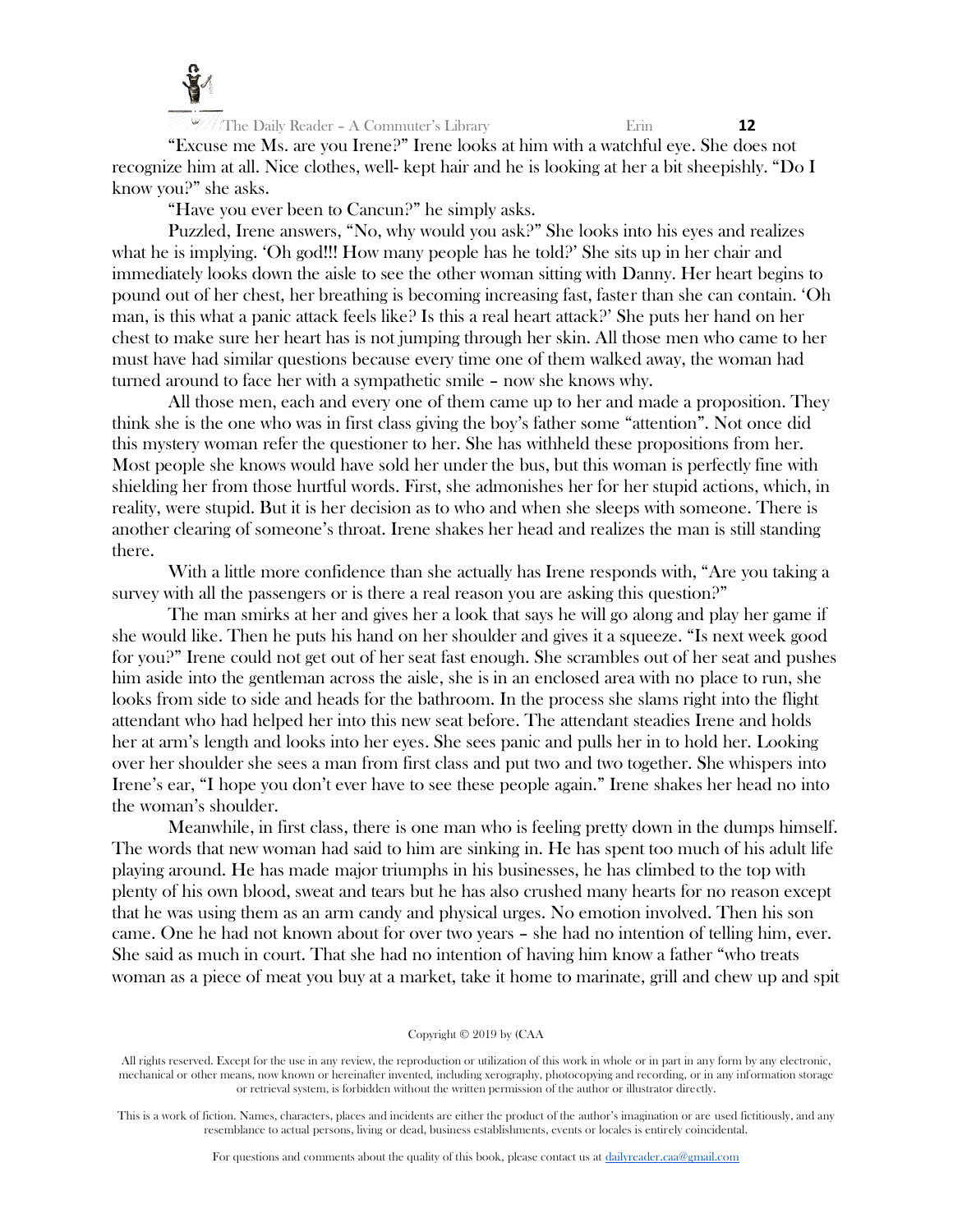

The Daily Reader – A Commuter's Library Erin **13** it out." her exact words. No, her intention was to take him as the gift he was and give him everything she could.

He looks up to see another man standing near his seat. "She must be a one timer because she is not interested in a repeat performance. Even to Cancun." He says slyly.

The full effect of what he has done comes slamming down on him like a barrel full of lead bricks. His chest could not be heavier and he feels his breathing getting slower. He stares at this man, a perfect stranger to both he and to Irene. In as steady a voice as he could muster he responds with, "You're a pig. I'm sorry you got that impression of her. I made a mistake with her does not give you the right to make assumptions either, about her or about me. You had better get to your seat before I stand up and do something I may regret." However, before he could stand up the captain put on the 'fasten your seat belt' sign and asks that everyone prepare to land. He sits back down and takes out his pen and paper.

# *"Dear Irene,*

*First off, I want to say that as two consulting adults, whatever happened did so because both people wanted it. However, it has come to my attention that you thought there is more to this trip than what there is. I realize that this may come as a surprise, and I apologize for any misunderstanding that may have occurred. I also realize that you probably will feel uncomfortable working in the same office as before being that you will have to see me every day and that this may bring you some discomfort. The check I gave you is sincerely for all the work you did here as well as an apology. Please accept this, the apology is sincere.*

*As you probably already know, I have several offices around the city as well as a couple out of state. Therefore, I will be informing Mrs. Arlington, the head of personnel, that you will be in touch with her and that you are to be offered the same position or better (if you are qualified) in one of our other locations. Should you choose to leave the firm altogether, I will be happy to write you a very glowing professional recommendation letter for your next position. This offer comes with no strings attached. I wish you well and one more time ask for your forgiveness. I hope that this has not caused you any harm in any way and I will make sure on my end that your name is never besmirched.* 

# *Joe.*

Joe finishes his letter and finds the flight attendant that he likes and asks her to please deliver the note to Irene and to wait for her to read it. That it is crucial that reads the letter before she leaves the plane. She looks at him with the same eyes as the woman who is watching his son. God he is a jerk. "It's an apology if you must know."

With that she raises an eyebrow and takes the note back to Irene, who is now sitting back with Danny and Erin. Irene doesn't want to read the note, she hands it to Erin, "Can you read it first?" she asks shyly. Erin nods and reads. "Go ahead, I think you'll want to hear what he has to

#### Copyright © 2019 by (CAA

All rights reserved. Except for the use in any review, the reproduction or utilization of this work in whole or in part in any form by any electronic, mechanical or other means, now known or hereinafter invented, including xerography, photocopying and recording, or in any information storage or retrieval system, is forbidden without the written permission of the author or illustrator directly.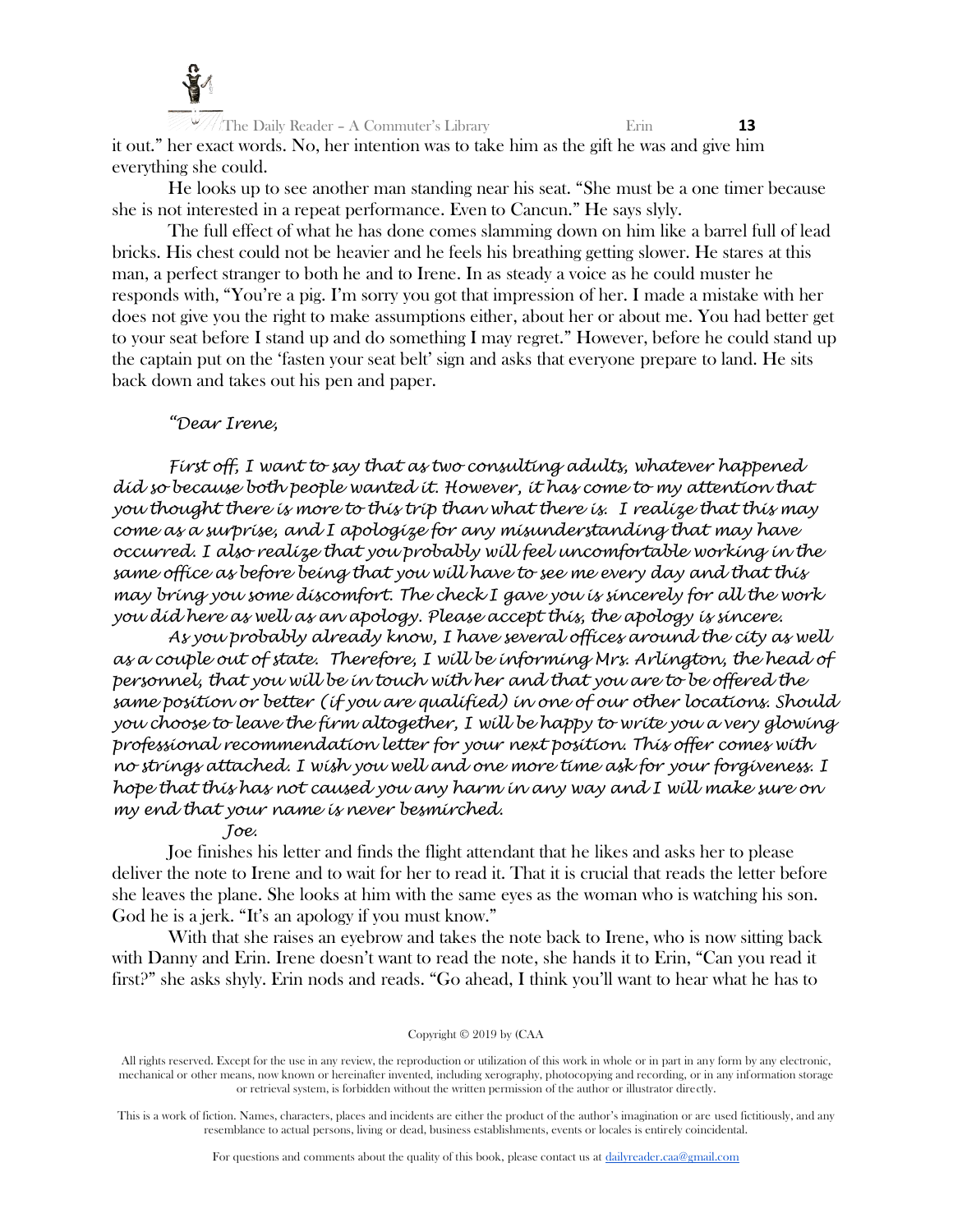

The Daily Reader – A Commuter's Library Erin **14** say." Irene takes the letter and reads the first part, she looks up at Erin and the flight attendant, reads some more and tears involuntarily slide down her cheeks.

"What did you say to him?" Irene asks.

"The truth" is all Erin said. Irene hands the letter to the flight attendant, she has been as much a part of all this as anyone else. "Well, that's a first. I'm happy for you though. I hope new beginnings will give you a new perspective. Personally, I'd take him up on a job in a new place, no one will know you. New beginnings, new friends." She retreats to her station as the captain calls for everyone to prepare for landing.

With her letter in hand, Irene chooses to retreat back to her other seat. Erin meanwhile tries to settle down a very curious young man into his seat so that he is as ready for the landing as anyone else on the plane. The landing is smooth and everyone starts to mill around and get their belongings that have been stowed above these past seven hours. Erin starts to contemplate how she is going to get herself, her things and Danny's things off the plane at the same time. While he is still sitting, she gathers everything onto her seat so she can best assess what needs to be done.

Thankfully she was on a business trip so her personal items aren't as much as she thought. Danny bends down and reaches for his backpack that is on the floor in front of him. He tugs onto Erin's shirt. "My box. Momma's box" he is pointing to an overhead compartment.

Erin follows his finger to the blue box. 'Now how the heck is she carrying this too?' she thinks to herself. She puts Danny's backpack on him and gives him a bag of hers to carry. She takes down the box and her briefcase/carryon. She puts the box on the floor and begins to push it with her foot, with Danny right behind her, she guides them all of way to the door of the plane. The flight attendant that has been helping her all along the way sees her and offers some help. She picks up the box for her and sits it on top of a cart that they have on the off ramp. She adds the other carryon without a word. Erin starts pushing this cart with one hand and holding Danny with the other. He seems happy enough to be walking instead of sitting on the plane.

Erin is watching out for Joe, where the heck could he be? She continues on towards the baggage claim. There she finally sees him among a large group of people with signs that say "Welcome to the family Danny!"

'How stupid are these people – he is only two and a half he can't read and besides they are making such a production they are going to scare the daylights out of him' Erin scans the crowd and finally sees Joe, he is standing there next to a woman in stiletto heels and a skirt style that is way past her prime, must be his mother or maybe a sister, who knows.

Erin walks with Danny towards them. As the woman sees them approach, she comes running up to them and quickly picks up Danny and twirls him around. Then she pulls him in for a big hug. The look on Danny's face is one of terror not love. As soon as she puts him down, he runs back into Erin's arms. Erin picks him up and checks the damage. Erin stares at the woman and says, "What do you think you're doing? You are a stranger to him, that's not the way to win him over. Now it's going to take him twice as long to get to know you because you have him afraid of being attacked. Crazy must run in the family I see." She is starring at Joe now.

He cracks a smile as if he appreciates what she said to this person. He slowly approaches and squats down in front of Danny. "Ok Danny, you have to say goodbye to the nice lady and

#### Copyright © 2019 by (CAA

All rights reserved. Except for the use in any review, the reproduction or utilization of this work in whole or in part in any form by any electronic, mechanical or other means, now known or hereinafter invented, including xerography, photocopying and recording, or in any information storage or retrieval system, is forbidden without the written permission of the author or illustrator directly.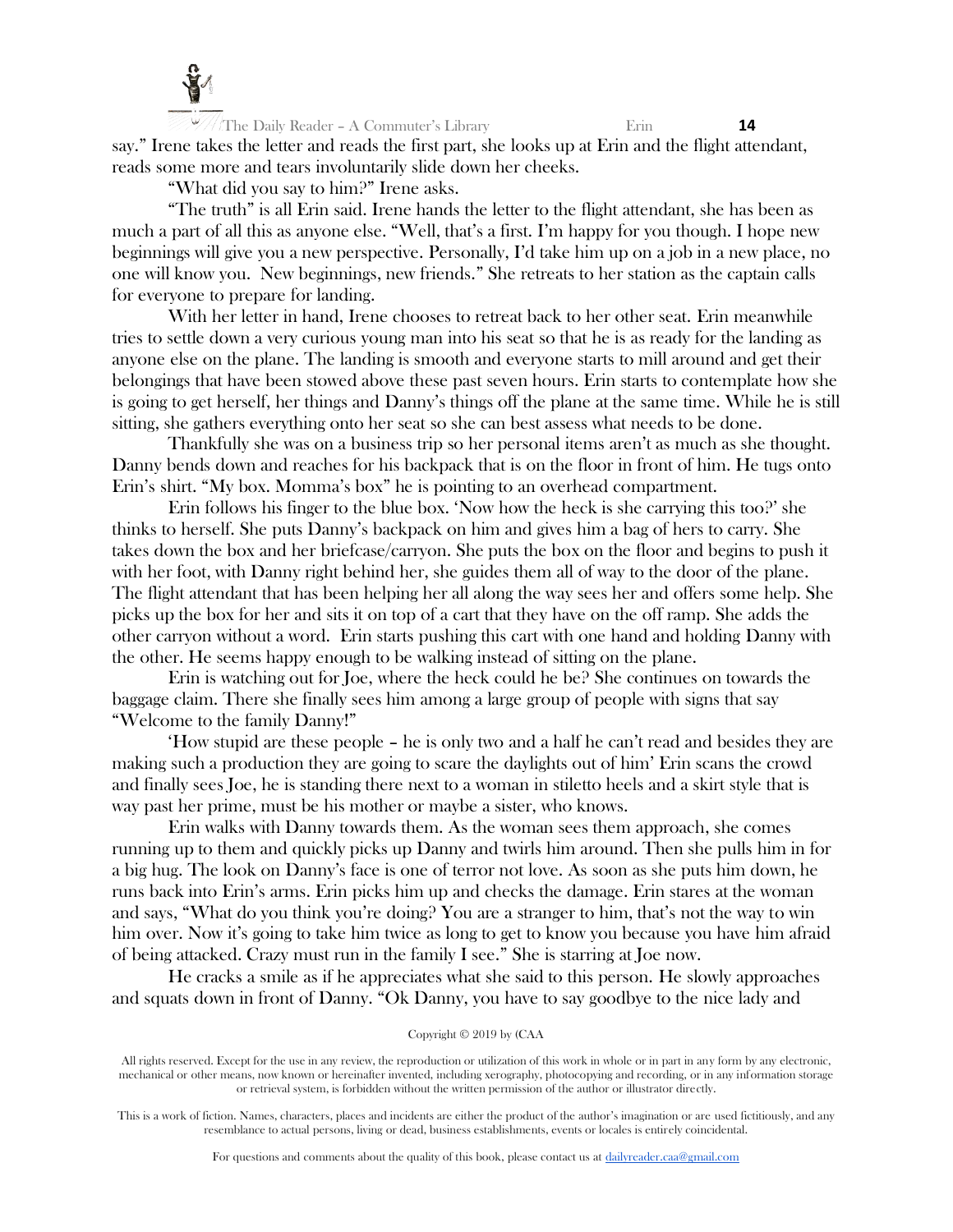

The Daily Reader – A Commuter's Library Erin **15** come home with me, your daddy. Remember? We talked about this back at the hotel. Do you remember this?" He is holding on his last hope that Danny will come to him. He sees what Erin sees, the child is now completely frightened.

He looks back at his mom, "Thanks a lot for ruining all that I've been working on this past week." With that he turns to Erin. "Your business card please?"

"No" is all she said.

"Why not?" he asks

"You have no need or reason to contact me. Consider this a warning though, as I said before. You WILL hear from me within a week when my lawyers figure out exactly how well you are suited to being a father. I will not let you push this boy aside or his mother, and before you ask, no I don't know her but I don't have to, to know that your team of lawyers steamrolled into the courtroom without a lick of real proof as to whether or not she is fit to be his mother, all you looked at is her lack of money, or so you thought." With that Erin gives Danny a kiss and a promise that he will see her soon and that he should go with his daddy for now.

Erin storms off not knowing if she has the story right at all. As far as she knows the mother could have given him gladly and that Irene made more of the reaction than was really there. In reality, how well does she know Irene? Not at all, and considering her behavior with this Joe, her version of the truth could be very much skewed.

She quickly pulls out her phone and calls her lawyer's office. "Hi, it's Erin, I need to speak with Alastair immediately please. Yes, it is a matter of life and death actually." Erin grabs a cab right outside the baggage carousel doors. She is talking a mile a minute to Alastair and explaining all that she knows and doesn't know. He assures her the courts in Europe don't bow to the highest bidder when it comes to a child's custody, however he does hear her concerns and said he would check into things with his people over there.

"I expect a report before the end of the week – without fail!" she hangs up frustrated. One thing she can't stand is when he decides what is important and what is not. She gives that man enough money and never asks for anything and the one time she does ask, he decides to be patronizing about it? Well, she made her opinion and position quite clear, an answer or a new law firm.

The whole ride home Erin cannot focus on anything except what had happened on the plane. As she is entering her home, her phone rings. "Hey, is that my most trusted babysitter back from her European excursion?" Tracy asks cheerfully. This is what finally tears Erin back into her reality and not all those other people. "Hey, walking in right now. What's up? You're not wigging out on me for tomorrow, are you?" Erin asks teasingly.

"Oh, no, I certainly need you for tomorrow. I'm checking in on you. You sound horrible though, bad flight?" Tracy asks.

"You know I don't have the energy to explain right now. I would like to shower this all off and call you later. Do you mind?" Erin pleads.

"No, the kids have been asking for you, I thought you'd want to know they are looking forward to tomorrow. Have a good shower," Her sisters says.

# Copyright © 2019 by (CAA

All rights reserved. Except for the use in any review, the reproduction or utilization of this work in whole or in part in any form by any electronic, mechanical or other means, now known or hereinafter invented, including xerography, photocopying and recording, or in any information storage or retrieval system, is forbidden without the written permission of the author or illustrator directly.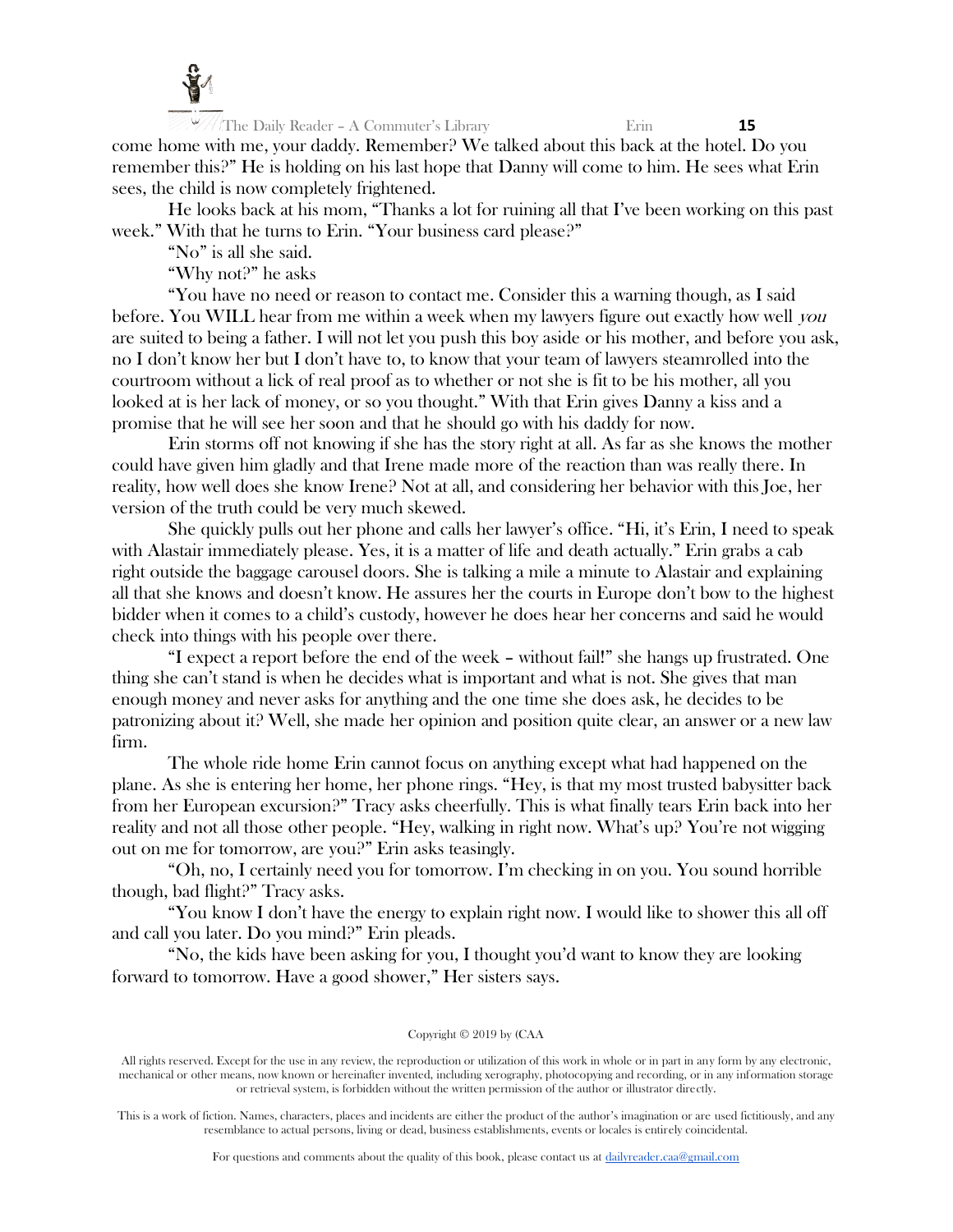

The Daily Reader – A Commuter's Library Erin **16** Erin step out of the shower and her phone is buzzing again. She trips over her own shoes and barely makes the phone on the next ring, "Hello" she says in a breathy voice.

"You're not going to believe this." It's Alastair.

"You have news already?" she asks.

"I called a colleague of mine to see if he heard of any such case recently with a two-year-old boy etc. And, as it happens, he was the woman's lawyer – pro bono." He continues.

"What? That means she really couldn't afford to keep her son after all." Erin sits down on her bed, she is devastated, that poor woman.

"You don't know the half of it. She walked into his office with her son and an envelope. The envelope was the DNA paternity proof she needed. Mind you, my colleague is no slouch and even he didn't see the onslaught coming until Joe what's his name came in the courtroom with his team of goons.

They immediately took over the courtroom without hearing anything about the woman. The jack ass barely even looked at the mother, not in denial, but almost as if he didn't even recognize her. Dumb kid thinks he can go around and play in every port he lands in.

Sorry, that's not very lawyer like of me. Anyway, she had no intention of giving up custody. That is not why she contacted the father. She wanted her son to gradually get to know him over the course of some time because she had recently been diagnosed with a fatal disease and she wanted to make sure he was going to be taken care of afterwards.

If she never got sick, she had never expected to see Joey boy again." He finishes. Erin is still sitting on her bed trying to absorb all that he just said.

Quietly she says, "Her lawyers didn't even get a chance to speak to the jury?"

"Seems their minds were made up after the goons spoke and they barely gave them time to bring her side to light. You were right Erin, the woman is devastated, however, she told her lawyers that maybe it's for the best because now her baby won't ever have to watch her suffer. Strong woman. She is using the money they threw at her to pay for her medical expenses and for the hospice care she will need in the end. As in, less than a year, end."

"I didn't want to be right on this one Alastair. (Erin is biting back tears) I didn't want to be right." She whispers on the phone. Erin is having a hard time taking all this in right now. She sits down on the floor.

Alastair and Erin have been friends since childhood, went to college together and have been entangled into each other's lives ever since. He knew her threat to leave was only to emphasize how much she needed answers, how much it mattered to her. He also knows she gets herself involved in the underdog of a story very easily.

"Hey, you ok? Want me to come over? I don't have my next client for three hours because he can't come until after work hours for him." He offers. Erin contemplates this offer for a moment. She could use him here right now but then again, any time they get together it always results in one thing and she really isn't in the mood for that right now. Alastair only knows one way to make a woman feel better. He knows it well, but it's all he knows.

"No, I've got this one solo. Is there anything we can do for her?" Erin inquires.

Copyright © 2019 by (CAA

All rights reserved. Except for the use in any review, the reproduction or utilization of this work in whole or in part in any form by any electronic, mechanical or other means, now known or hereinafter invented, including xerography, photocopying and recording, or in any information storage or retrieval system, is forbidden without the written permission of the author or illustrator directly.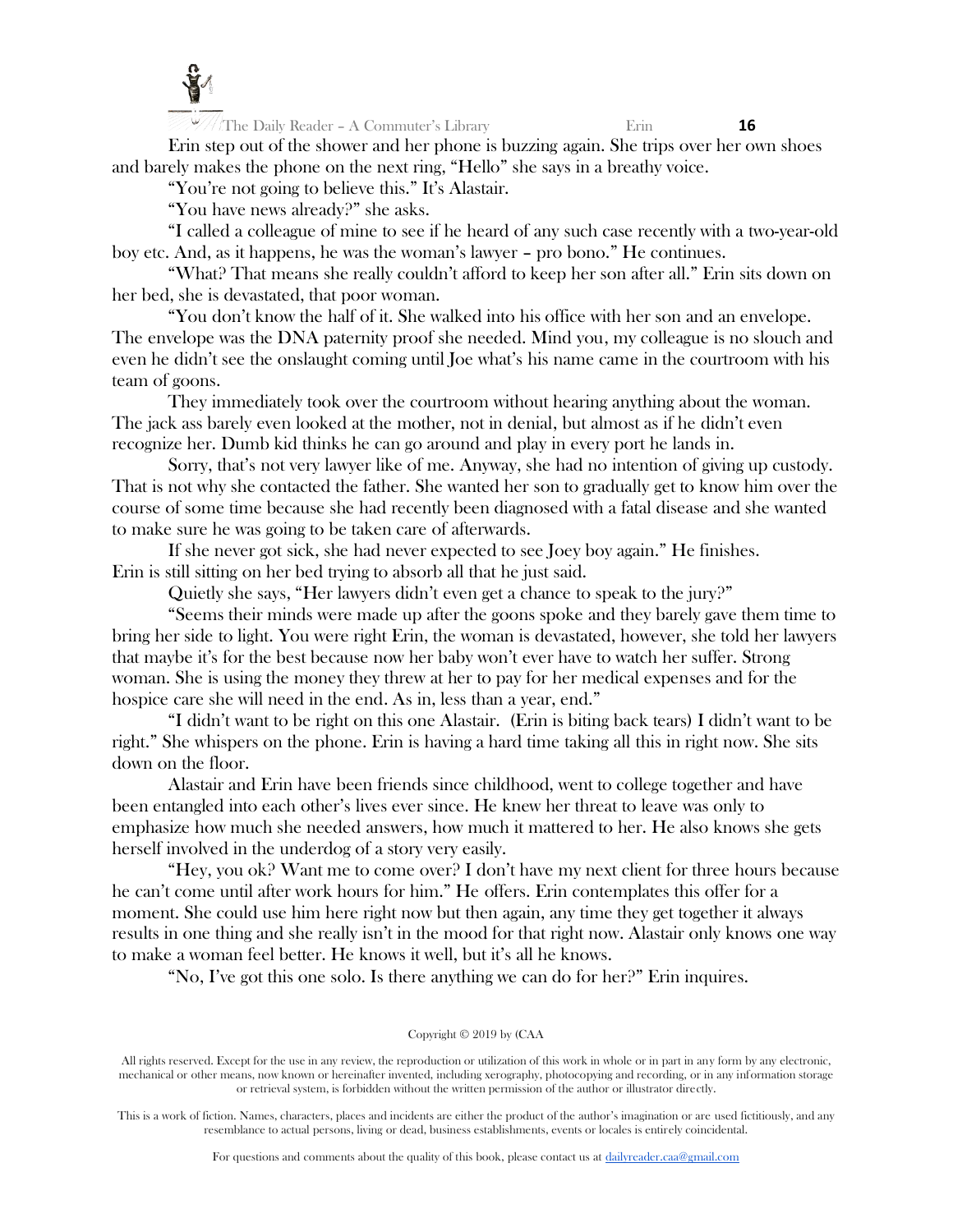

The Daily Reader – A Commuter's Library Erin **17**

"Not really, my friend said the judge made some kind of stupid statement that she did the right thing in contacting his biological father before it was too late. He praised her for making the right decision. There would be no overturn on this ruling, if that's what you you're hinting at." Alastair speaks softly because he knows the information is hard to hear, he had a hard time himself.

"I guess not then Alastair. Thanks, I really wasn't expecting to hear from you until the end of the week. Guess we got lucky on this one." She says.

"You have to stop taking on the world Erin, I know you want to save everyone from themselves but you can't. I hate to say this, but she did make her own bed so to speak. It ended not great but ended nonetheless. And, to tell you the truth, maybe being forced to take on the boy will stop him from playing Russian roulette with his sperm." Alastair finishes off by saying, "Hang in there my friend. I'll call you later in case you still need me."

Erin hangs up. Of all the luck, she should be happy that she received an answer so quickly. She should be thrilled to know that the boy is actually in a better situation, but somehow, she feels like crap instead. She thinks of Irene too, had she known the woman was sick, would she have fought for her? Would she even give the boy some better attention? Erin falls back on the bed and sighs.

"Pull yourself together Erin, you have a big day tomorrow with your niece and nephew." She says out loud.

The rest of her day goes pretty smoothly. She does some laundry and makes herself a simple dinner. Tomorrow will be fun and she can sure use some of that, she will make sure of that as a matter of fact.

# $\sim$   $\sim$   $\sim$   $\sim$

"Aunt Erin is here!!!!" She hears through the front door. The kids must have been looking out for her and saw her car pull into their driveway. Always a nice welcome to come here.

Erin walks right in and is immediately attacked by two very loving young children. Her first reaction though is very different from her norm. She begins to tear up. Holding them is reminding her of Danny. How was his night in his new home? Did that crazy woman leave him alone? Did his father actually act like a dad and tuck him in, read him a book? Still, so many unanswered questions. She has to decide to either drop this completely or get involved, not an easy decision and if she does, how long will she follow Joe and Danny?

With a heavy heart she takes the children out for the day she promised. First the pancake breakfast, where she picks at her plate, then off to the zoo where she can't even tell the difference between a giraffe and a zebra. Good thing the kids think she is kidding and had a fun time correcting her. Getting back to Tracy's house she has a hard time mustering the energy to let them have a water fight so she promptly puts them in front of the television and gives them some time to watch before nap time. She needs the mindlessness of their programing.

Once they are asleep, she cannot find her concentration to do the work she needs to do so she thinks it's best to sleep on the couch along with the kids. Her mind is numb, her heart aching. She needs to go find Joe's office and check in on Danny, but not today. Probably not tomorrow

#### Copyright © 2019 by (CAA

All rights reserved. Except for the use in any review, the reproduction or utilization of this work in whole or in part in any form by any electronic, mechanical or other means, now known or hereinafter invented, including xerography, photocopying and recording, or in any information storage or retrieval system, is forbidden without the written permission of the author or illustrator directly.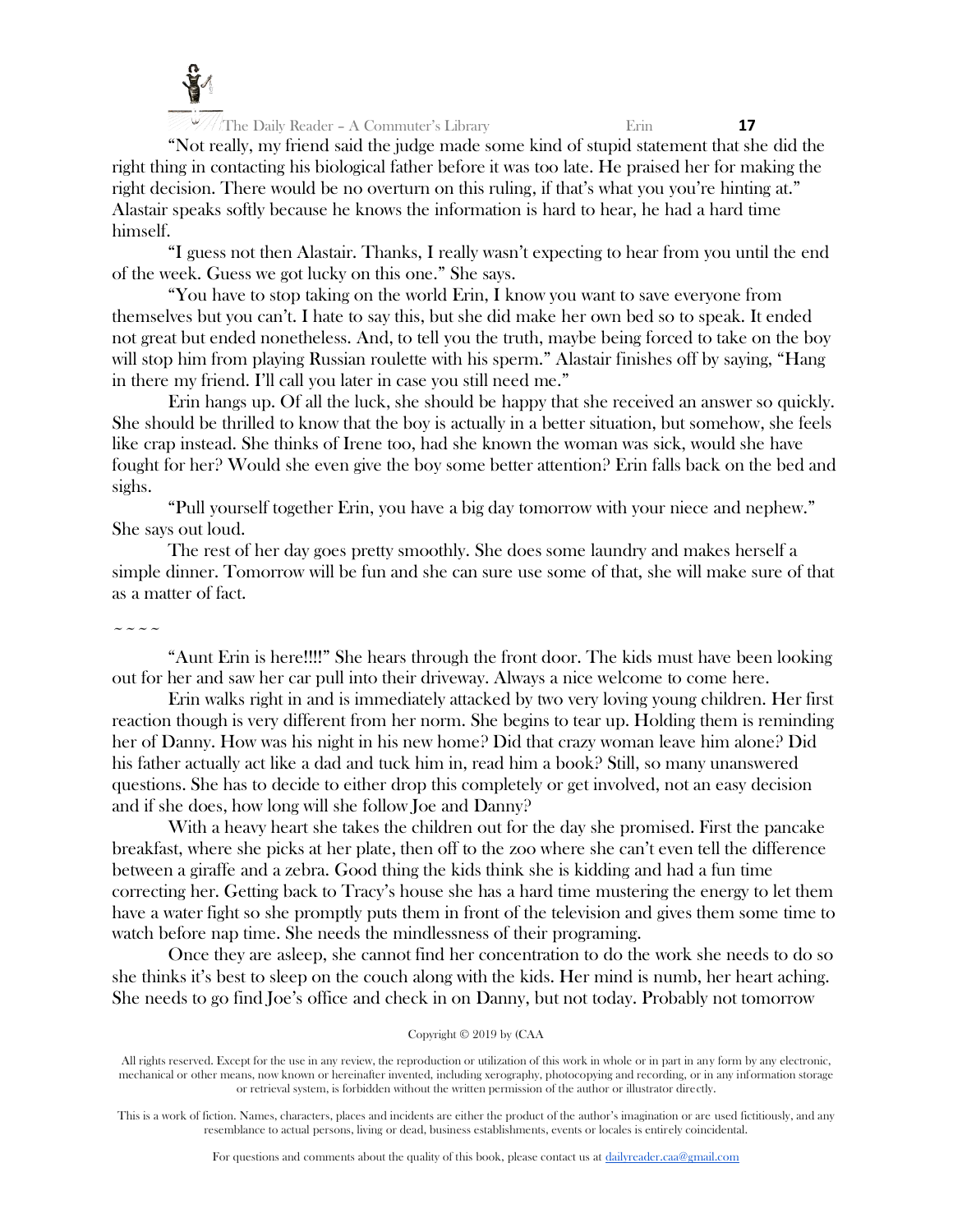

The Daily Reader – A Commuter's Library Erin **18** either, Alastair is right, she needs to stop taking on everyone else's problems as her own. But Danny's big eyes keep watching her, she still feels his hug when Joe's mother grabbed him.

Tracy sees her sister sleeping on her couch and immediately stops her boyfriend. "Erin doesn't sleep during the day, there is something wrong. Maybe we shouldn't have company for dinner."

"Don't be silly Tracy, Erin is the strongest woman I know. She probably is solving world hunger under those rapid eye movements." He retorts.

Tracy hits her beau's shoulder affectionately then goes to check on her sister. She gently nudges her shoulder, "Erin – we're back hon, you ok?"

Erin opens her eyes slowly to see the concern look in her sister's eyes. "I'm good, you guys home for the duration I suppose."

"Yes, Bennet is starting on dinner as we speak." Tracy says smiling.

Erin is in no mood for one of Bennet's special dinners. Her stomach is still in knots and she thinks she might actually be sick. "If it's all the same to you sis, I think I'm going to head home."

Tracy is now dumfounded. Erin never leaves before dinner on days she babysits. She always tells them it's the best payment plan there is. "Erin, what's going on? What happen on your trip?" Tracy urges her to spill the story but Erin can't. Danny will forever be in her heart and she needs some time to let the hurt stop, he will never know his mom is sick and that hurts even more.

She puts a hand on Tracy's shoulder, "Don't worry about me. Probably jet lag, time difference and all."

Tracy knows this is a load of hooey because Erin travels all the time and never has this reaction. "Ok, this once, I'll let you go. But you will be missing a great surprise." She smiles at her sister.

Erin walks down the hall to use the bathroom before she leaves. Her hand on the doorknob to leave the bathroom Erin starts to believe she is hearing things. She hears a man's voice as well as a young boy. Could it be? 'Oh god you're really losing your mind now Erin, get a grip.' She says to herself. She puts her head on the door for a moment to catch her own breath.

There is the voice again though. She turns the knob slowly and makes her way down the hallway. She has to blink about five times, then she hears shouts of joy, "Erin!!" she turns her head towards the sound, it IS Danny. Erin squats down with open arms and the boy goes flying into them. She pulls him in tightly as he does to her as well. Her eyes are closed holding him and he is stroking her hair.

"Why are you here!" a voice bellows that brings her back to reality.

"Me? I practically live here, Tracy is my sister, what's your excuse?" she stares at Joe now, her opinion now only getting lower and lower of him. Joe looks from Tracy to Erin and back again. He looks over at Bennet, his old friend. "You knew about this! I mean her!" he points to Erin.

Now Bennet and Tracy have a turn to be blown away. Tracy speaks first, "You two already know each other? Well, that's half the battle then." She says innocently.

# Copyright © 2019 by (CAA

All rights reserved. Except for the use in any review, the reproduction or utilization of this work in whole or in part in any form by any electronic, mechanical or other means, now known or hereinafter invented, including xerography, photocopying and recording, or in any information storage or retrieval system, is forbidden without the written permission of the author or illustrator directly.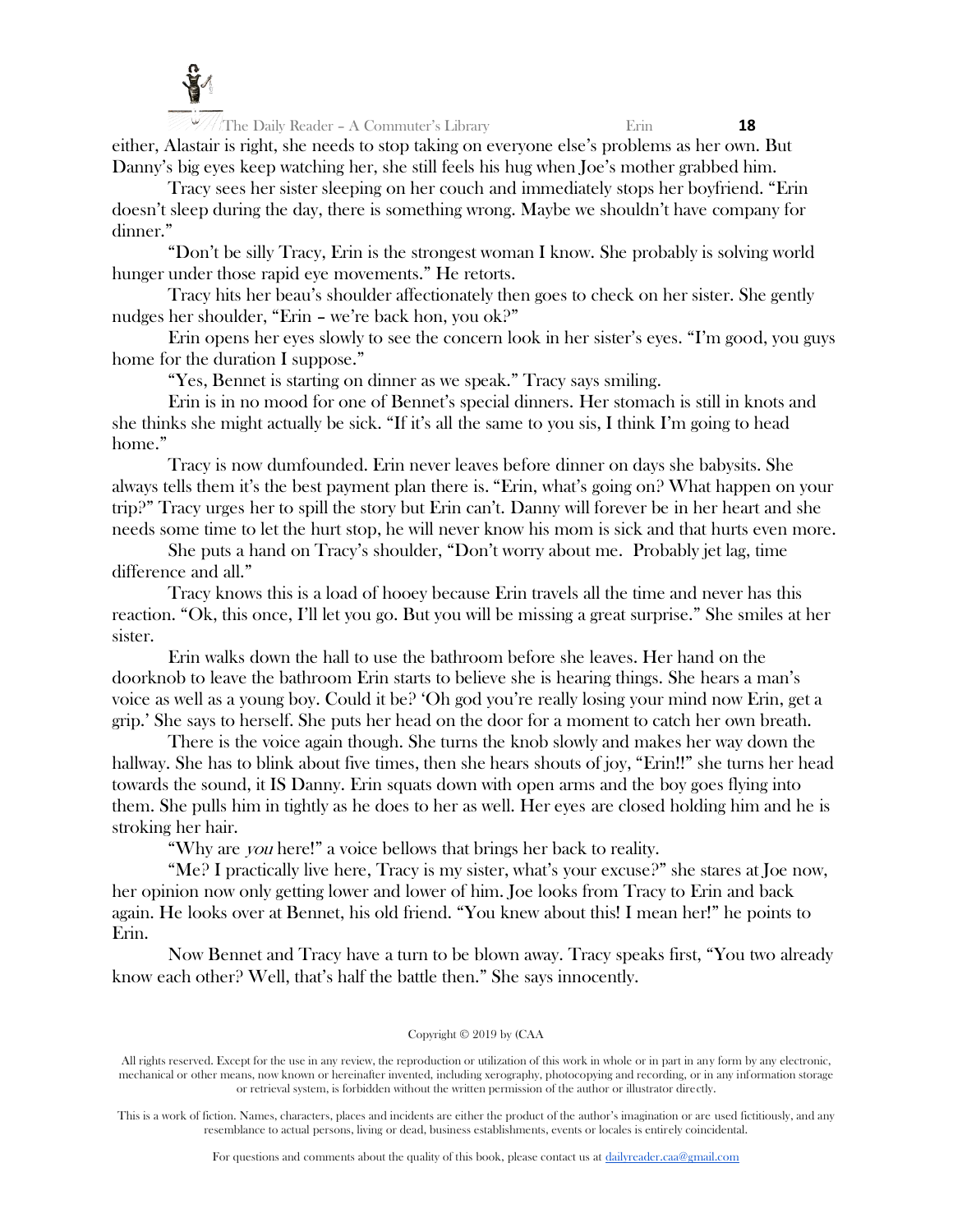

The Daily Reader – A Commuter's Library Erin **19**

"You're trying to set me up with a womanizing man who leaves sperm deposits all over the world? A man who tears a son away from his dying mother? I'm glad you have such a low opinion of me Bennet." She turns to her sister, "I thought we got passed this Tracy! Now I've really got to go." Erin puts Danny down and grabs her purse to dart for the door.

Someone grabs her arm and squeezes it hard. "Ok, I cop to the womanizing but that second part is crossing the line." Joe snarls at her as he pulls her around to face him. Erin sees this is a power struggle now that needs to end.

"Call your lawyers, they knew and they steamrolled over her anyway. Do you even know her name? Will you be able to tell your son about his mother with something other than you slept with her one drunken night? You sicken me, now get your hands off of me before I do something that will prevent you from ever having children again." She tugs on her arm but he doesn't budge.

"Her name is LeeAnn, she is the same age as me and we were actually together for about six months. She is the last real relationship that I ever had. She is the only one who wanted nothing from me which is also the reason we broke up. I couldn't understand why she wouldn't let me help her, why she is perfectly content with taking a walk in the park and calling it a date. Not that it's any of your business but we only slept together twice. My son was conceived with affection not drunken lust." His grip on her is starting to loosen. Then he asks, "Are you sure about the dying part?" he asks sheepishly.

Erin pulls her arm free and fishes through her purse, she throws a card into his hand, "Call Alastair he will explain everything." He catches her hand before she can pull away fully.

Softly but angrily she says, "Don't do this Joe. Let me go, I need to separate from you and Danny."

Instead of letting go he calls to his son, "Danny, come say goodbye to our friend Erin." all the while looking not at her but into her eyes. Danny comes running to the door and hugs Erin's legs. "Bye friend Erin, see you soon." Then he runs back to play with her niece and nephew.

"You don't play fair at anything do you?" Erin turns and leaves through the door, charges down the porch steps and gets to her car before she can change her mind. As she turns the key she looks up and sees Joe watching her out the front window.

"Damn that man." She says out loud.

Joe turns to see his friend Bennet, who responds with only one word, "Explain." He growls.

Bennet and Tracy look at each other, Tracy pops a wine bottle open and the three of them walk into the dining room, leaving Danny to play with Tracy's kids on the floor. The three kids are surprisingly friendly considering they only met a couple of minutes ago.

"I believe you need to explain first. You can start with LeeAnn and end with how the hell you met my sister and what the hell did you do to her because I swear Joe, if it involves anything physical I'll kill you myself and with my bare hands." Tracy says between her teeth to make sure the kids don't hear her anger, her fists are forming tightly.

"Ok, fair enough, I'll go first." Joe says softly. The adults are trying very hard to make sure the kids don't hear a word. Joe takes a deep breath and starts at the beginning. He starts off slow

# Copyright © 2019 by (CAA

All rights reserved. Except for the use in any review, the reproduction or utilization of this work in whole or in part in any form by any electronic, mechanical or other means, now known or hereinafter invented, including xerography, photocopying and recording, or in any information storage or retrieval system, is forbidden without the written permission of the author or illustrator directly.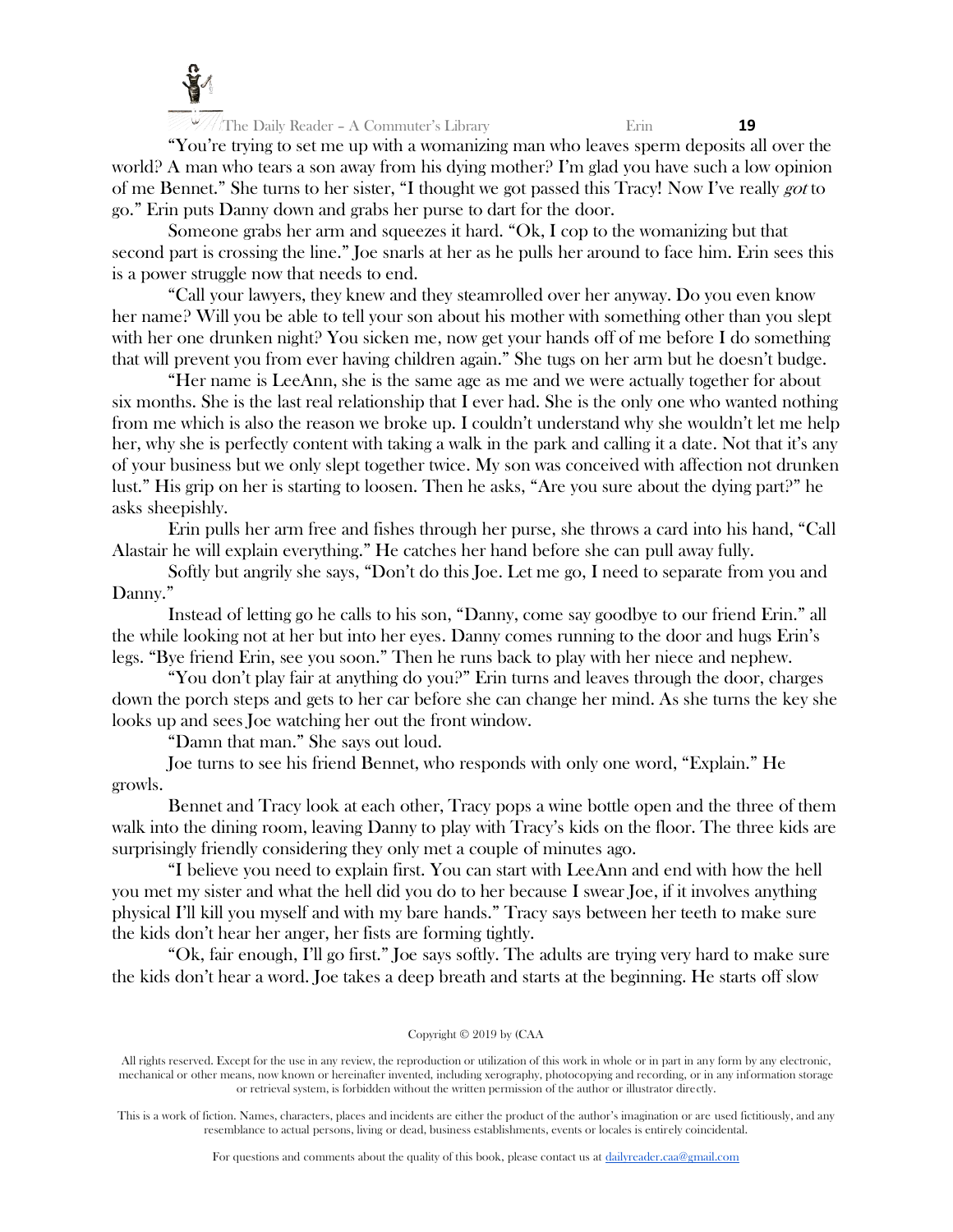

The Daily Reader – A Commuter's Library Erin **20** but then his words started coming out faster and faster until his voice was practically running through the story.

Tracy starts to laugh. "Oh my goodness Joe, you've known her for a few hours and already you can imitate my sister's attitude perfectly. I'm sorry, I found that funny." She covers her mouth. Bennet looks at his friend. "Let's call this Alistair and get the full story. If your lawyers did this without your knowledge, you need to tell LeeAnn. She needs to know the truth." He puts his hand on top of Tracy's, they had a hard time telling each other their pasts but now that they have, the two of them understand each other better and feel closer than ever. Bennet loves her kids as if they were his own, but what she doesn't know is that he wants them and her for life; he simply hasn't found the way to tell her yet.  $\sim$   $\sim$   $\sim$ 

"Alistair, you'd better come over. I'll be home in fifteen minutes." Erin cries into the phone.

"See you soon." He says as he hangs up. Alistair packs up his desk in record time. The last time he actually heard tears in Erin's voice was when she was broken by that rotten excuse of a man she thought loved her.

He jumps into his car and breaks all kinds of records getting to her apartment. He sees her car in the lot and knows she beat him home, which is good because waiting would kill him. He brings his car to a screeching halt, too close to the street light in the lot. Alistair jumps out of his car and checks the front corner, 'only a dent, no big deal' he says to himself. He crosses the parking lot in seconds flat, uses his key and takes the stairs two or three at a time to get to her apartment.

Alistair opens the door quickly and looks around. He sees Erin right where he thought she would be, on the floor. He slams the door shut and runs to her side, she lifts up and falls into his arms. She cries until she has no more breath left in her.

Finally, she says, "I thought I was over this. I thought I couldn't cry anymore. I miss him Alistair, I miss him so much. My rational brain knows what happened but my heart will always be broken, and then this little boy, he went straight to my heart." She leans into him and he pulls her in again.

"Ok my dear, you're going to have to start from the beginning. I did your bidding about finding out about that guy without questions but now you owe me answers." He says stroking her hair.

"In a minute." She snuggles into her friend a little more.

He sits and holds her. "You scared the living crap out of me tonight my friend. I'll always be here for you, always. You're my girl." He says into her ear.

"I know. How about we order some Mexican food tonight?" she smiles.

"Ok, go wash your face, I'll make the call." He pushes her off of his lap and stands to make the order. By the time she comes out she feels better.

Erin walks into the kitchen and opens a bottle of sparkling grape juice. Since her miscarriage, she hasn't really had much to drink that has alcohol. Alistair comes into the kitchen and picks up his glass, "Ah, my favorite vintage, last week." He laughs. Erin does too.

#### Copyright © 2019 by (CAA

All rights reserved. Except for the use in any review, the reproduction or utilization of this work in whole or in part in any form by any electronic, mechanical or other means, now known or hereinafter invented, including xerography, photocopying and recording, or in any information storage or retrieval system, is forbidden without the written permission of the author or illustrator directly.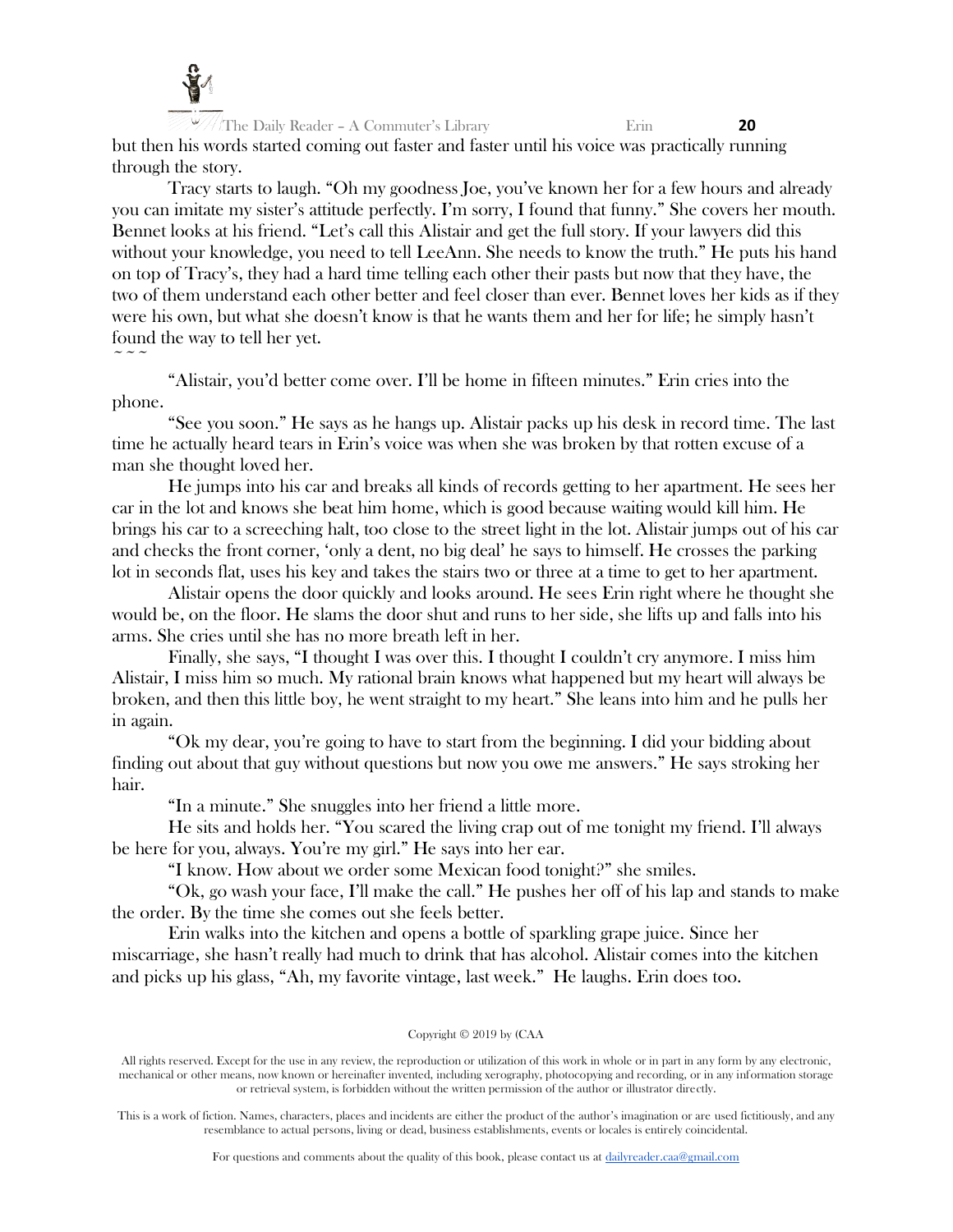

 $\sim$   $\sim$   $\sim$ 

 $\frac{1}{2}$ The Daily Reader – A Commuter's Library Erin **21** 

Erin sits down at the kitchen nook and begins to talk. She tells him about the trip home and why the boy pulled so quickly at her heart. She then proceeds to tell him about what happened at her sister's house tonight.

"Whoa, honey, that sucks for you. Tracy should have known better. How could she let Bennet bring him into your house? Did you tell them about the trip?" he asks.

"No, I didn't really have time to, they had no way of knowing come to think of it." She says looking at Alistair. She stands up to pace her apartment, her walking picks up as her mind races more and more. Alistair steps in front of her and catches her in both arms.

"Whatever you're thinking, it's not your fault." He looks her straight in the eye and speaks in a firm voice. There is a buzz at the door.

"I'll go get the dinner, my treat tonight." Erin says.

As Erin walks downstairs to get the dinner, Alistair's phone rings.

"Is this Alistair?" a voice asks.

"Yes, how can I help you?" he asks.

"My name is Joe, Erin threw your card at me this evening and said I should call you to clarify some things in my own life." Joe says.

"Now is not the time for this. Call me tomorrow when I'm in my office." He cuts the phone off as Erin walks back into the apartment.

"Alistair, you know what I have realized?" she asks.

"No, but I'm sure you'll tell me." He answers.

"You and I have the weirdest relationship in the planet. We've experimented with each other physically, but our strongest bond is really our hearts, and our ears. You were there for me throughout the hardest parts of my life and I have been for you. How do you define this? Married but living apart?" she jokes.

"No, I call it deep rooted friendship. Everyone needs at least one." He smiles at her and helps to set out their food. "Erin, we would kill each other if we lived under the same roof for more than a weekend and you know I'm telling the truth." He laughs again.

They spend time laughing and talking things out. Erin spends some time crying things out as well. Alistair watches his best friend and part time lover go through a range of emotions this evening. "Erin, remember Barbara?" he asks.

"Sure, how is she?" she asks.

"Wonderful actually. You know the reason she left me?" he asks.

"No, we never discussed it." She says.

"You." He says and watches her eyes pop out at him. "She couldn't keep you out of her head. We used to fight about how many times I would come to you, answer your calls; even spend the night. She never believed me when I said we actually slept together and are still only friends." He finishes, watching her for a response.

Erin comes around the table and hugs Alistair, when she was done, she toasts him and says, "Am I to assume she is the reason you've been smiling so much lately?" she asks.

#### Copyright © 2019 by (CAA

All rights reserved. Except for the use in any review, the reproduction or utilization of this work in whole or in part in any form by any electronic, mechanical or other means, now known or hereinafter invented, including xerography, photocopying and recording, or in any information storage or retrieval system, is forbidden without the written permission of the author or illustrator directly.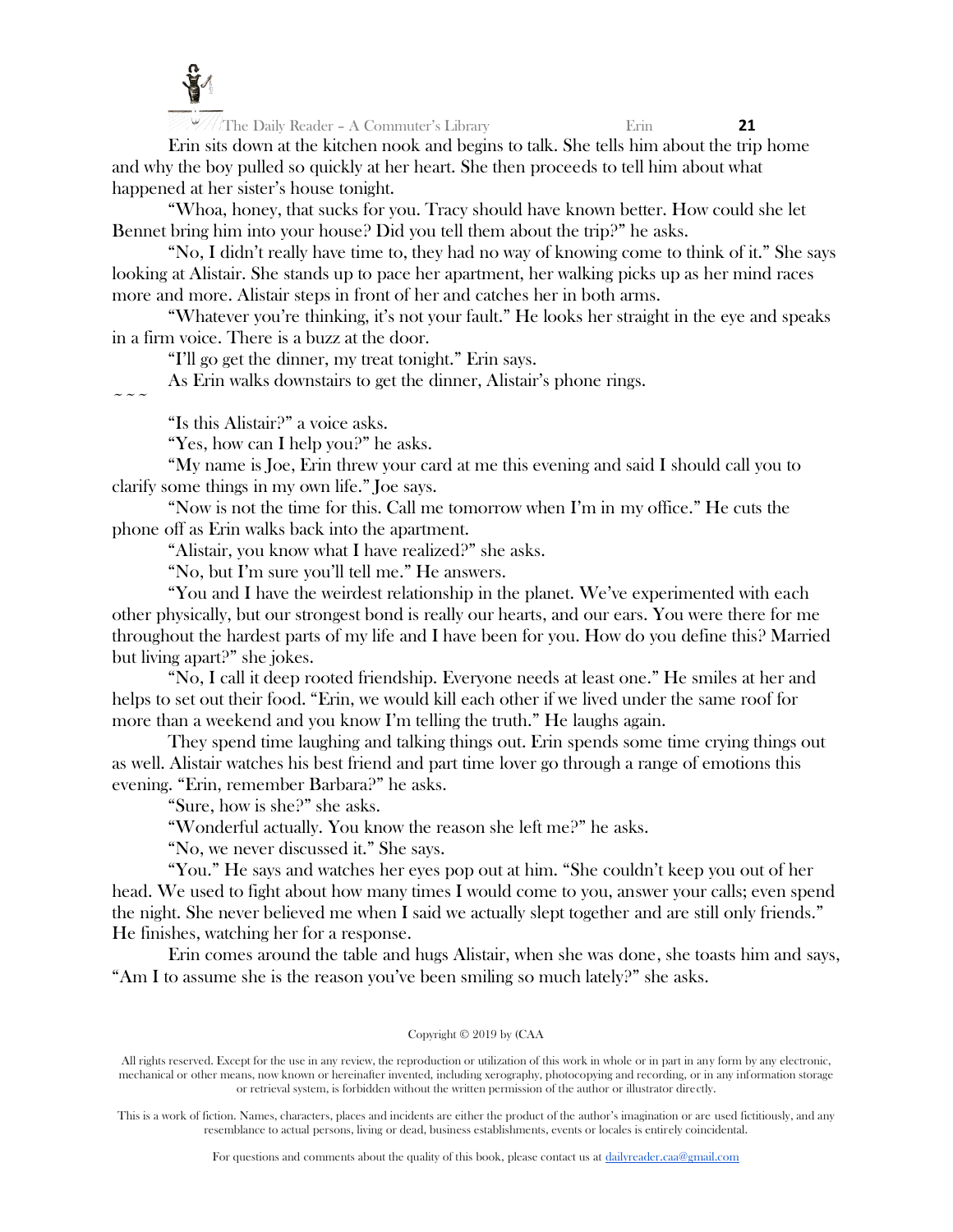

 $\sim$   $\sim$   $\sim$ 

 $\frac{1}{2}$  The Daily Reader – A Commuter's Library Erin **22** 

"You know me so well. Listen Erin, after I hung up with you, I called her first to tell her I was coming, you know what she said?" he asks her concerned.

"Not to come back?" she asks cautiously

"No," he says seriously. "She actually said to me, send her my love and tell her I hope she is well. For the first time, she has resigned to the fact that you will always be a part of my life. She is no longer jealous. I don't have to hide that we are dating to you." Alistair says relieved.

"I've cried for hours, I've been fed and hugged. I'm good now Alistair. I promise. Go home to Barbara and tell her I'd love to have lunch with her someday, just the two of us, we can compare notes." She leans over and kisses his cheek.

Alistair pulls her in and holds her for a long time. "You're my best girl, for always." He says again.

Erin spends her night in on and off fits of crying. She has not let her emotions hit her this hard in over a year. She closed herself off emotionally, to the world on that fateful day. The day the powers that be decided to take her baby from her and subsequently, her last bit of faith in mankind.

Tracy knew what she went through. She knew the whole sordid details of her life, including that day and all that lead up to the miscarriage. How on earth could she think to bring that man, any man, into her house for Erin to meet and one with a child yet? Even if she didn't know what happened on the plane. Bennet knows his friend for who he is or Joe must be the best actor and con-man around. Which she is sure he is not because he seems pretty transparent to her.

At 3:00 in the morning Erin finds the strength to go back into the shower and let the water wash away all her remaining tears. She is emotionally and physically spent and slides into bed finally fitfully falling asleep.

After talking until all hours of the night, Bennet, Tracy and even Joe fall asleep on the couches. Danny happily went to sleep with his new friends especially because they told him he could wear one of Aunt Erin's t-shirts that she left at the house.

Joe never spent so much time talking about himself, or his life, let alone his feelings about anything personal. Seeing Erin's face this evening, the fear in her eyes, there is more to her hating Joe's actions than she says. He has met many strong-willed women in his life, both for business and for pleasure, but no one has ever given him the mouthful that she did, twice today. At the time, the two of them being perfect strangers. She didn't hold back, she said what he needed to hear. But dying? Is LeeAnn really dying? His heart has been having a hard time internalizing that thought.

He sent messages to his own lawyer but has yet to receive any answers. This was not supposed to be a hostile take-over. He wanted to do the right thing. No child should be left without parents. In all of Joe's selfish activities, causing orphans isn't one of them. A few years ago, a woman claimed to be having his child and he right away sent her money to help with all medical expenses but when the paternity test came back that he was not the father, Joe was crushed. He knew she couldn't have gone through the pregnancy without his financial support, so without telling his lawyers or his parents, he sent her a lump sum of money to help her get back on her feet. Joe never heard from her again. That was five years ago.

# Copyright © 2019 by (CAA

All rights reserved. Except for the use in any review, the reproduction or utilization of this work in whole or in part in any form by any electronic, mechanical or other means, now known or hereinafter invented, including xerography, photocopying and recording, or in any information storage or retrieval system, is forbidden without the written permission of the author or illustrator directly.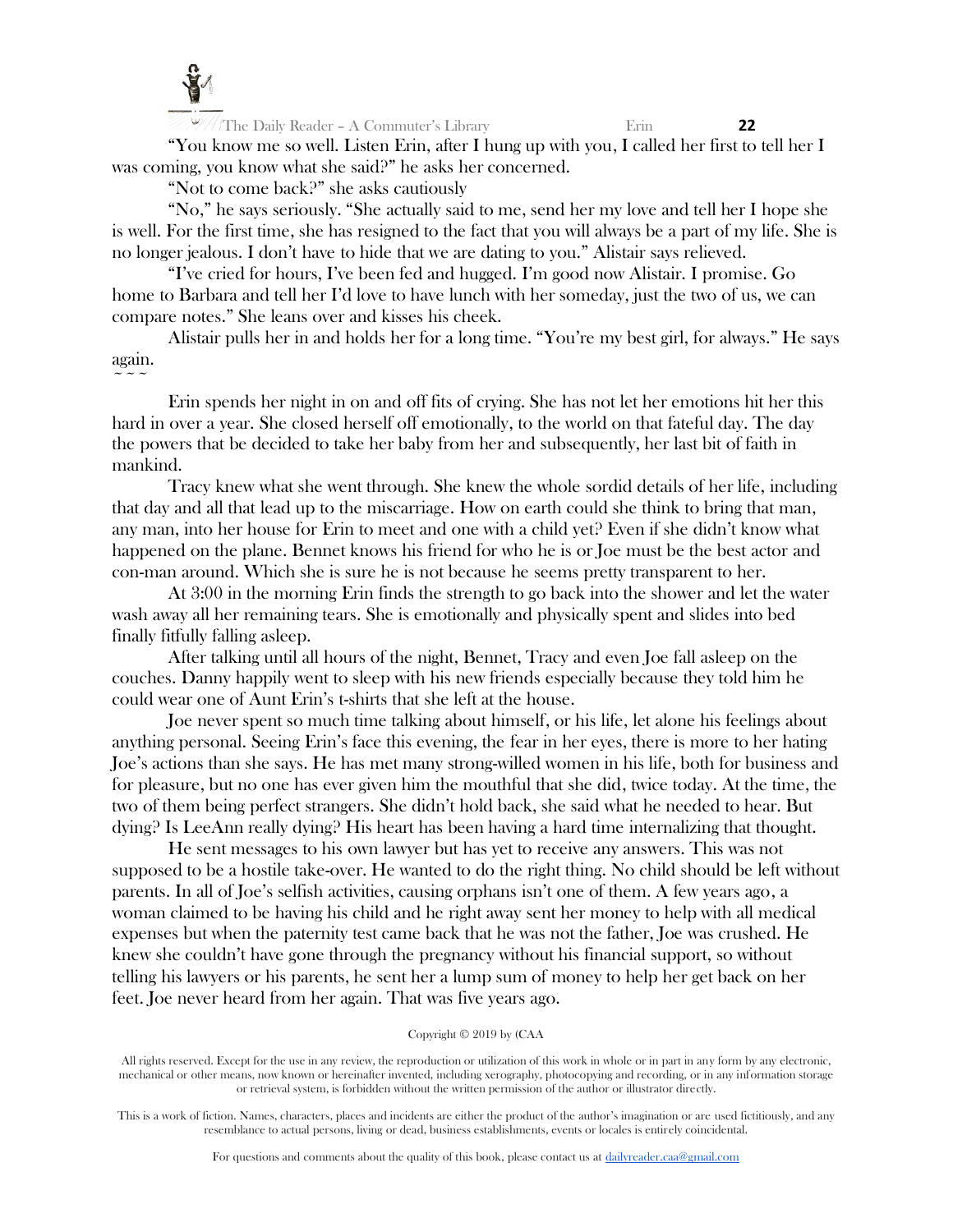

When LeeAnn called about the baby, Joe jumped at the chance to be a father. He also was happy to get back to Europe and see her. But things went awry when the lawyers got involved. His father found out where he was going and would not allow him to leave without an entourage. Joe should have known that his father knew more about the story than he did. He is tired of being his father's puppet. Going and doing whatever he is being told to do. Being a pawn in whatever business deal his father has fated to him. Never been his own decisions. Not until he breaks ties, his life will never be his own. His life will never be his own; he will never be his own man either. He repeats this over and over in his mind, making it very hard to get any real sleep.

In the past year and a half Joe has carefully been looking at all the books from each business they have and how much control his father has over each one. Secretly, he has purchased three of their competitor's businesses under a different name. A name his father or his cronies could not trace back to him. He has enough money to set himself apart from his controlling father finally. If this is all true about LeeAnn; his father will see exactly how strong Joe has become.

One of the many things that keep him up at night is how he can be a better man than his father. After hearing Erin's rant in his face on the plane, he realizes one piece of him is exactly like his father; that his father's immoral influence hit him more than he ever wanted. He has to change this. This can be changed and the change starts today.

Joe looks back at his friends sleeping and he sneaks into the room where Danny is sleeping and lifts him quietly. He leaves a note for his friends. He has to get to the bottom of all of this. Erin's fright, LeeAnn's illness and the reason he takes advantage of women's needs. Well, that last part is probably because his father has poisoned his mind with archaic thoughts about a woman's roll in this world. He now, more than ever, does not understand how his mother has stayed with him all these years. She knows, she has to know. Does she really feel fulfilled by the money he gives her? How can that be enough? Does she have her own liaisons?  $\sim$   $\sim$   $\sim$ 

LeeAnn wakes from her nap to the trill of her phone. Appears it has been ringing for a while. She picks up. "Hello" she says quietly.

"LeeAnn don't hang up please." Joe's voice is choking.

"Ok." She says. She has never heard him so upset.

"I spoke to Alistair, he is a lawyer of a friend of mine here who found out that you are sick. LeeAnn why didn't you tell me? I would have helped. I still can. Tell me what you need. Danny? Do you want me to bring him back? Do you need me to stay with you? Anything. Please, be honest. You have to know I didn't know my dad's lawyers were going to bamboozle you. You have to believe me. LeeAnn, I wouldn't do this to you, not you. I wouldn't." Joe's voice is still cracking.

LeeAnn has tears running down her face. She has made peace with being without Danny. She spoke to her parents, they both believe it's best he doesn't remember her sick. It could take six months or a year but he should not watch. "While it wasn't done in the best manner. I'm ok with you having him. Do you love him already?" she asks innocently.

"More than I knew I could. Took him a while to get used to me though." Joe responds. "But you knew that would happen. didn't you?"

#### Copyright © 2019 by (CAA

All rights reserved. Except for the use in any review, the reproduction or utilization of this work in whole or in part in any form by any electronic, mechanical or other means, now known or hereinafter invented, including xerography, photocopying and recording, or in any information storage or retrieval system, is forbidden without the written permission of the author or illustrator directly.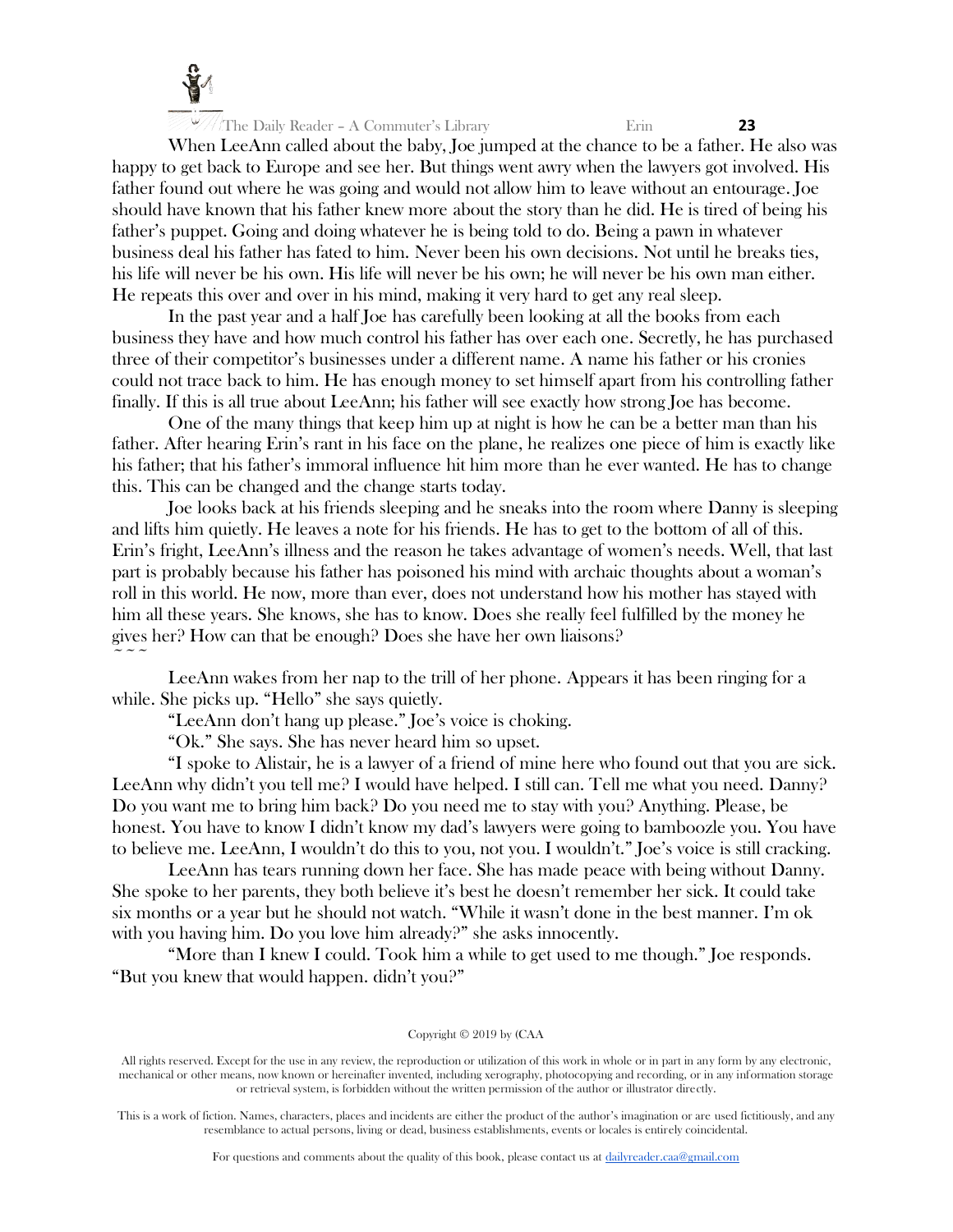

The Daily Reader – A Commuter's Library Erin **24** "Yeah, he has a tendency to get a whole room wrapped around him. Kind of like his father." She tries to lighten the mood.

"No, LeeAnn, that is not the real me. You know the real me. You're the only one. I don't want to be that man anymore. I signed up for therapy this morning with a really good guy, he says it's not as hard as it sounds to change how you see things. He says in six months I will be my own person and not a puppet of my father. He says as long as I see the differences already then I can make a difference in myself. He is going to show me how to make different choices." He says, his voice calmer.

"Joe, you are not a puppet. You may not realize this, but you really aren't. You made decisions here that you never asked him about. You conquered those bullies in the boardroom on your own fruition, you took walks with me in your designer suits but never cared that I was wearing my discount jeans and t-shirts. Joe, I was angry for a while, I was. Spoke to my folks and my sister, everyone agreed it's for the best. Just love him Joe. All I can ask of you is to love him." LeeAnn's voice is choking now.

Joe takes a deep breath, "LeeAnn, your folks are here, your sister is here. Don't do this alone. Let me at least pay for you to come here and be with your family. I will stay away if you want; but let me at least bring you home." He says with a heavy heart.

"Joe, you gave me enough already, it's paying my bills." She says.

"You need more than bills, you need support. You need someone to hold your hand during treatments, cry with you when you need to and laugh with you when you need that too. If it wasn't for Erin, I would never have known you were sick. Now that I know I have to do all I can. I'm going to send your sister to you to help you pack up. You probably shouldn't be traveling alone. I've already set up appointments with the doctors here. Even if it's the end, your life should be beautiful. You've always lived your life beautifully." Joe is feeling things he didn't know he could feel but the confusing part is that he is not sure if the feelings are towards LeeAnn or Erin.

LeeAnn cannot hold back her tears any more. She knew Joe would do the right thing by Danny. She knows her little man will be taken care of in love and not out of obligation by hired help. Whoever this Erin is, she hopes she gets a chance to thank her for making Joe realize he is his own man.

"LeeAnn, you ok?" Joe asks.

"I knew you had it in you but I also knew you didn't want a family. I'm sorry I kept him from you. I'm sorry Joe, really. But I didn't want you to come back feeling trapped." She cries some more.

"I wasn't ready then, I am now. I really am LeeAnn. I want to be his father, his mentor and his best friend. Maybe Bennet can help teach me that. Remember him?" he asks.

For the next couple of hours LeeAnn and Joe catch up with each other on everything from their favorite moments in movies to what the future holds for Joe. They laugh, they cry, and in the end, they remain the best of friends.

"Her flight is set for tomorrow morning. Be well LeeAnn and keep in touch. I'll wait for you to call." He says. Joe does not want her to feel obligated but wants her to know she can call.

# Copyright © 2019 by (CAA

All rights reserved. Except for the use in any review, the reproduction or utilization of this work in whole or in part in any form by any electronic, mechanical or other means, now known or hereinafter invented, including xerography, photocopying and recording, or in any information storage or retrieval system, is forbidden without the written permission of the author or illustrator directly.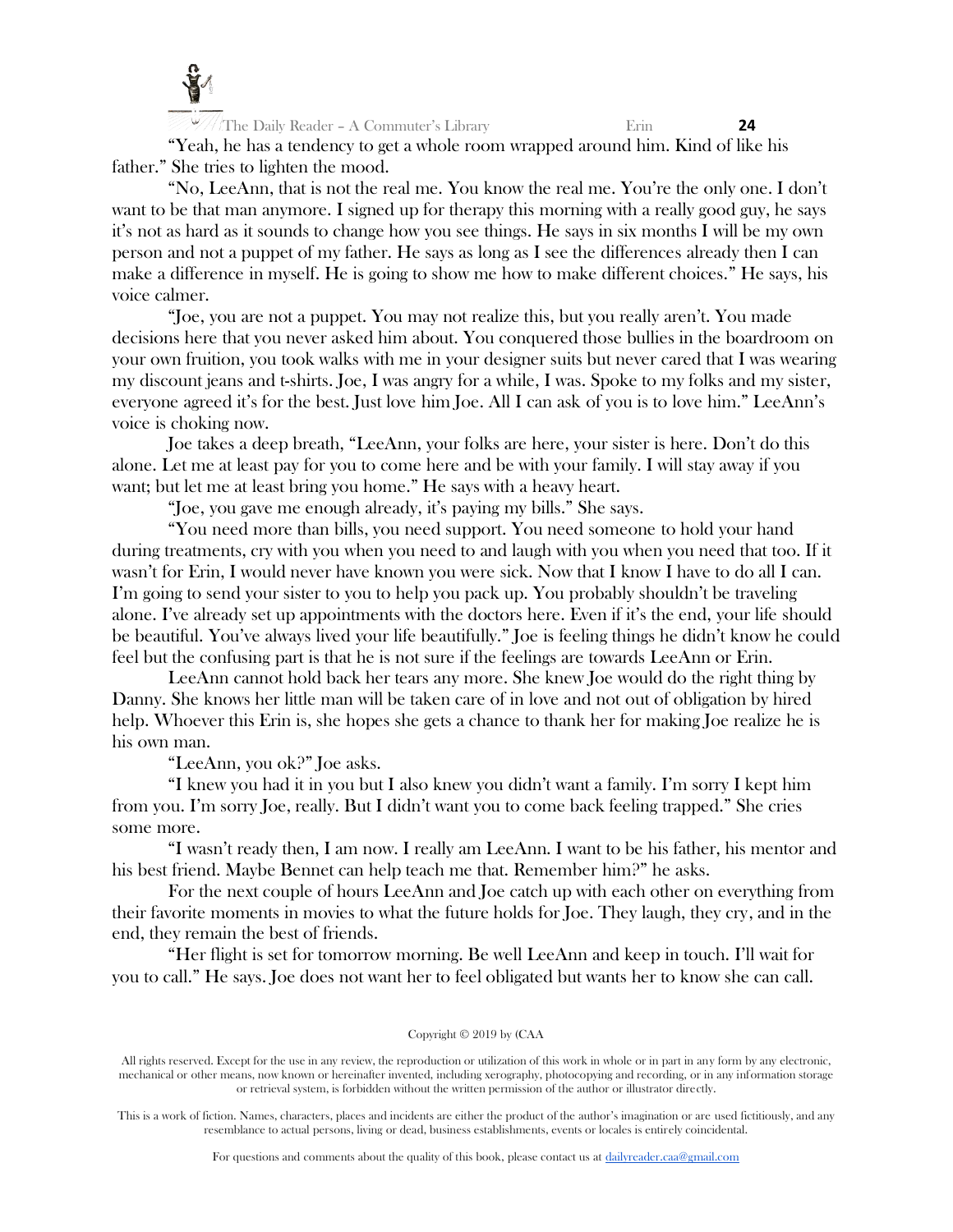

"Ok Joe." LeeAnn hangs up first because she doesn't want to cry again. She feels better about her son now, and even though it's hard to admit, she is happy to go home back to the States for her final weeks or months. LeeAnn takes herself to bed and for the first time in a long time, sleeps soundly.  $\sim$   $\sim$   $\sim$ 

The knock on the door is loud and fast. It starts and stops and starts and stops again. Erin does not want to get out of bed. She doesn't know who is at the door but she doesn't want to get up. The knock comes one more time this time with a voice.

"Erin if you don't open up, I'll slam the door open, sister or no sister I'll break this down. You hear me?" Bennet yells.

Bennet? Why is Bennet here? This is unusual. Ern decides to get up from her bed and runs to the door. "Coming, don't break the door down, I can't replace it, this building is historic." She calls to him. Erin opens the door slowly and sees Bennet looking frantic. He rushes past her and starts looking around like a madman, he looks under her couch and in both of her bedrooms including closets.

"Bennet, who or what are you looking for?" she asks.

"Joe, we were up talking all night, sometime after 2:00 in the morning he left the house. He isn't at his dad's place, he isn't at the office and he isn't at his private apartment. I can't find him Erin. This isn't good, he doesn't do pain well. I have to find him. Alistair said Joe called him and he was forced to talk to him about LeeAnn. Apparently, the part Alistair didn't tell you is that her death is weeks or months away. The doctors have already told her to get her affairs in order. Erin, I've known you through the worst part of your life, he isn't like you. He isn't as strong as he looks. I have to find him. You've got to help me." He pleads.

Erin is still in her fog from the night before. "Hold on Bennet, take a seat." She pushes him towards the couch. Erin walks into the kitchen to bring herself into consciousness. She boils the water and slowly makes herself a tea. "Bennet you want a drink?" she calls to him.

"A drink?! Erin!!!! I'm a wreck. When we woke up and didn't see him or Danny I freaked. We spent all night talking. He told us about his relationship with LeeAnn and how you were probably right, that his dad's lawyers took hold of the whole scenario. He realized that he didn't have a moment to talk to her either, everything happened so quickly.

Erin, you struck a chord with him, I haven't seen him open up in all the years I've known him, and that's since high school. I'm worried sick, where could he have gone? Did he come here at all last night?" he asks.

"Bennet, if he left you guys after 2:00am, he would not have been here until 3:00. I think I was asleep during that one hour. Not many other hours but from 3:00-4:00 I was definitely asleep. If he knocked, I would not have heard him, but if he knocked like you did, I might have," she says.

"You think this is funny, don't you? This is a man's life Erin, the child's life. We need to find him," he yells.

#### Copyright © 2019 by (CAA

All rights reserved. Except for the use in any review, the reproduction or utilization of this work in whole or in part in any form by any electronic, mechanical or other means, now known or hereinafter invented, including xerography, photocopying and recording, or in any information storage or retrieval system, is forbidden without the written permission of the author or illustrator directly.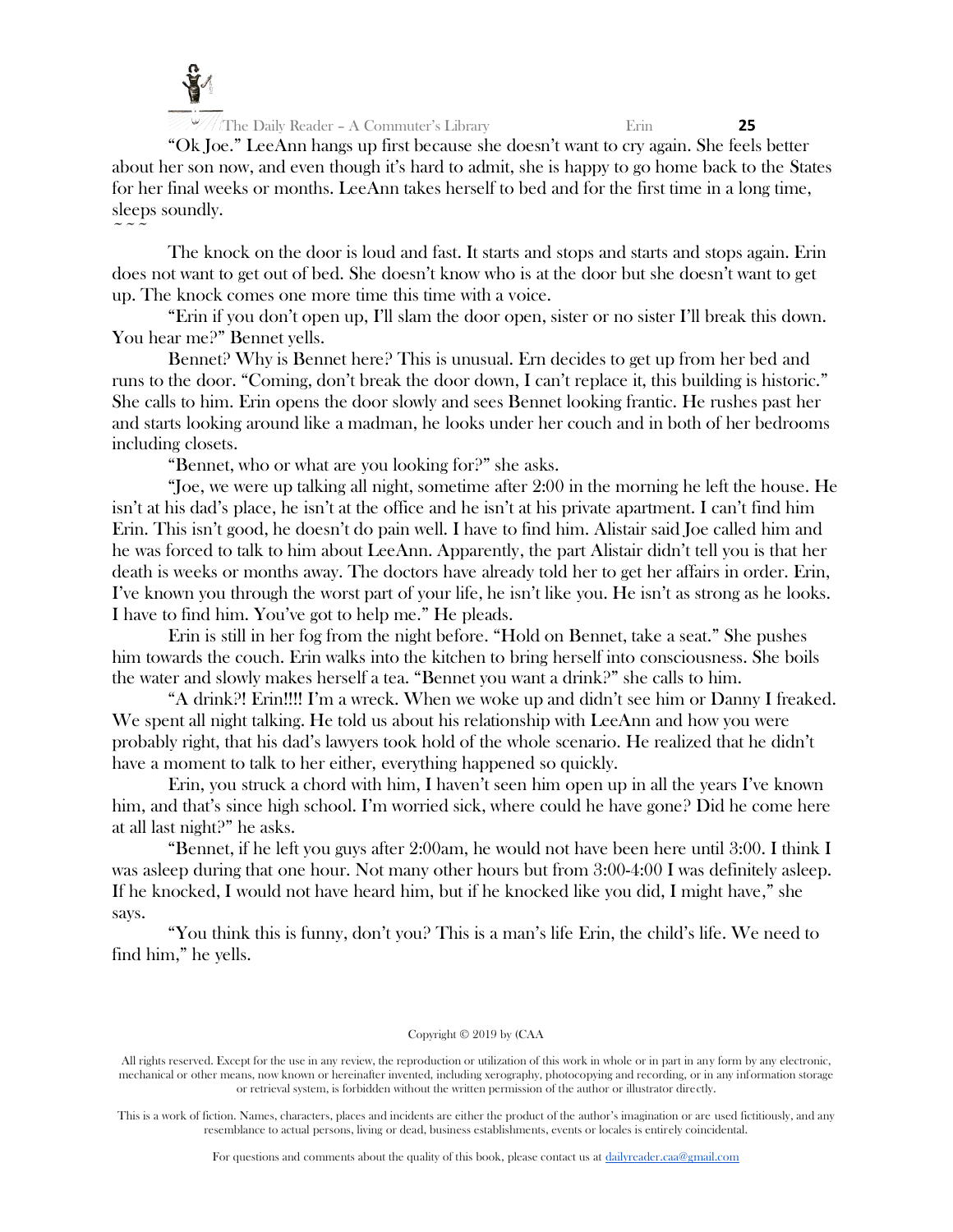

The Daily Reader – A Commuter's Library Erin **26**

"Did you check LeeAnn's family? Maybe he grew a heart and went there to find out if all of what I and Alistair said is true. They would know," her words are matter of fact. Bennet looks over at Erin.

"How did you think of that?" he asks.

"Seems obvious to me, that's my job remember. I do research then I make presentations in a board room to explain what I have uncovered in order for a client to sign with us. Bennet, you're really scared, aren't you? He wouldn't do anything to himself would he?" Suddenly feeling nervous for Danny.

"I have to find out her information. Maybe Alistair can find it for me. Give me his number again." He says. Erin hands him her phone and Bennet calls Alistair.  $\sim$   $\sim$   $\sim$ 

"You guys are unbelievable. First, I spend a night picking up your soon to be sister in law and now you?! I told Joe all he needs to know, I don't think I should give you the information you're legally not privy to. He called last night even though I told him to call me in the morning." Alistair says with a tone of annoyance.

Bennet hands Erin the phone and shakes his head no. "Alistair? Bennet showed up at my house worried sick is all. They haven't heard from Joe since he left in the middle of the night. We think he may have gone to LeeAnn's family. Bennet is having a small panic attack here. Joe is out there somewhere with the boy. Any hints will be appreciated." She says as she hands the phone back to Bennet.

"Anything, please," pleads Bennet.

"All I will tell you is he said he is going to make everything right. He is in touch with her family, yes, they live here. I think he is bringing her home so she can be with her family during this time. This is all I can tell you. He did not say where he is going today, he did say something about bringing Danny to his best friend. I've got to go to work, and so should you. He is a grown man Bennet. He will call when he needs you." Alistair hangs up.

"Erin, he said I should go to work. God, I don't know how you guys do this all the time. You and Tracy are so strong when it comes to worrying about things. I nearly fell over when her son hit his head last night on the table. I was getting my keys ready for the emergency room. Erin, I can't go to work. I can't go back to my place. What the hell am I supposed to do? Help me please," he begs.

Erin walks over to Bennet and gives him a big hug. When she lets go, she pulls him to the couch. "Bennet, I've spent the past twelve hours going through fits of crying and anger. I hate Joe for what he did to all those girls and you know why. But what you may or may not know, depending on if Tracy told you or not, is that I had a miscarriage a while ago, and yes, the baby was the man's who will remain nameless in our family. Seeing little Danny on the plane taken from his mom, I lost my self-control. Seeing the same careless man at your house, well, Tracy's house. I couldn't take the memories, of the flight or of my own past. I could not take having that kind of person near my family. The hurt was too much. I know he is your friend and I feel for you. But I can't be pulled in to a man like that again Bennet. I can't. I'm sorry you can't find him, but I'm not

# Copyright © 2019 by (CAA

All rights reserved. Except for the use in any review, the reproduction or utilization of this work in whole or in part in any form by any electronic, mechanical or other means, now known or hereinafter invented, including xerography, photocopying and recording, or in any information storage or retrieval system, is forbidden without the written permission of the author or illustrator directly.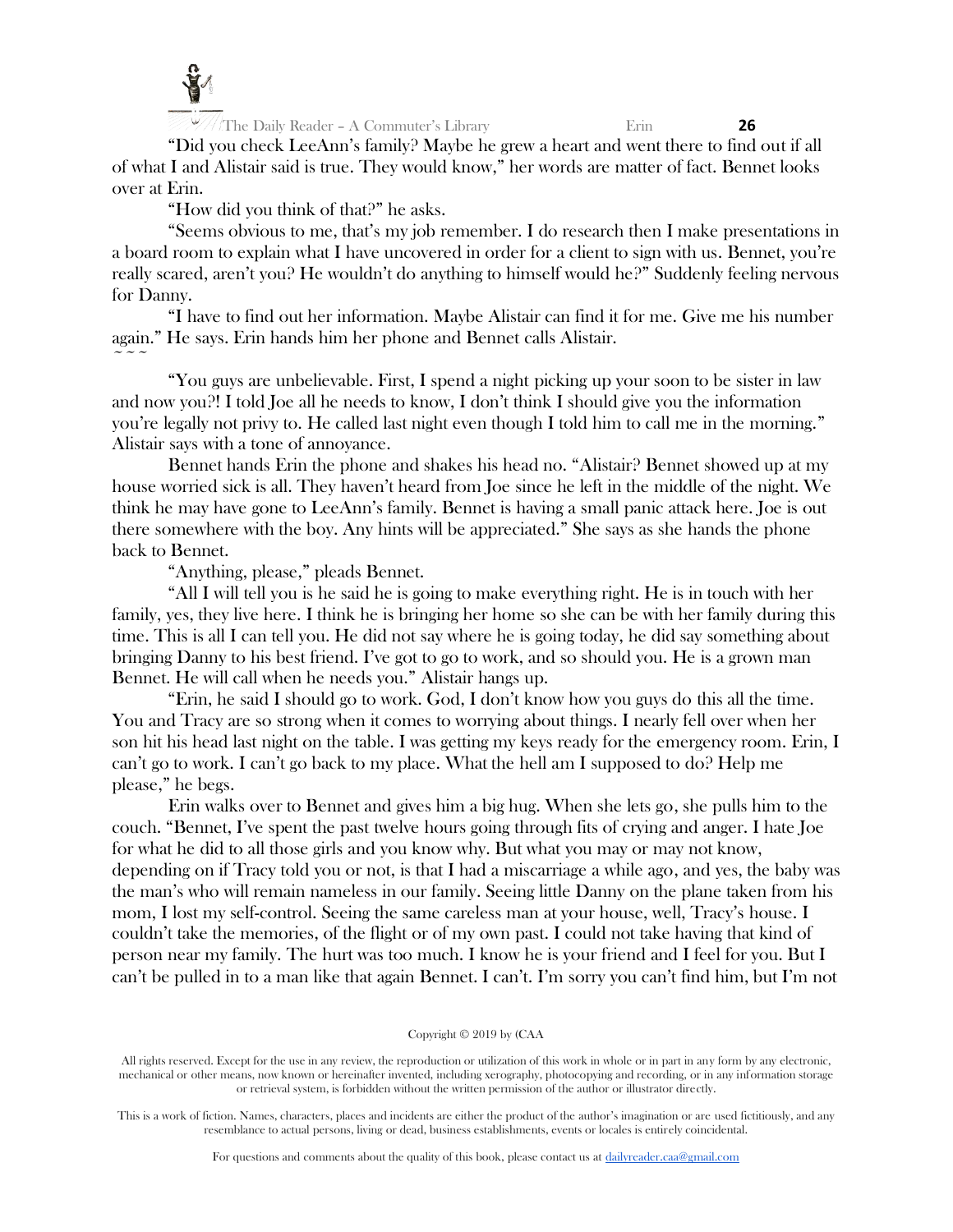

The Daily Reader – A Commuter's Library Erin **27** the one to find him." She hugs him again and Bennet pulls her in. He holds on a bit longer when he hears her tears coming again.

The two of them sit on the couch for a moment. "Erin, I'm sorry. I didn't know about the miscarriage, I did know the rest though. Tracy loves you so much, she was mortified when you left and read the riot act to Joe; if it's any consolation he seemed relieved to get all of this off his chest. He does not want to be like his father; you have to believe me when I say that he is now going to do everything in his power to become a better man than his father. With Danny in his life he will. I know you don't trust him, but trust me, ok? He was pushed to become his old man long before he was emotionally ready. That old man is nothing short of a monster on a good day, imagine what he is like on his bad days? Especially when he thinks the situation might involve his precious family reputation. The man no idea how trashed his own reputation is." Bennet kisses the top of her head like a big brother would.

"Tracy is the best and the two of you seem to really be connected. More lately than ever." She sits up and stares right into Bennet's eyes. "When are you going to marry her?" she asks bluntly.

"I guess that means I have your permission? I've already spoken to your father, last week. But that was a formality, it's yours I really wanted." He says.

Erin finds herself smiling, "I'll watch the kids any time for that," she says with a smile.

"I'm going to hold off until I know Joe is ok. Sorry, I can't have this on my head. I'm going to try and be calm, maybe Alistair is right, going to work will be a distraction. You ok?" he asks.

"Me? Best night I've had in a long time. I don't think I ever allowed myself to cry like that since everything happened so it's probably for the best. I actually do feel good. I'm going to get to work today too. Boss only gives off one day." She stands and walks Bennet to the door.  $\sim$   $\sim$   $\sim$ 

Joe spends the night holding his son on the couch. He cried, he laughed with LeeAnn but most of all he learned to love, not only his son but himself. Sometimes he would look down at his son and inhale the smell of his t-shirt. He has to find Erin.

Danny wakes up and sees he is in his father's lap. He sits up and hugs him immediately. His mom used to sleep with him sometimes too, he was told. Those were always his favorite nights. LeeAnn told Joe, Danny always woke happiest in her arms.

"I sleep good." He whispers in his father's ear. Joe hugs him a little harder.

"Today we are going to do everything for Danny. What do you like for breakfast? Your favorite, if I can't make what you like, we will go buy some at a store." He smiles at Danny.

"Momma gives me strawberries and sugar for a treat. Then we eat oatmeal." He says.

"I love strawberries and whipped cream, want to try that?" he says. "I know a place that makes them with pancakes." Joe laughs.

"Pancakes? Breakfast? Holiday!"

"Yes, it's the first day we become father and son. That's a big holiday isn't it?"

"Ok, I wear friend Erin's shirt?" he looks down at himself wearing the large t-shirt.

"I think it would be better if we both changed clothes. Maybe we can match. Last one in the bedroom is a monster!" Joe calls as Danny starts to run.

# Copyright © 2019 by (CAA

All rights reserved. Except for the use in any review, the reproduction or utilization of this work in whole or in part in any form by any electronic, mechanical or other means, now known or hereinafter invented, including xerography, photocopying and recording, or in any information storage or retrieval system, is forbidden without the written permission of the author or illustrator directly.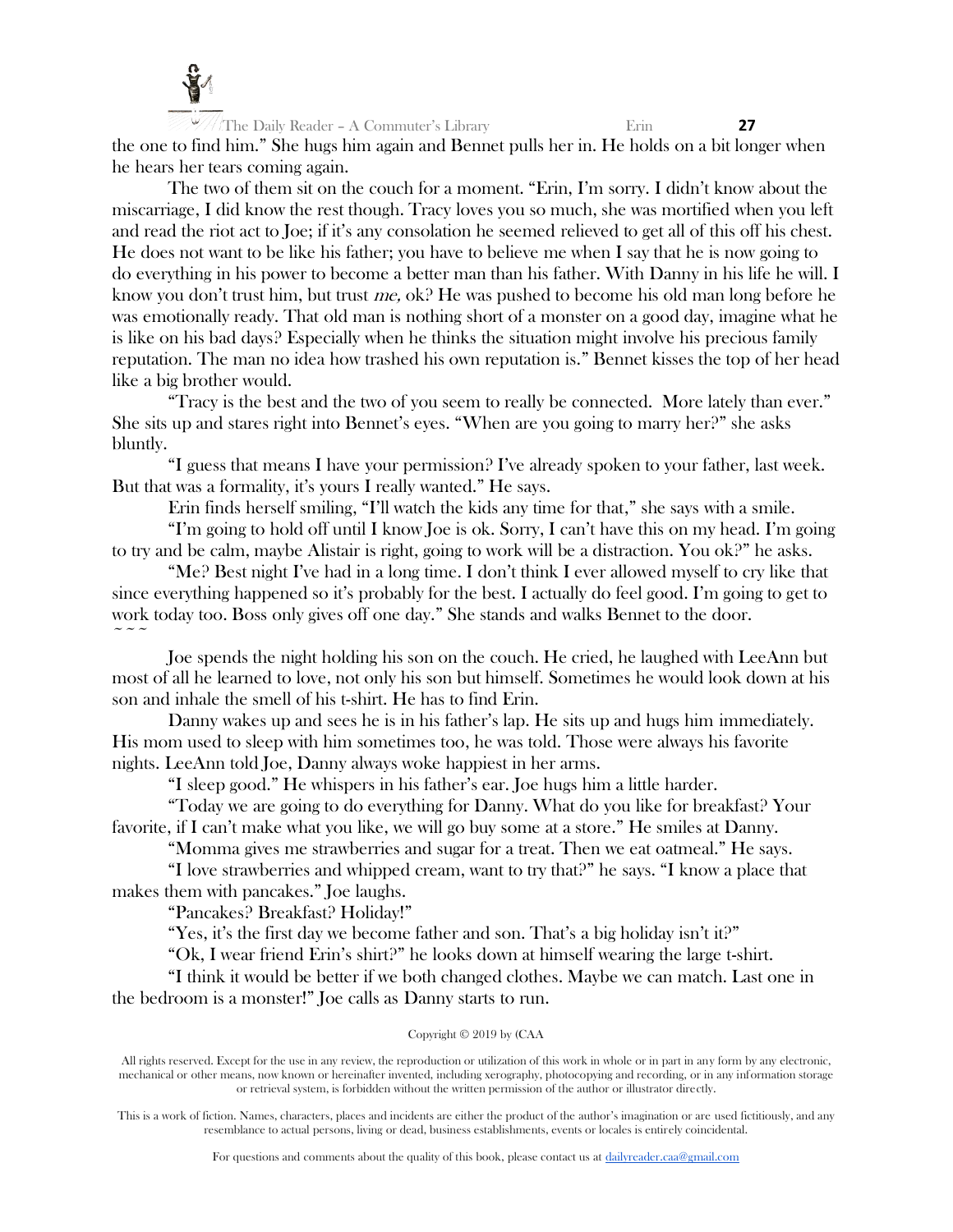

He plans on spending a wonderful morning together. First a pancake breakfast, then they ride over to the 365 Fair and Joe will take Danny on all the rides he wants to go on.

Joe leaves his phone in his car, he is sure that there are a million e-mails and texts and possibly a few voice messages as well. Most of which, are probably from Bennet and/or Tracy. Possibly from his father, because he is skipping a business meeting this morning. But right now, he doesn't care. He sent Bennet one message and that's all he needs for now

He spoke with LeeAnn's sister who couldn't be more thrilled about going to pick up LeeAnn. He told her that LeeAnn wants to stay distant from him and that he is ok with doing that as well. Everyone is on the same page about Danny not watching. He asked her to send a really good family picture to him so he can put something in Danny's room so he knows his mother was beautiful. She suggested that maybe when things settle down, Danny could meet his grandparents. Joe agreed. He told her that LeeAnn will argue that he is flying them both first-class and she should be prepared for that fight. Her sister laughed and thanked him.  $\sim$   $\sim$   $\sim$ 

Erin has been trying to work all day. There is something about the last thing Bennet said that has been gnawing at her all day. Alistair said something about spending time with a best friend or character. "That's it!" Erin says out loud, thankful no one is around to hear her.

She grabs her purse and her jacket and walks quickly towards the door. "I've got a meeting." She calls over to the secretaries and hopes her boss doesn't see her leave. She did really well on her recent trip so she figures he may leave her alone, at least this week. She brought in over a million dollars' worth of projects in a four-day trip. Her colleague, on the other hand, did not.

Erin slowly pulls into the theme park, one that is really more of a fair but everyone around here calls it a theme park because it's the only fair around open all year. He can't possibly be here, the likelihood is crazy, but what the hell. For Bennet she will spring for the price of a ticket and go to the kiddie area to see if she can find him. It's the only place that makes any sense to her.

\$35! She thinks to herself. That's a lot of money for a place that she personally would only walk around in. 'It's for Bennet and Tracy' she reminds herself. She takes one of the fair's maps so she can find him, or not, and be out of here. Erin is still hoping this will count as a long lunch and that she won't be pulled into anything while being here. She decides to put on her sunglasses and hat to try and not be obvious that she is looking for someone.

The kiddie area is not too hard to find, they have giant ballooned figures flying high above it. 'Who in their right mind would buy that for a kid? I mean really, in their house it will be huge!' she thinks to herself. 'Focus!' she reminds herself.

Erin sees a little girl crying. She looks around and does not see any parent in the nearby area, she decides to watch for a moment. The girl is so frightened she isn't even making any sound crying. Her parents will never find her. Erin feels compelled to step in, "Hello!! Anyone missing a small girl with beautiful pigtails. Anybody!!!" She calls at the top of her lungs while staying at least five feet away from the child so as not to scare her. The security guard hears her and immediately comes over and announces the information on his walkie-talkie with the voice coming out through the loudspeaker system. Erin watches as every parent looks around and down, then, thankfully, an

#### Copyright © 2019 by (CAA

All rights reserved. Except for the use in any review, the reproduction or utilization of this work in whole or in part in any form by any electronic, mechanical or other means, now known or hereinafter invented, including xerography, photocopying and recording, or in any information storage or retrieval system, is forbidden without the written permission of the author or illustrator directly.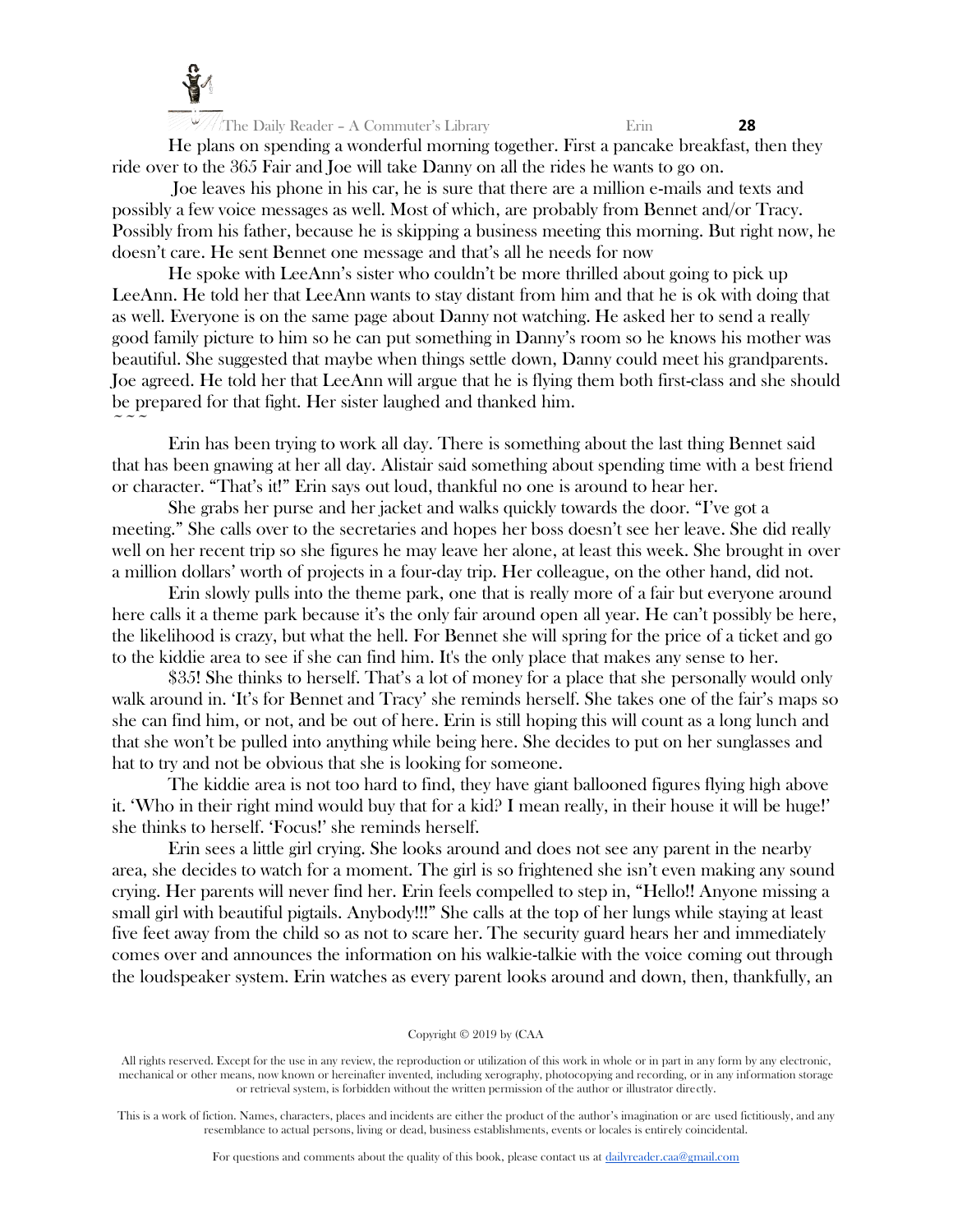

The Daily Reader – A Commuter's Library Erin **29** adult cries out. They come running over. The little girls screams, "Mommy!" and runs to the frantic woman.

The woman rushes over to Erin, "There are so many horror stories, she left the bathroom before the rest of us. Thank you. You'll never know how much, but the only words I can say are thank you." Through her tears, mother and child walk away.

"Not many people get involved, I too am thankful. In all my years here, it's usually a security guard who is watching over the child and that scares them even more because these uniforms aren't as pretty as the characters, are they?" the security guard smiles at Erin and pats her shoulder as he walks away.

"Friend Erin!!" she hears from behind her.

Erin slowly turns around, 'so much for being inconspicuous.' She thinks to herself. "Hello Danny, what are you doing today?" she asks.

"My daddy nice. We eat berries and cream for breakfast. What did you have?" his words came out somewhat scrambled but Erin understood every beautiful word.

She squats down and says, "I forgot to eat breakfast today, isn't that silly?" she asks him.

"Hello again. Out to save all the abandoned children of the world I see. So, now I know your secret identity superwoman, do you have to kill me so I don't reveal your secret?" Joe asks smiling.

"That is usually how it goes. Will tar and feather or cement shoes work better or you?" she asks sarcastically.

"That sounds awfully harsh." Joe says.

Before Erin could answer, Danny is pulling on her arm and racing over to the next ride. "Come me Erin?" he asks. Erin squats down and looks deep into his green eyes, they must be his mother's, "Your friend here doesn't really like rides. You go with your father." She stands up and looks at Joe.

"Please, wait for us?" Joe questions.

Father and son walk to the line for the ride, Erin takes out her phone and snaps a picture of them making sure that the background is there so Bennet will know where they are.

She clicks sends and debates what to do, she looks up and sees Joe's pleading eyes from back where she is standing. She looks behind her and takes a seat at the nearest bench. Joe acknowledges that he sees her and she nods back to him.

Her phone buzzes, "Thank you, but how did you figure this out? And why didn't you tell me, I would have gone for you. I know you hate rides." Bennet answers.

"A hunch, no point in making you waste a day too. Your work is too important. Go save a life, this one is fine as you can see." Send

"Erin, he is a good guy, I promise. He called me earlier today but would not say where he was or where he was going, only that he has finally found peace in his life and its name is Danny. He also told me he is flying LeeAnn home to be with her family in her final months. He is financially taking care of anything and everything she needs. They talked for hours last night and worked it all out. It's for the best.' Send

#### Copyright © 2019 by (CAA

All rights reserved. Except for the use in any review, the reproduction or utilization of this work in whole or in part in any form by any electronic, mechanical or other means, now known or hereinafter invented, including xerography, photocopying and recording, or in any information storage or retrieval system, is forbidden without the written permission of the author or illustrator directly.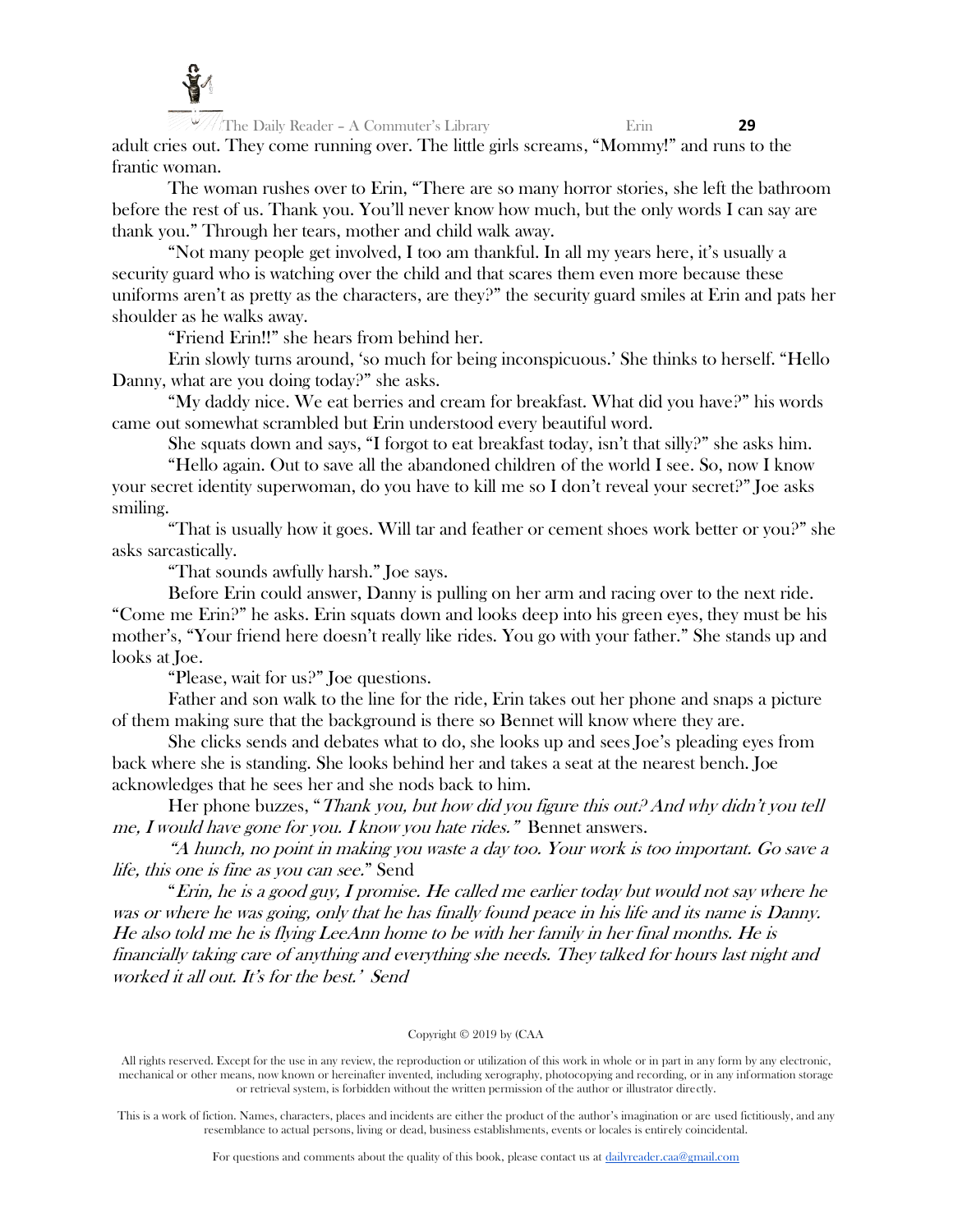

The Daily Reader – A Commuter's Library Erin **30** 'Oh, and Erin, you need to move on too. People do change and not only that, I'm going to <sup>s</sup>ay this probably for the millionth time that you've heard it – it WASN'T your fault. I love you baby sister. To end on a high note – tonight's the night. It's our anniversary.  $\mathcal{O}^n$ Bennet signs off.

Erin takes a deep breath and thinks about what she read in Bennet's message. She was very quick to judge, yes. She made a lot of assumptions, yes. The mother is being taking care of now and so is the child, so maybe in all of her fears she did a good thing for a change. So why does she have tears rolling down her face again and why can't she stop them.

Danny crawls into her lap and hugs her, she didn't even see them approach. His arms are around her neck and his cheek is next to hers. "I'm back, don't cry." He whispers. Erin gives him a little tighter of a squeeze, then she puts him down.

"I'm ok little man. Must have been some dust in the air, did you have a fun time?" she asks, not looking at Joe.

"Yes, we're getting ice cream, want coming, chocolate," Danny smiles at her, his words still get jumbled sometimes.

Erin looks up at Joe, "You're dead with those eyes and so is every woman he will ever meet."

"Erin, who was it?" Joe asks directly.

"Excuse me?" she says defensively.

"Who ruined your life? Was it someone who flew into your life and left? In case you're wondering, the whole thing on the plane the other day is the first time I've ever done that. I made a life of appearances for my father. My reputation has to be like his or his respect doesn't come. I'm done with that. When I met LeeAnn a couple years ago, she taught me to be my own man. I've been accumulating other businesses. I have three now that are doing really well. I haven't taken a dime from my dad in almost eighteen months now. He doesn't even know. I want to make sure I have time for Danny. But Erin, part of me wants to make room for you too. I can't explain why, but I do." Joe puts his hand up to prevent Erin from speaking yet. "Bennet and I talked today."

"Yeah, I know. He told me," Erin says. Joe turns to face her questioning her. "He showed up at my apartment worried sick about you. Bennet would not be worried about anyone who is as big of a jerk as I thought you to be. He told me what you're doing for LeeAnn too. How many possible other Dannys can there be?" Erin asks.

"Truth?"

"Yes, please," she says.

"Only after you tell me who ruined you?" Joe stares back into her eyes.

"Dinner?"

Joe picks up Danny and they head towards his car. Erin gets into hers and follows them back to his home. After a dinner of grilled chicken and vegetables, Joe gives Danny a bath and they both enjoy listening to Erin read him his bedtime story.

Erin waits for Joe on the couch in the den. She sends multiple text messages to Bennet who simply replied "*love him like a brother. By the way does Tracy like rubies?*" he responds.

"Yes!!!!" Erin finds herself jumping around on the couch now.

#### Copyright © 2019 by (CAA

All rights reserved. Except for the use in any review, the reproduction or utilization of this work in whole or in part in any form by any electronic, mechanical or other means, now known or hereinafter invented, including xerography, photocopying and recording, or in any information storage or retrieval system, is forbidden without the written permission of the author or illustrator directly.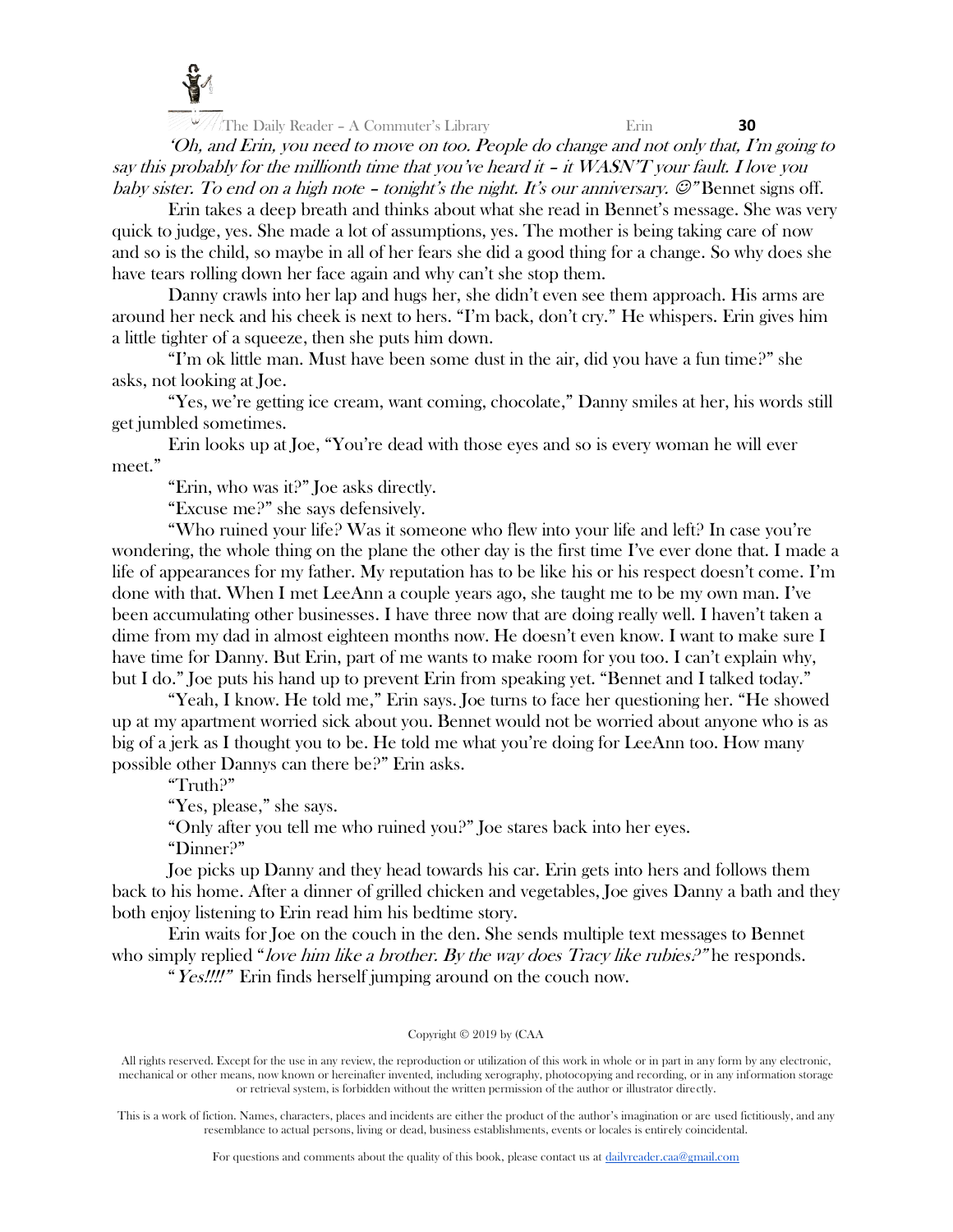

The Daily Reader – A Commuter's Library Erin **31**

"He is asleep. I think after the day we had, he will be sleeping for a long time, hey, what's gotten into you?" Joe smiles.

"Bennet is going to ask Tracy to marry him tonight!!! Tracy will finally have a complete family!! Oh my god I can't wait to hear how he proposes." She jumps off the couch and is jumping around like a toddler who was given his favorite toy.

Joe smiles at her, "Nice to know the simple things in life make you happy." Joe says. Erin turns around and realizes where she is. Her mood falls quickly. She looks back down at her phone. 'like a brother' it says, she reminds herself. Bennet doesn't give himself to anyone, she knows that and she knows why too.

"You want to talk now? Or will that kill your mood?" Joe asks.

Erin begins to pace the room, pacing always helps her. Joe stands out of her way and watches, he sees that her mind is working quickly almost as if she is revving up for something. Erin turns around and takes a deep breath. "Sit down, this may take a while." Erin says in a very mild voice.

Erin tells Joe about the traveling salesman who used to come to town, who seduced her into letting him be her first. Then there was the businessman who convinced her he was the only one who could love her until she caught him with the secretary from downstairs. She pauses again, she starts to pace again, this time faster and faster, Joe jumps in and stops her before she runs out of the room or through the window.

He stands there holding her shoulders, "This is the one who broke you, if I know the guy, I'm going to personally string him up by his balls and feed him to the sharks." Joe is looking her right in the eye and for some reason she believes him.

"Do you always look through to people's insides like that?" she asks nervously.

"No, only when I want the person to know I mean what I say deep down. At work I look over everyone's heads." Joe says softly. He pulls her over to the couch and sits her down, he moves over and sits down on the chair across from her so he doesn't crowd her.

Erin watches him for a minute. Why is she spilling this to him? She hasn't really told anyone, even though the police would have been the right people. She begins to think of that horrid night. She hasn't even told Tracy the whole truth. She thinks of Danny and her breath begins to catch. Joe slides down to the floor and puts his hand on her knee.

"If he exists, and you know his name, I promise you I'll sick dad's lawyers on him if necessary." Joe tries to make her laugh.

Erin grins, she begins to shake. 'Get hold of yourself, eventually you had to tell someone, why not a stranger?' she asks herself. 'yeah a stranger that is stunningly beautiful and has a son you're in love with already.' She reminds herself again.

"Erin?" Joe asks.

She looks down at him, waiting patiently. He looks like he will wait all night if necessary. Erin takes a few yoga breaths. 'Like a bandage, pull it off quick and it won't hurt as much.' So, she takes a deep breath and begins to ramble the whole story. The drinks one night, the dinner the second date and the tie me to the bedpost in a drug induced evening of sex, otherwise known as

# Copyright © 2019 by (CAA

All rights reserved. Except for the use in any review, the reproduction or utilization of this work in whole or in part in any form by any electronic, mechanical or other means, now known or hereinafter invented, including xerography, photocopying and recording, or in any information storage or retrieval system, is forbidden without the written permission of the author or illustrator directly.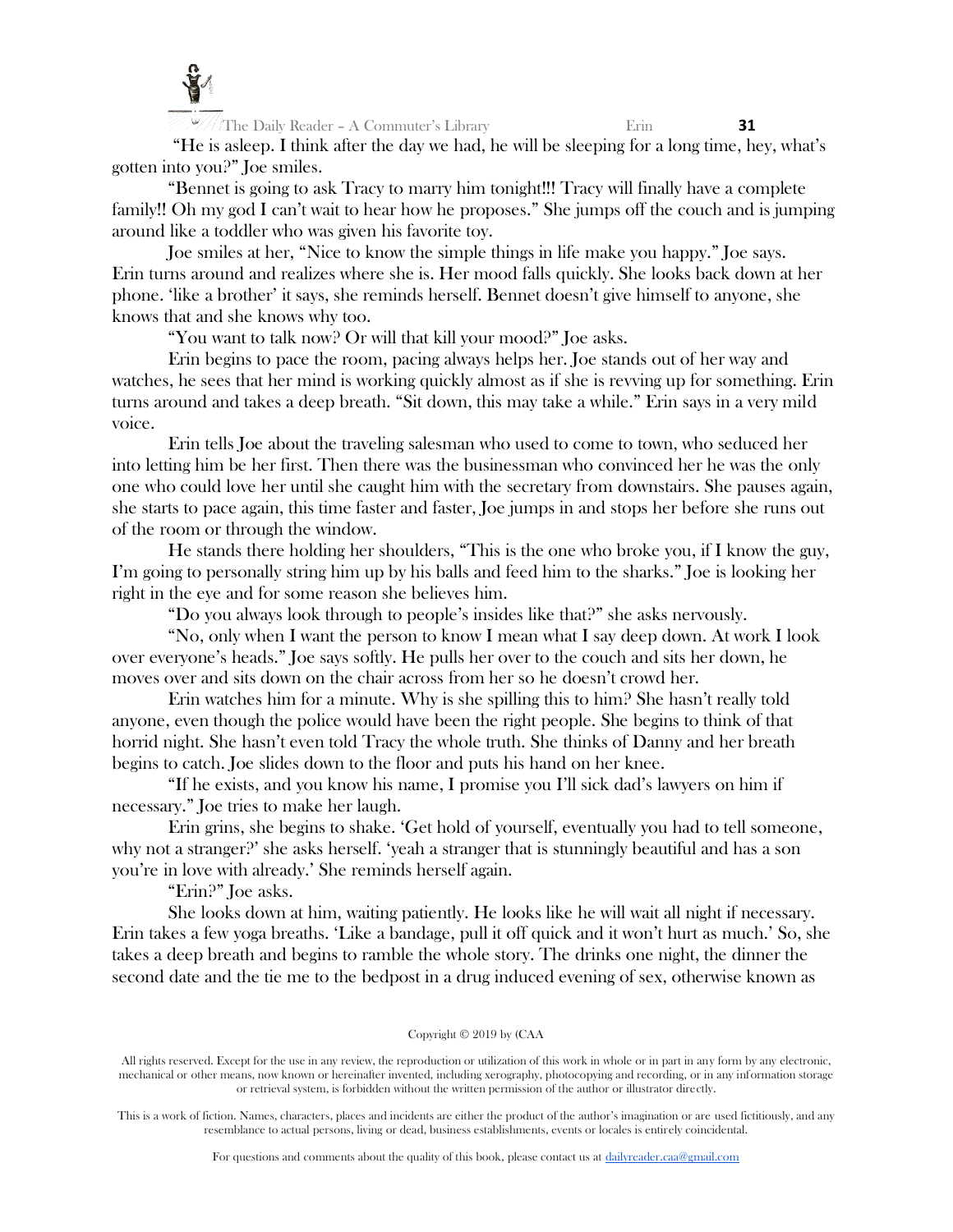

The Daily Reader – A Commuter's Library Erin **32** rape. Then she tells him about the miscarriage. Erin ends with how she swore off even recognizing that men exist. Except for Bennet, he is the real deal she tells him.

Joe stands up, "Name! Damn it, Erin I know you remember this, give me his name!" his face is full of furry, her hands begin to shake, she doesn't want trouble. Joe looks like he could cause trouble.

"Joe, don't, there is nothing you can do, no proof, all over." Erin's voice is shaking

Joe sits down next to her. "There is always something to do. That's why my father has a whole crew of lawyers, I have a few of my own but his have no scruples as we've seen recently and sometimes, they are better for a situation like this one. Here, write it down on this paper, you never have to say his name again."

Erin writes the man's name down on the paper, seconds later Joe is on the phone, he asks her a few more details as the lawyers ask him and she answers them. Dates, places and times of everything.

Joe is practically screaming on the phone, she can hear him in the other room. The knock at the door startles her, she runs to get it so he doesn't answer it angrily. "Bennet! Tracy!" Erin jumps into her sister's arms and the two of them start screaming like a couple of young school girls. The three of them fall into the house together and then Erin remembers Danny, "Shhhhh, Danny is asleep."

"Damn it!! You pull all kinds of crap for my father all the time, for one damn minute you can do something for the good of someone! Besides, you know damn well you can do this in your sleep. My father pays you enough to do his bidding, consider this an order from him. If you need confirmation I'll personally pound it into your head in the morning. Good!! I need answers in no less than two days." Joe slams down the phone and storms into the den where he sees three people staring at him in shock.

"Erin?" he asks, she shakes her head no and pulls Tracy's hand out to show they are engaged. Joe jumps towards Bennet. "Let's pop a bottle open!" he calls to them.

Tracy takes Erin aside. "What happened?" she asks knowing full well that Erin is hiding something from her, something big. "Not tonight Tracy." Erin answers.  $\sim$   $\sim$   $\sim$ 

Erin takes her second shower of the morning. She has not been able to stop taking showers since she left Joe's place a couple days ago. As if things happened all over again, she needs to wash it off, get it out of her system. Nothing is working. The knock on the door disturbs her debate about taking yet a third shower. Without thinking, she walks to the door only covered by a towel. "hello" she opens the door.

"Erin?" Joe asks.

Erin looks at Joe, she has not seen him since that day. Seeing him is not helping. "Where is Danny?" she asks.

"I dropped him off by Tracy, she and your niece and nephew will entertain him today. I've been trying to reach you for the past twenty-four hours. You've not been at work, the gym, the park, anywhere. Tracy finally broke down and gave me your address, she said you're not answering her either. How many showers have you taken?" he asks.

# Copyright © 2019 by (CAA

All rights reserved. Except for the use in any review, the reproduction or utilization of this work in whole or in part in any form by any electronic, mechanical or other means, now known or hereinafter invented, including xerography, photocopying and recording, or in any information storage or retrieval system, is forbidden without the written permission of the author or illustrator directly.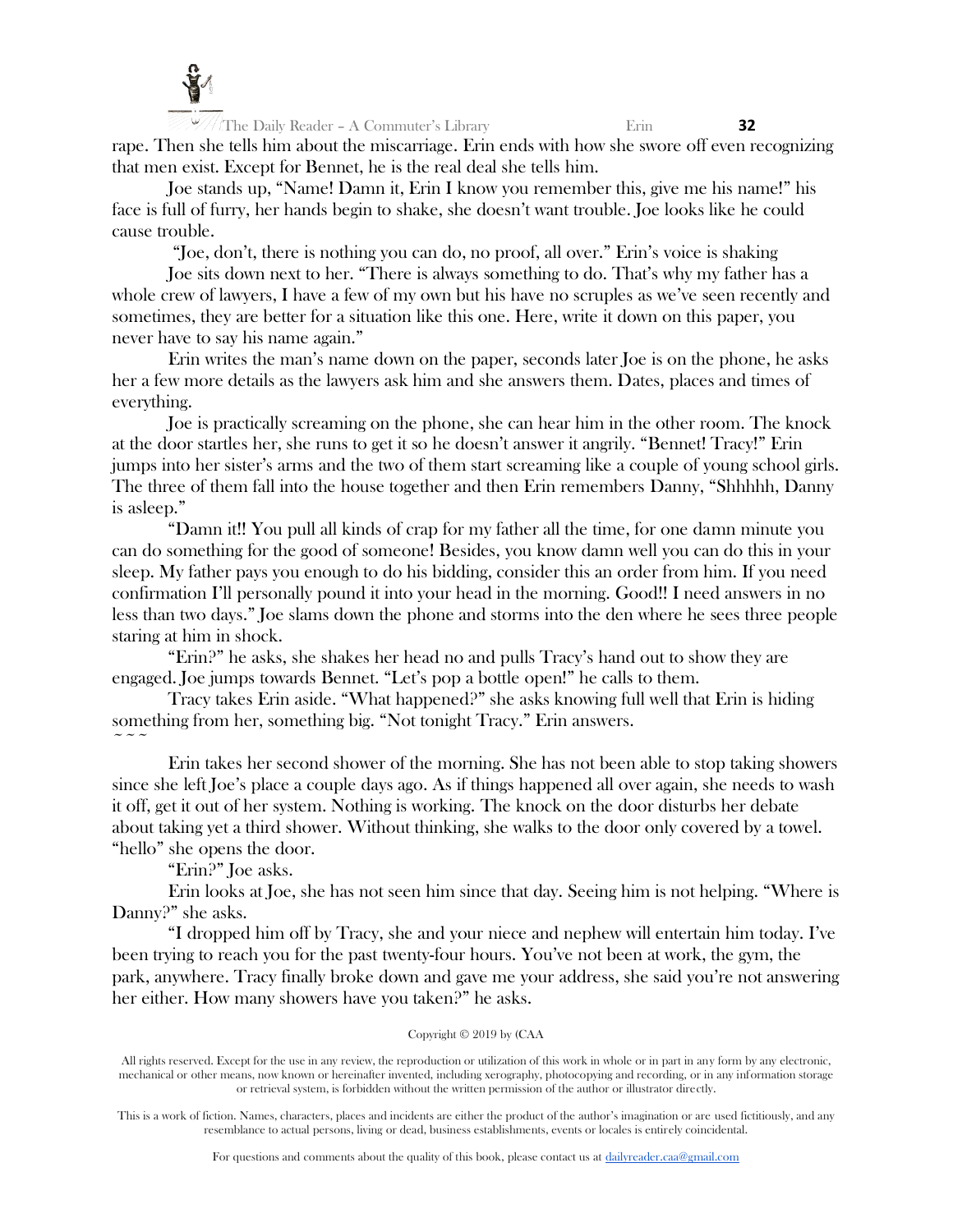

Joe walks in to the apartment and pulls Erin into a hug. The smell of her seeps into him deeply. 'Yes, this is what you need in your life' he thinks to himself. He brings her over to her couch and sits her down. Then he reaches behind him and throws a blanket over her in case the towel slips.

"Joe, I can't do this again. I was so broken when the events happened. I'm right back there. I thought I was over the whole thing, but now you made me bring the memories out and now I'm broken all over again. I can't fix this, you can't fix this. What is done is done and clearly, I'm not worthy, so please go." She whispers and hangs her head lower.

"Stop right there Erin," Joe interrupts. "come on, you're getting dressed and I'm taking you out, we have to go to the lawyers, they need you and you're going to rock this." Joe responds. He doesn't give her time to think, he pulls her up and drags her to her room, pulls out clothes and waits for her to get dressed.

The visit to the lawyers is to take her DNA because they found the man in question, and not only did they find him, but they found the rope he uses to tie people up, the same one each time, multiple DNA has been found in the fibers. She does everything the lawyers ask of her, sign things, writes information down, and gives a detailed description to the artist.

"Erin, with your help. This guy will be under arrest within the next week. Joe here has made it clear that we notify you only if you're needed but most likely, you won't be. Get on with your life, we'll take it from here." The head lawyer tells her.

Joe looks to him and says, "We're even now." He says remembering that last night he had a real heart to heart with this lawyer to tell them how he could bring them up on ethics charges for what they knowingly did to LeeAnn. He told them if they don't go through with finding who did this, all the way to arrest, he reserves the right to still call them.  $\sim$   $\sim$   $\sim$ 

Joe spends the day trying to bring Erin out of her funk, but there is nothing that is working. "Come on." He finally says and drives her over to Tracy's house so she can see Danny and Tracy's kids. The minute they walk in Erin runs to Tracy, she takes her into the guest room where she finally spills the information she has been holding onto for so long. Tracy cries with her, when Erin is spent of tears Tracy holds her sister's hands in hers. "You should have told me right away. But you couldn't and that's ok. No guilt. You did nothing wrong. Nothing at all. Joe to the rescue once again." She says.

It is at this moment that Erin finally realizes the brevity of what Tracy said. Joe, the man she thought was not worthy of her words is the one saving her world. "Tracy, my world is confused, what do I do about Joe?" she asks.

"Joe is good people. Bennet has been speaking of him for months now that he wanted to introduce you two. Fate brought you two together before we could. He is a protective sort as we can see. Maybe that's what you need." The two sisters hug again.

In the six months since Erin met Joe on that crazy flight home, both of their lives have changed. Last month they buried LeeAnn. Her parents decided that it is best to not be in touch

 $\sim$   $\sim$   $\sim$ 

# Copyright © 2019 by (CAA

All rights reserved. Except for the use in any review, the reproduction or utilization of this work in whole or in part in any form by any electronic, mechanical or other means, now known or hereinafter invented, including xerography, photocopying and recording, or in any information storage or retrieval system, is forbidden without the written permission of the author or illustrator directly.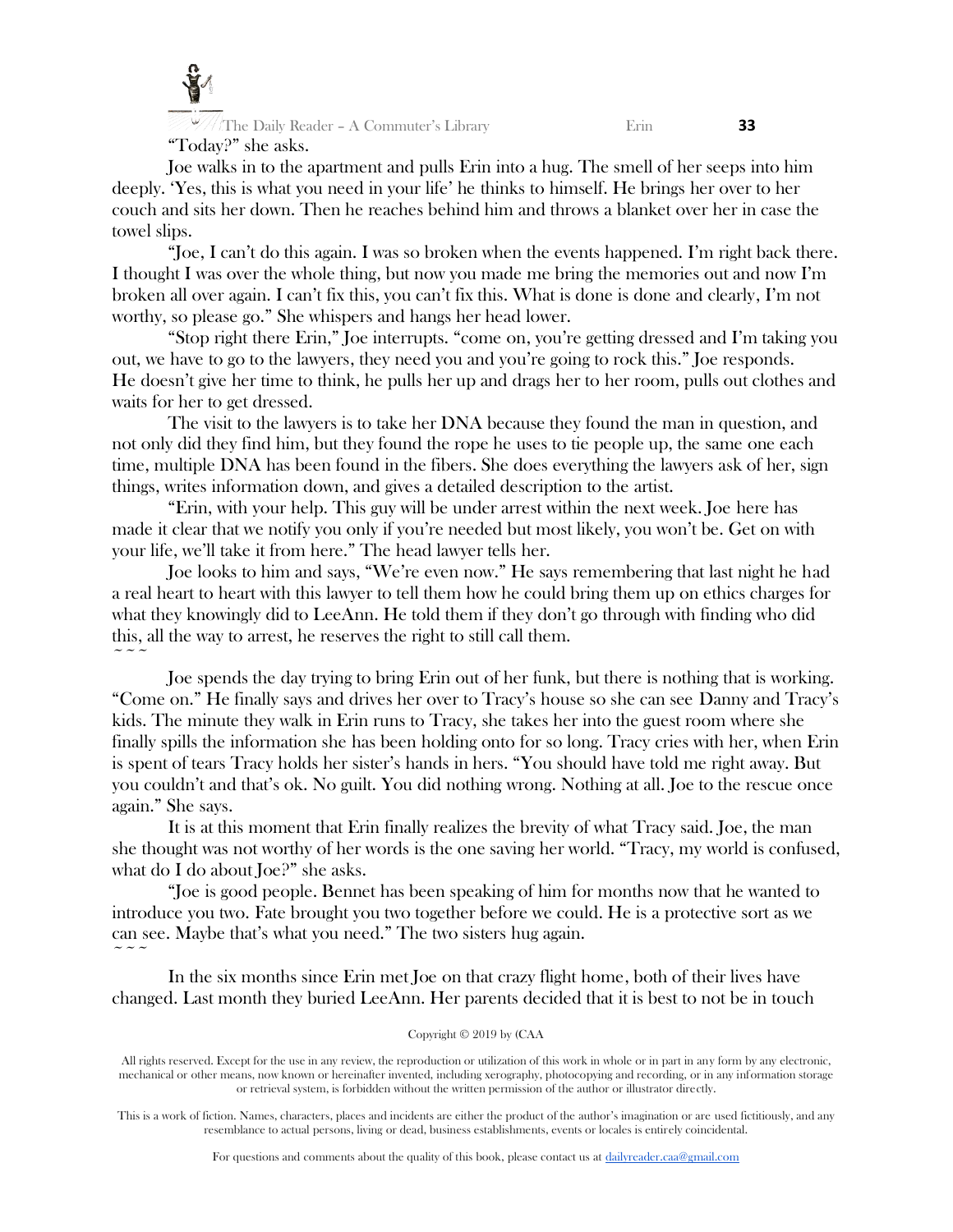

The Daily Reader – A Commuter's Library Erin **34** with Danny, it will only bring them pain. One day, in the future, when he is old enough to understand they can give Danny their contact information. Everyone gave hugs and goodbyes at the same time.

Erin and Joe have grown very close. Today he plans on taking her back to the theme park where their friendship started. Bennet and Tracy will be getting married in two months, the anniversary of their first kiss.

Joe has a few things to discuss with Erin today. As they pull into the parking lot of the theme park Erin begins to object. "You said you were up for anything." Joe says.

"Joe, you know I don't go on rides." She answers.

"Who said we're going on rides?" Joe grins. Erin sits a bit stiff in her seat. "Don't be like that, I'm really not going to make you go on any rides." Joe says.

The afternoon has been fun, Erin and Joe are walking all through the park, joking about the people they see doing silly things. Taking funny selfie pictures of themselves and simply talking about nothing at all.

Joe knows the serious part of the day, has to begin somewhere. They come around the corner where they see the kiddie section of the park. "Let's sit down here, I'll get us some lunch." Joe says.

Erin waits patiently for him to come back. "Erin, I have something I have to get off my chest. So, here goes. I received a letter yesterday telling me that you will not be needed in court for anything, the lawyers accumulated enough evidence to prosecute him to the fullest extent of the law. They have three women who are willing to go to court, you don't have to. He won't be getting out any time soon. That's the good news." He says.

"If there is good news, that means there's bad news too?"

"Yes," Joe takes a big breath. "the bad news is that I've fallen deeply in love with the craziest most independent woman I know. This woman loves my son as deeply as I love her and I was wondering if you know if there is any way she would spend a lifetime with me?" As soon as he says this, a man from the balloon store comes over and presents Erin with a giant engagement ring balloon being anchored by a little black box.

Erin sits in shock. She looks at the balloon and begins to laugh. What is she going to do with this balloon? "Joe are you sure this woman is worthy of such attention?"

"More than worthy."

"Well, then, do you think your family wants such independent thinking around? I'm sure I don't fit into your father's idea of a dream wife for you." Erin asks nervously, she has yet to meet any of his family.

"I'm not sure this goes on the good news or bad news side of the coin but they haven't spoken to me since they found out I gave so much money to Danny's mother and family. Are you ok with a small intimate wedding?" he asks.

"This is still very hard for me."

"I know, but there is no other person on this earth that affects me the way you do. LeeAnn thinks you're pretty too. I snuck into her hospital room one day and we talked. I told her the whole story, how you loved Danny from the moment you saw him. She laughed when I said you

Copyright © 2019 by (CAA

All rights reserved. Except for the use in any review, the reproduction or utilization of this work in whole or in part in any form by any electronic, mechanical or other means, now known or hereinafter invented, including xerography, photocopying and recording, or in any information storage or retrieval system, is forbidden without the written permission of the author or illustrator directly.